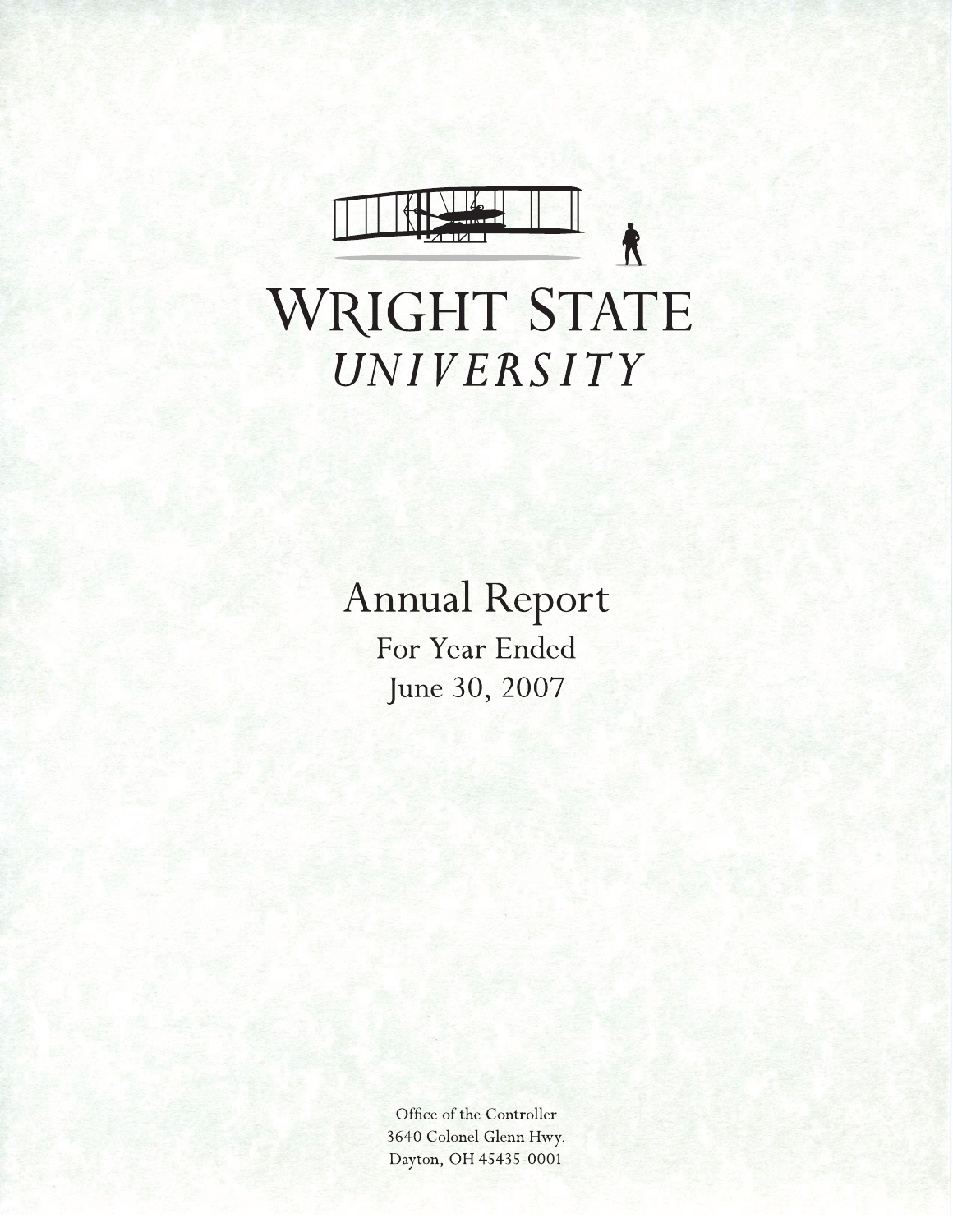## WRIGHT STATE UNIVERSITY Annual Report Table of Contents June 30, 2007

PAGE AND RESERVE THE RESERVE TO A RESERVE THE RESERVE TO A RESERVE THE RESERVE TO A RESERVE THE RESERVE TO A R

| MANAGEMENT'S DISCUSSION AND ANALYSIS                                                                                                                             |                      |
|------------------------------------------------------------------------------------------------------------------------------------------------------------------|----------------------|
| FINANCIAL STATEMENTS                                                                                                                                             |                      |
| <b>Independent Auditors' Report</b><br>Statements of Net Assets<br>Statements of Revenues, Expenses and Changes in Net Assets<br><b>Statements of Cash Flows</b> | 13<br>15<br>16<br>17 |
| NOTES TO FINANCIAL STATEMENTS                                                                                                                                    | 19                   |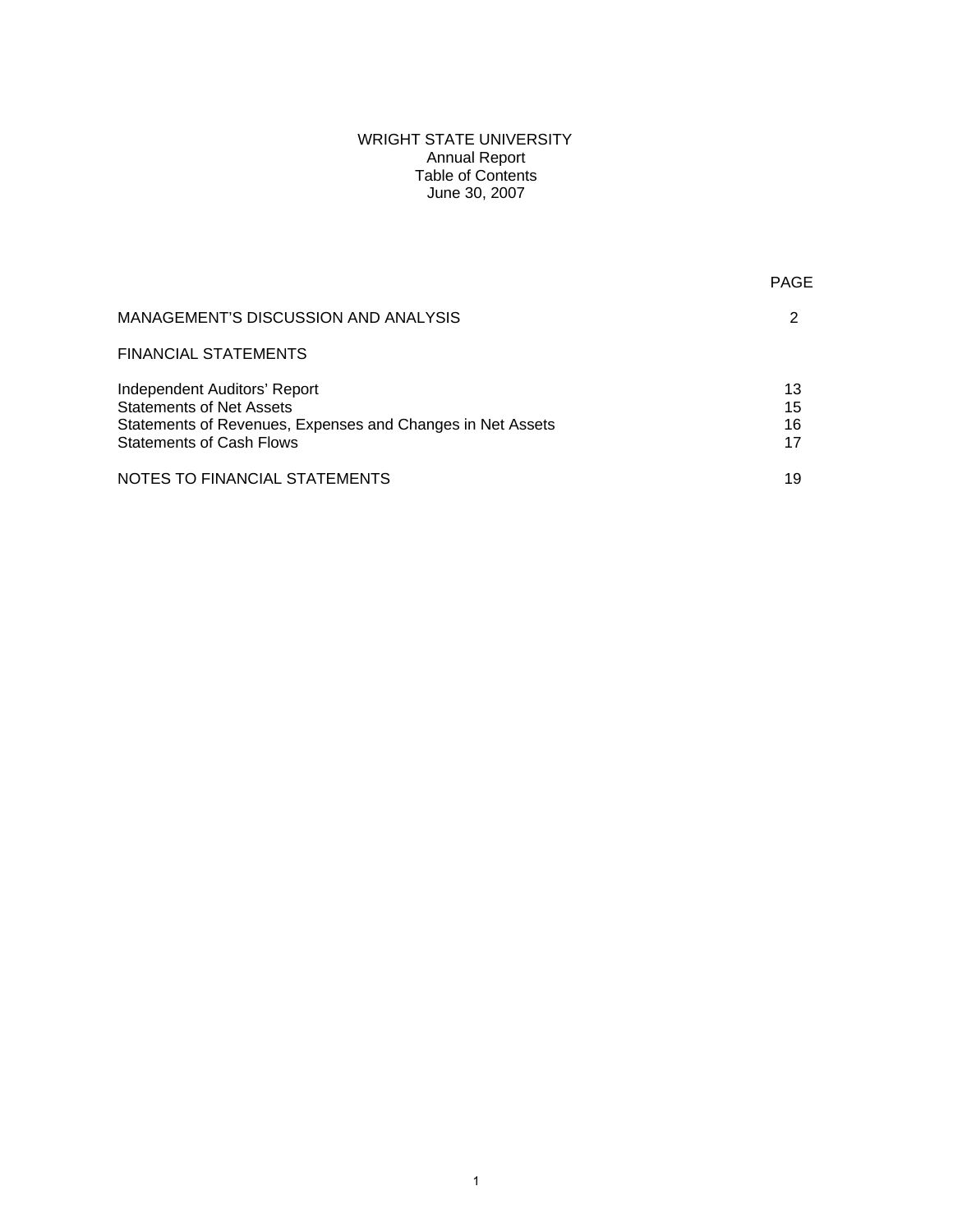## **Management's Discussion and Analysis Fiscal Year Ended June 30, 2007**

Wright State University's Management Discussion and Analysis (MD&A) presents an overview of its financial condition and assists the reader in focusing on significant financial issues for the year ended June 30, 2007 with selected comparative information for the years ended June 30, 2006 and 2005. The discussion has been prepared by management and should be read in conjunction with the accompanying financial statements and footnotes. The financial statements, footnotes, and this discussion are the responsibility of management.

## **Financial and Other University Highlights**

- Dr. Kim Goldenberg, Wright State University's 5<sup>th</sup> president, stepped down on February 1, 2007 after nearly nine years in office. Dr. David Hopkins, who served as the university's provost since 2003, was appointed his successor. There were many accomplishments during Dr. Goldenberg's tenure as president. One noteworthy achievement was the considerable improvement in the financial health of the University and The Wright State University Foundation (Foundation). From June 30, 1998 through June 30, 2006, the combined restricted and unrestricted net assets of the University and Foundation increased nearly four-fold from approximately \$57 million in 1998 to approximately \$220 million in 2006. This was accomplished with a nearly flat level of state support and rising enrollment over that same time period.
- Total state appropriations increased by \$2.0 million in 2007 over 2006 after subtracting the effect of OhioLINK (a statewide library initiative for which the University serves as fiscal agent). This increase is a reflection of an overall increase in the level of support given to higher education in 2007. State appropriations were flat in 2006 as compared to 2005. The University is encouraged by recent changes in the priority given higher education by the State.
- Full-time undergraduate student tuition was increased 6% for fiscal year 2007. Part-time rates increased approximately 4% - 4.5%.The Boonshoft School of Medicine increased their tuition 9.9%. Despite these increases, the University still maintains the fourth lowest in-state undergraduate tuition rate among the State of Ohio's thirteen four-year public institutions, an achievement in which the University continues to take pride.
- Net assets increased \$14.8 million at June 30, 2007 from June 30, 2006, \$11.6 million of which was attributable to an increase in capital assets, net of depreciation and associated debt. Major improvements and expansions continued in 2007 with the Student Union, Russ Engineering Building, and most significantly the university's science facilities.
- For over a decade, the University had been experiencing annual increases in enrollment; however fiscal 2007 saw a decline in enrollment as fall student headcount fell 1.2% from 2006 and full time equivalent (FTE) students decreased 1.6%.
- For the 28<sup>th</sup> consecutive year, top honors went to Wright State students at the National Model United Nations (NMUN) conference in New York City.

The university's first capital campaign entitled "*Tomorrow Takes Flight: The Campaign for Wright State University"*, concluded with approximately \$123 million in contributions and commitments, far exceeding the original campaign goal of \$40 million.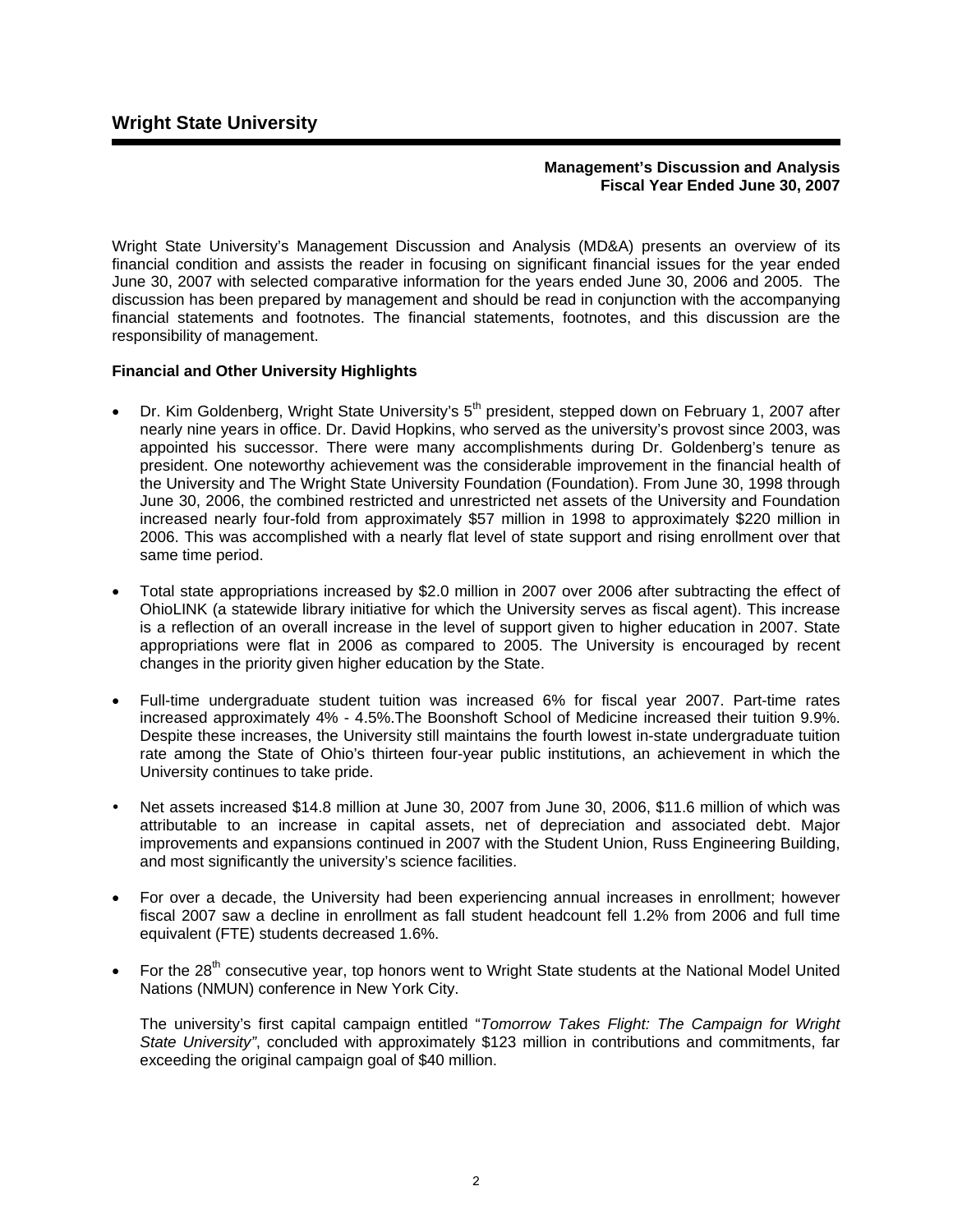The University began celebration in 2007 of its  $40<sup>th</sup>$  anniversary as a public university in the State of Ohio. The University was founded in 1967 and has events planned throughout 2007 to celebrate the growth and successes of the past 40 years. The University is proud of its accomplishments over the years, not the least of which is the fact that it has graduated over 75,000 students with nearly twothirds of them still living in Ohio, contributing their talents to their state and communities in many ways.

## **Using the Annual Report**

This annual report includes three financial statements: the Statement of Net Assets, the Statement of Revenues, Expenses and Changes in Net Assets, and the Statement of Cash Flows. These financial statements are prepared in accordance with GASB Statement No. 35, *Basic Financial Statements-and Management's Discussion and Analysis-For Public Colleges and Universities*. These statements focus on the financial condition of the University, the results of operations, and cash flows of the University as a whole. All comments and discussions included in this discussion and analysis relate only to Wright State University and not to the Wright State University Foundation unless specifically noted.

The three financial statements should help the reader of the annual report determine whether the university's overall financial condition has improved or deteriorated as a result of the current year's financial activities. These financial statements present similar information to that disclosed in private sector (i.e. corporate) financial statements. The financial statements will also assist the reader in evaluating the ability of the University to meet its financial obligations. The Statement of Cash Flows presents information related to both cash inflows and cash outflows and is further categorized by operating, noncapital financing, capital and related financing, and investing activities.

## **Statements of Net Assets**

The Statement of Net Assets, which reports all assets and liabilities of the University, presents the financial position of the University at the end of the fiscal year. Our net assets are simply the difference between total assets and total liabilities. The change in net assets during the fiscal year is an indicator of the change in the overall financial condition of the University during the year. A summary of the university's assets, liabilities, and net assets as of June 30 is as follows:

|                                    | 2007                              |              | 2006    | 2005         |  |  |  |
|------------------------------------|-----------------------------------|--------------|---------|--------------|--|--|--|
|                                    | (All dollar amounts in thousands) |              |         |              |  |  |  |
| Current assets                     | \$                                | \$<br>69,407 | 86,676  | \$<br>84,496 |  |  |  |
| Noncurrent assets:                 |                                   |              |         |              |  |  |  |
| Capital assets, net                | 275,825                           |              | 253,157 | 228,641      |  |  |  |
| Other                              | 129,117                           |              | 121,264 | 119,148      |  |  |  |
| Total assets                       | 474,349                           |              | 461,097 | 432,285      |  |  |  |
| Current liabilities                |                                   | 69,776       | 68,001  | 64,926       |  |  |  |
| Noncurrent liabilities             |                                   | 44,949       | 48,238  | 51,114       |  |  |  |
| <b>Total liabilities</b>           | 114,725                           |              | 116,239 | 116,040      |  |  |  |
| Net assets:                        |                                   |              |         |              |  |  |  |
| Invested in capital assets, net of |                                   |              |         |              |  |  |  |
| related debt                       | 238,244                           |              | 226,597 | 206,594      |  |  |  |
| Restricted                         |                                   | 19,412       | 18,676  | 22,321       |  |  |  |
| Unrestricted                       | 101,968                           |              | 99,585  | 87,330       |  |  |  |
| Total net assets                   | 359,624                           | æ.           | 344,858 | 316,245      |  |  |  |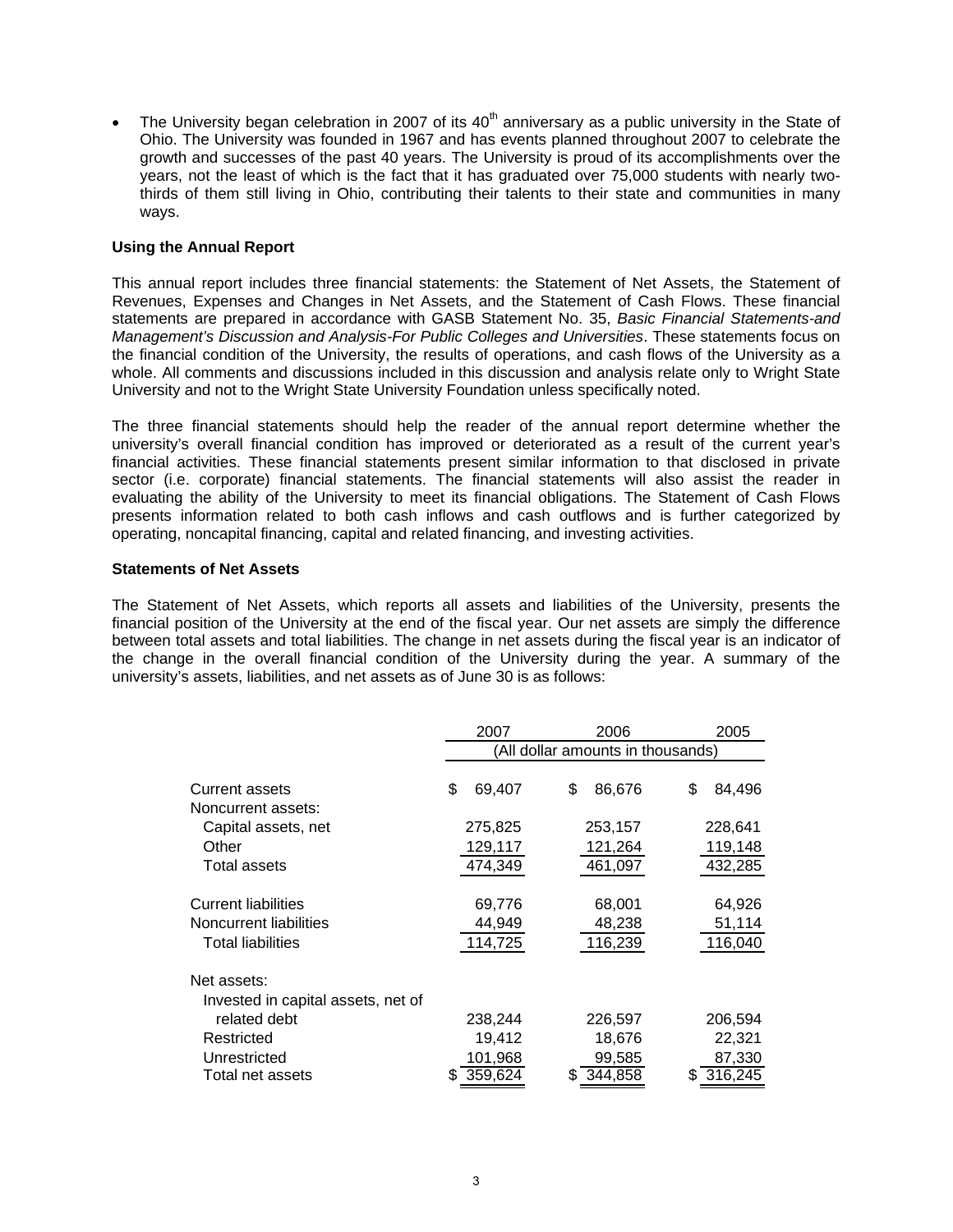The university's net assets continued to increase in 2007, driven primarily by a large increase in capital assets, net of depreciation and related debt. The University continued with renovations and expansions of its physical facilities that have been on-going for several years. Increased enrollments and an expanding research base continue to drive a need for additional space with improved functionality. The largest investments in 2007 were in the university's science facilities and the Student Union. Restricted and unrestricted net assets saw a modest increase of \$3.1 million in 2007 primarily as a result of positive revenue variances that exceeded the amounts invested in facilities from these sources.

*Total assets* have increased \$13.2 million in 2007 over 2006. *Current assets*, comprised primarily of cash and operating investments, student and sponsor receivables, and prepaid expenses, actually decreased by \$17.3 million in 2007 from 2006. This is because the University had \$16.9 million less in cash and operating investments in 2007 than in 2006 and more in long-term investments (classified as noncurrent assets). Prepaid expenses, which are primarily composed of license agreements made on behalf of the OhioLINK program for which the University is the fiscal agent, increased \$2.2 million in 2007 over 2006 as a result of an increase in the amount of OhioLINK license agreements. Accounts receivable decreased by \$1.7 million, primarily due to improved billings and collections with sponsor receivables from research and sponsored program activities in 2007.

*Other noncurrent assets* increased \$7.8 million from \$121.3 million in 2006 to \$129.1 million in 2007. These assets are comprised of long-term investments, long-term student loans receivable, longer term prepaid expenses, and restricted cash and investments. This \$7.8 million increase is comprised of an increase of \$21.9 million in long-term investments (there was a corresponding decrease in *current* cash and operating investments) offset by a \$14.8 million decrease in restricted investments. The \$14.8 million decrease is due to spending down the majority of the remaining 2004 bond proceeds that were invested to complete certain capital projects during 2007. Capital assets, net of depreciation increased from \$253.2 million in 2006 to \$275.8 million in 2007. This increase of \$22.6 million is due primarily to the continued investments in the university's new and renovated science facilities and improvements to the Student Union.

The 2006 increase in total assets was \$28.8 million over 2005. This was also largely attributable to an increase in capital assets, net of depreciation.

Total assets of the Wright State University Foundation increased from \$105.3 million at June 30, 2006 to \$123.2 million at June 30, 2007, an increase of \$17.9 million. Investments comprise \$105.8 million of the \$123.2 million at June 30, 2007 and gifts and pledges receivable comprise another \$13.2 million. The increase in total assets of \$17.9 million can be attributed primarily to investment returns and the continued success of fundraising efforts.

*Current liabilities* are comprised primarily of accounts payable and accrued liabilities, deferred revenues from both student fees and advance payments for contracts and grants, and the current portion of longterm liabilities. These liabilities only increased \$1.8 million from \$68.0 million at June 30, 2006 to \$69.8 million at June 30, 2007. This increase is mainly attributable to the accrual of summer payroll that was worked in June, 2007. This payroll was not paid until July, 2007. For the year ended June 30, 2006 it was paid in June of 2006 so an accrual was not necessary. The largest component of current liabilities is deferred revenue, which remained relatively unchanged from \$35.0 million in 2006 to \$35.2 million in 2007.

Current liabilities increased from \$64.9 million at June 30, 2005 to \$68 million at June 30, 2006. This increase of \$3.1 million was almost entirely the result of liabilities associated with the university's two retirement systems that were paid after June 30, 2006 in 2006 but paid in June, 2005 in the prior year.

*Noncurrent liabilities* were \$48.2 million at June 30, 2006 and decreased to \$44.9 million at June 30, 2007. This decrease of \$3.3 million is solely the result of payments against the university's debt obligations.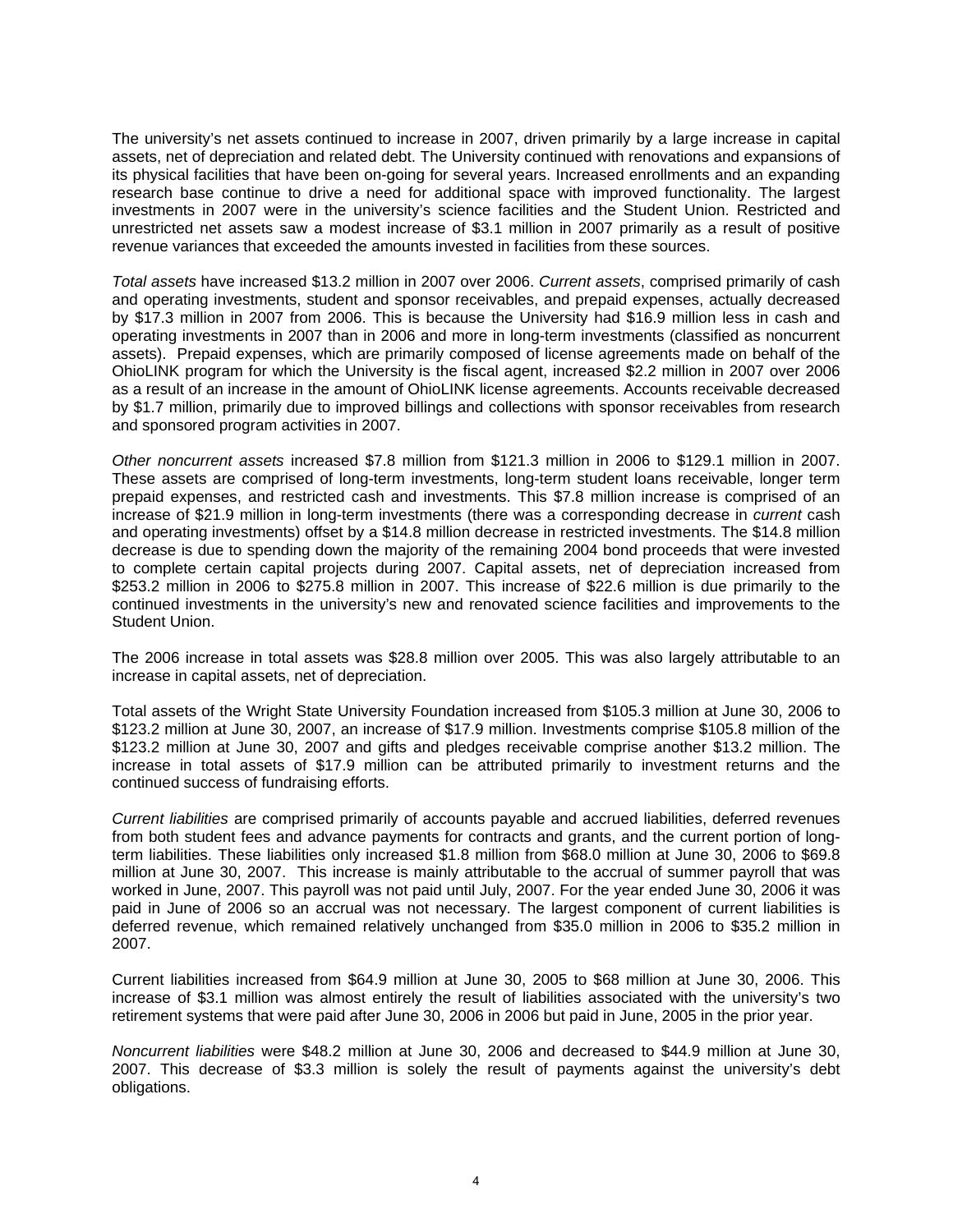*Net assets* represent what is left of the university's assets after deducting liabilities. A more detailed summary of the university's net assets as of June 30 is as follows:

|                                    | 2007           | 2006                              | 2005          |
|------------------------------------|----------------|-----------------------------------|---------------|
|                                    |                | (All dollar amounts in thousands) |               |
|                                    |                |                                   |               |
| Invested in capital assets, net of |                |                                   |               |
| related debt                       | 238,244<br>SS. | \$226,597                         | 206,594<br>S. |
| Restricted:                        |                |                                   |               |
| Nonexpendable                      |                |                                   | 1,364         |
| Expendable                         | 19,412         | 18,676                            | 20,957        |
| Unrestricted:                      |                |                                   |               |
| Designated                         | 89,982         | 93,565                            | 82,999        |
| Undesignated                       | 11,986         | 6,020                             | 4,331         |
| Total net assets                   | 359,624        | 344,858                           | 316,245       |

*Invested in capital assets, net of related debt* represents the university's capital assets after subtracting accumulated depreciation and the principal amount of outstanding debt attributable to the acquisition, construction or improvement of those assets. As previously discussed, during 2007 the University continued its of expansion and renovation of its science facilities and Student Union. The science facilities project will improve both instructional space and research facilities. The renovation of the Student Union is primarily related to improving and expanding space for recreation, fitness, student government, and health services. To a lesser magnitude, improvements also continued with the university's Creative Arts facility and the Boonshoft School of Medicine's White Hall.

*Restricted nonexpendable* is a category that describes gifts which are subject to external restrictions requiring that the principal be invested in perpetuity with only the cumulative earnings on those gifts being spent. For Wright State, that was composed of the university's permanent endowments. It did not include the endowments held by the Wright State University Foundation, to which all gifts are currently directed. The University had no such net assets in 2007 or 2006 as it transferred its endowment funds to the WSU Foundation to manage during 2006. Therefore, there was a decrease of nonexpendable assets of \$1.4 million during 2006, which represented the entire amount held by the University. *Restricted expendable* represents funds that are externally restricted to specific purposes, such as student loans or sponsored projects. \$18.4 million and \$18.1 million of the restricted expendable fund balances at June 30, 2007 and June 30, 2006, respectively, represent funds restricted for student loans.

*Unrestricted net assets* are funds that the University has at its disposal to use for whatever purposes it determines appropriate. While these net assets are not subject to external restrictions, the University has designated these funds internally for various academic, research, student aid, and capital purposes. Each year the majority of any increase in fund balance is designated for one of these purposes. Colleges and divisions are able to retain their own budgeted funds that are not spent at the close of the fiscal year. We believe this practice permits the units to manage their resources more effectively, allowing them to hold them for higher priorities in later years. This policy also benefits the University as a whole by encouraging the accumulation of reserves that provide financial stability during periods of fiscal stress and that generate investment income that supplements other revenue sources. In addition, it also supports the goal of increased university reserves that is a component of the university's financial policy. Surpluses generated outside of the specific colleges and divisions (i.e. general university surpluses) are frequently designated for specific university projects that support strategic initiatives.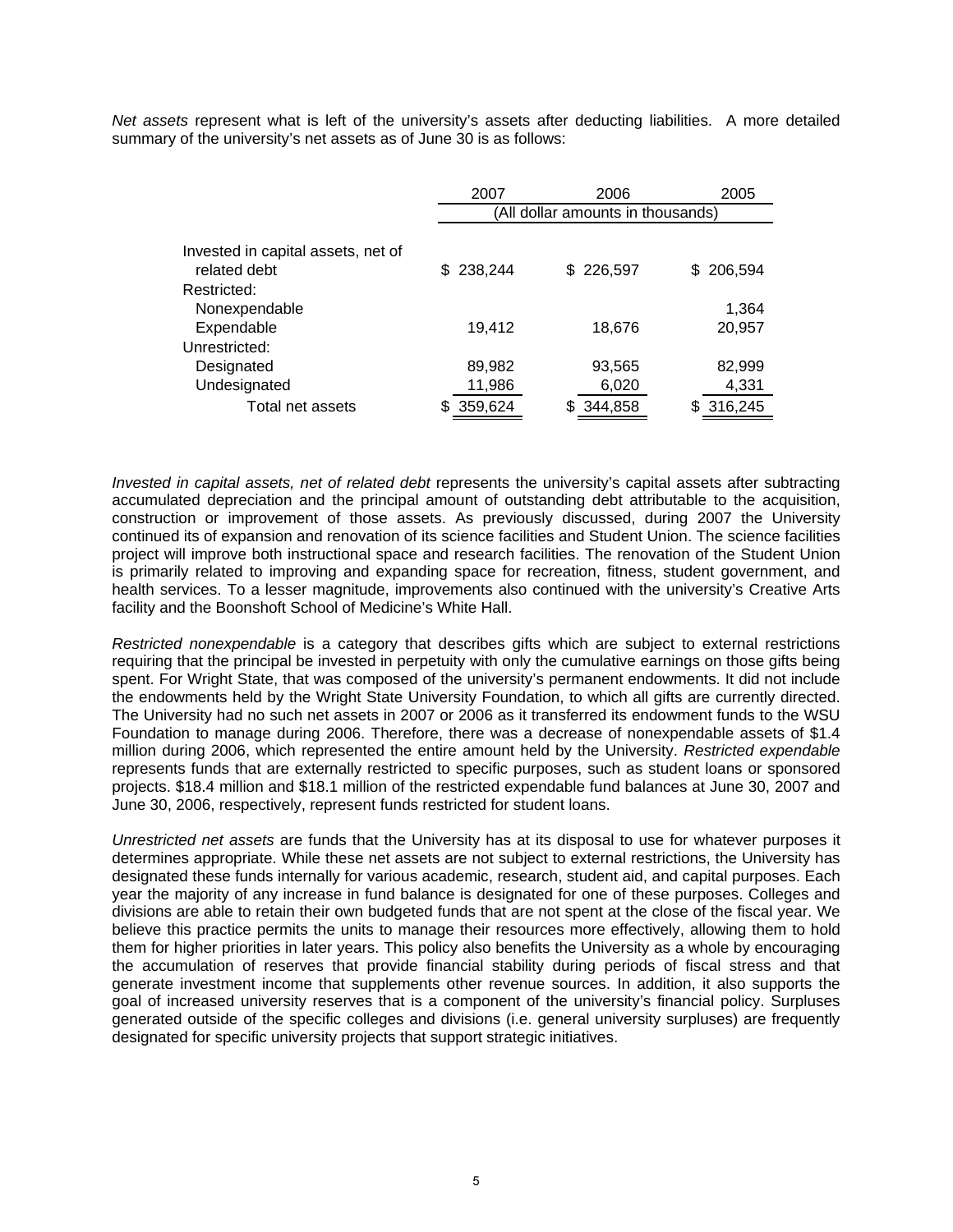#### **Statements of Revenues, Expenses and Changes in Net Assets**

The Statement of Revenues, Expenses and Changes in Net Assets presents the results of operations for the University. A summary of the university's revenues, expenses and changes in net assets for the year ended June 30 is as follows:

|                                   | 2007          | 2006                             |              |  |  |  |  |  |  |
|-----------------------------------|---------------|----------------------------------|--------------|--|--|--|--|--|--|
|                                   |               | All dollar amounts in thousands) |              |  |  |  |  |  |  |
|                                   |               |                                  |              |  |  |  |  |  |  |
| <b>Operating Revenues:</b>        |               |                                  |              |  |  |  |  |  |  |
| Student tuition and fees - net    | \$<br>114,851 | 107,293<br>\$                    | \$<br>99,537 |  |  |  |  |  |  |
| Grants and contracts              | 96,904        | 92,541                           | 87,854       |  |  |  |  |  |  |
| Sales and services                | 7,285         | 7,142                            | 7,429        |  |  |  |  |  |  |
| Auxiliary enterprises             | 15,605        | 15,376                           | 14,444       |  |  |  |  |  |  |
| Other                             | 2,558         | 2,184                            | 1,746        |  |  |  |  |  |  |
| Total                             | 237,203       | 224,536                          | 211,010      |  |  |  |  |  |  |
| Operating expenses                | 347,744       | 317,918                          | 305,434      |  |  |  |  |  |  |
| <b>Operating loss</b>             | (110, 541)    | (93, 382)                        | (94, 424)    |  |  |  |  |  |  |
| Nonoperating revenues (expenses): |               |                                  |              |  |  |  |  |  |  |
| State appropriations              | 94,315        | 91,796                           | 93,099       |  |  |  |  |  |  |
| Gifts                             | 6,462         | 5,466                            | 5,224        |  |  |  |  |  |  |
| Investment income                 | 16,547        | 8,774                            | 4,966        |  |  |  |  |  |  |
| Interest expense                  | (1, 138)      | (1,256)                          | (1,058)      |  |  |  |  |  |  |
| Other income (expense)            | (1, 544)      | (4,825)                          | 2            |  |  |  |  |  |  |
| Capital appropriations            | 7,560         | 10,916                           | 4,678        |  |  |  |  |  |  |
| Capital grants and gifts          | 3,105         | 11,124                           | 801          |  |  |  |  |  |  |
| Total                             | 125,307       | 121,995                          | 107,712      |  |  |  |  |  |  |
|                                   |               |                                  |              |  |  |  |  |  |  |
| Increase in net assets            | 14,766        | 28,613                           | 13,288       |  |  |  |  |  |  |
| Net assets - beginning of year    | 344,858       | 316,245                          | 302,957      |  |  |  |  |  |  |
| Net assets - end of year          | 359,624       | \$344,858                        | \$316,245    |  |  |  |  |  |  |

Interpretation of the university's Statements of Revenues, Expenses, and Changes in Net Assets is complicated by the fact that Wright State University serves as the fiscal agent for the statewide library program known as OhioLINK. This program's revenues from state appropriations, federal pass-through grants (Grants and contracts) and from other college and university libraries (Grants and contracts) and expenses are all included in our financial statements. At certain points in this analysis, we present information net of OhioLINK revenues or expenditures. The total revenues and expenses attributable to OhioLINK are as follows: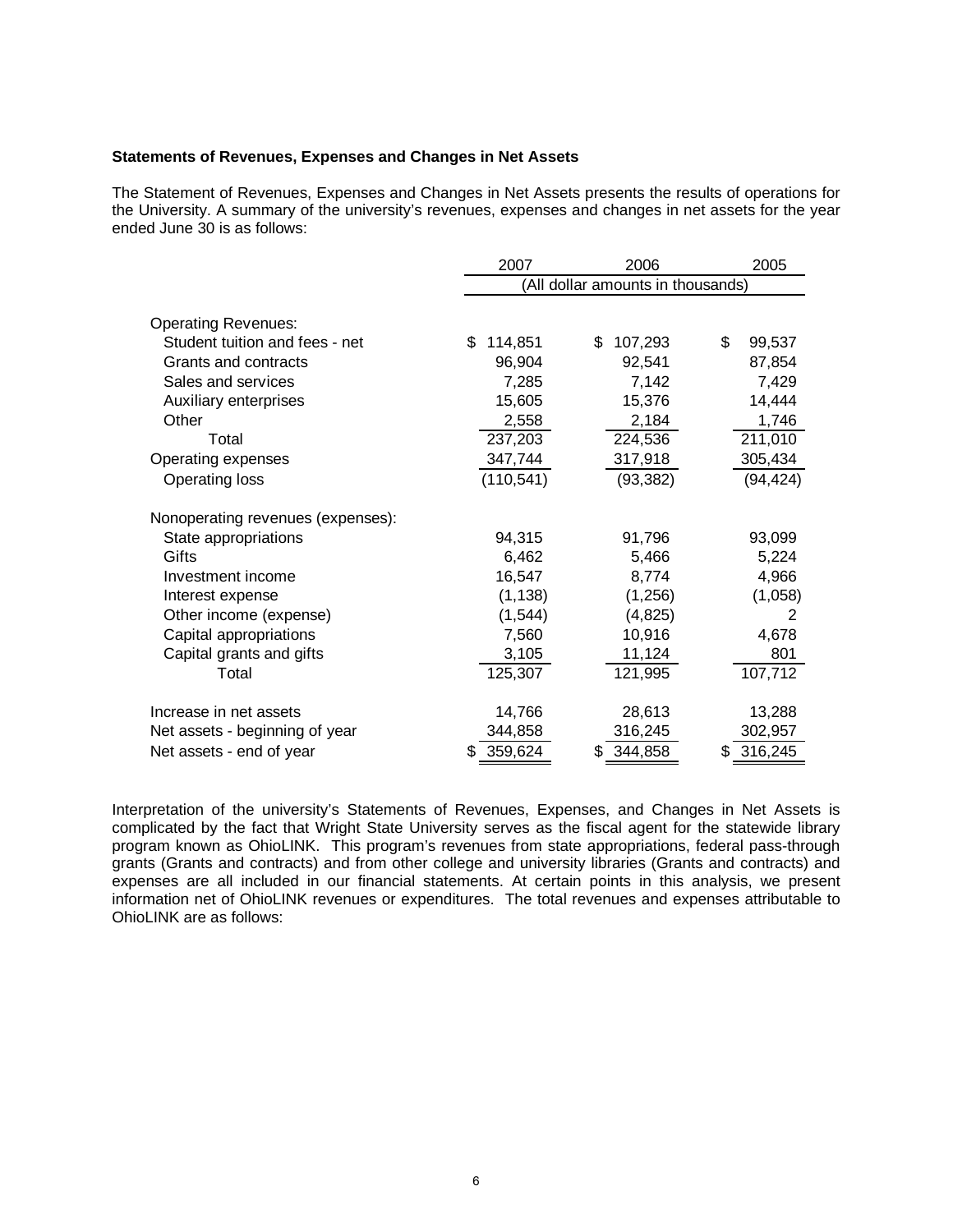## OhioLINK Revenues and Expenses For the Year Ended June 30

Percent

|                       | 2007         | 2006         | <b>Difference</b> | Percent<br>Increase<br>(Decrease) |
|-----------------------|--------------|--------------|-------------------|-----------------------------------|
| Revenues:             |              |              |                   |                                   |
| Grants and contracts  | \$23,802,138 | \$25,061,879 | \$(1,259,741)     | (5.0)%                            |
| State appropriations  | 7,536,874    | 7,011,462    | 525,412           | 7.5%                              |
| Total revenues        | \$31,339,012 | \$32,073,341 | S<br>(734, 329)   | $(2.3)\%$                         |
| Expenses:             |              |              |                   |                                   |
| <b>Total OhioLINK</b> | \$31,339,012 | \$32,073,341 | (734, 329)        | $(2.3)\%$                         |

The university's primary revenue sources are state appropriations and student tuition and fees. These fund the ongoing programs and operations of the University. Accounting standards classify state appropriations as a nonoperating revenue source in the financial statements. However, since the University continues to rely upon state funding as a primary funding source, it manages state funding as an operating revenue item. Over the last decade, the amount of state appropriations allocated to Wright State and higher education in general has been relatively flat, while enrollments have grown significantly. This is indicative of the pressures on the state budget in recent years and of the relatively low priority assigned to higher education during this period. This erosion of state funding per student has required the University to raise tuition at a magnitude greater than desired in order to fund the costs of serving enrollment growth as well as responding to inflationary pressures. In addition, the University has continually made investments in academic programs, facilities and the personnel necessary to meet the strategic initiatives of the University. The University has been successful in complementing state appropriations and student tuition and fees with other revenue sources and has also effectively managed costs in order to limit the burden on students. Still, it has been necessary to annually increase student tuition and fees over the years to balance the budget. The table below demonstrates how the State of Ohio over the past two and a half decades has forced universities to shift the burden for funding the cost of higher education to students and their families.

| <b>Fiscal Year</b> | <b>Gross Tuition</b> | <b>State</b><br>Appropriations<br>net of OhioLINK | <b>Net State</b><br>Appropriations<br>per Dollar of<br><b>Gross Tuition</b> |
|--------------------|----------------------|---------------------------------------------------|-----------------------------------------------------------------------------|
|                    |                      |                                                   |                                                                             |
| 1980               | \$<br>13,833,157     | \$<br>29,604,813                                  | \$<br>2.14                                                                  |
| 1990               | 40.939.473           | 63.889.505                                        | 1.56                                                                        |
| 2001               | 74,956,371           | 86.874.854                                        | 1.16                                                                        |
| 2002               | 82,426,162           | 86.461.640                                        | 1.05                                                                        |
| 2003               | 94,242,118           | 85.513.853                                        | 0.91                                                                        |
| 2004               | 107,972,107          | 86,565,632                                        | 0.80                                                                        |
| 2005               | 121,717,222          | 84,724,080                                        | 0.70                                                                        |
| 2006               | 131,262,871          | 84.784.334                                        | 0.65                                                                        |
| 2007               | 139,584,821          | 86,778,437                                        | 0.62                                                                        |

#### State Appropriations per Dollar of Gross Tuition

As can be seen by the table, while state appropriations did increase in 2007, it is still a decreasing share of revenues that are necessary to support the operations of the University. Students and their families are still forced to fund a much greater share of the cost of their education than was necessary in earlier years.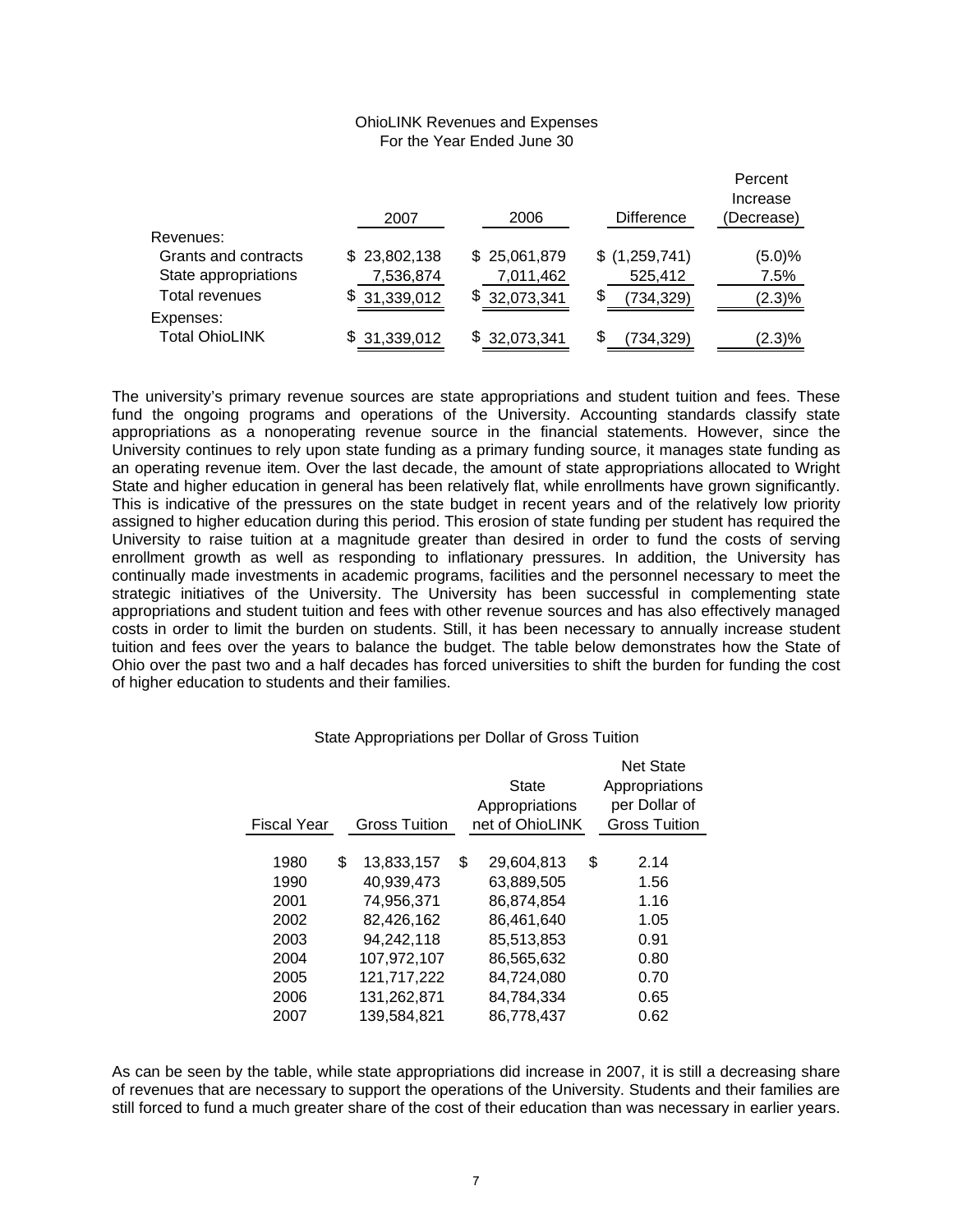There are signs, though, that the State is beginning to see the value of higher education. State appropriations did increase in 2007. In addition, for the two year biennium ending June 30, 2009, the State has appropriated a substantial increase in support of higher education. The University is hopeful that this is the beginning of a trend that will continue well into the future. Through 2007, even with the escalating levels of tuition, the University continues to maintain a lower than average level of tuition and fees relative to other Ohio four-year public institutions. Wright State is maintaining its rank as the fourth lowest (out of 13) of the four-year public institutions with respect to student tuition rates. It should be noted that of the lower three universities, two receive special state funding that Wright State does not receive.

Below is a graphic illustration of revenues by source for the year ended June 30, 2007.



*State appropriations* increased from \$91.8 million in 2006 to \$94.3 million in 2007, an increase of \$2.5 million. An increase of \$2.0 million reflects a slight overall increase in state support, while OhioLINK accounts for the other \$.5 million of the increase. State appropriations were \$93.1 million in 2005. The 2006 decrease was entirely the result of a decrease in OhioLINK. The level of state appropriations is no longer a function of enrollments.

*Net student tuition and fees* were \$114.9 million, \$107.3 million, and \$99.5 million in 2007, 2006, and 2005, respectively which provided an increase of 7% from 2006 to 2007 and just under 8% from 2005 to 2006. Tuition increases for most students were approximately 6% in both 2007 and 2006. The increases were larger for the Boonshoft School of Medicine students. This increase in tuition rates and changes in enrollments and student credit hour mixes account for the increase in tuition and fees.

*Grants and contracts* were \$96.9 million in 2007, increasing \$4.4 million from the 2006 level of \$92.5 million. The 2005 level was \$87.9 million. The university's focus on research continues to pay rewards as funding continues to increase. In particular, federal awards increased in 2007. The Boonshoft School of Medicine's sponsored revenues increased approximately \$4.0 million due to funding provided to establish a mobile emergency response unit and the establishment and operation of Acute Care and Emergency Help Centers.

*Auxiliary revenues* were relatively flat in 2007 as compared to 2006. Total revenues were \$15.6 million, \$15.4 million, and \$14.4 million for the years ended June 30, 2007, 2006, and 2005, respectively.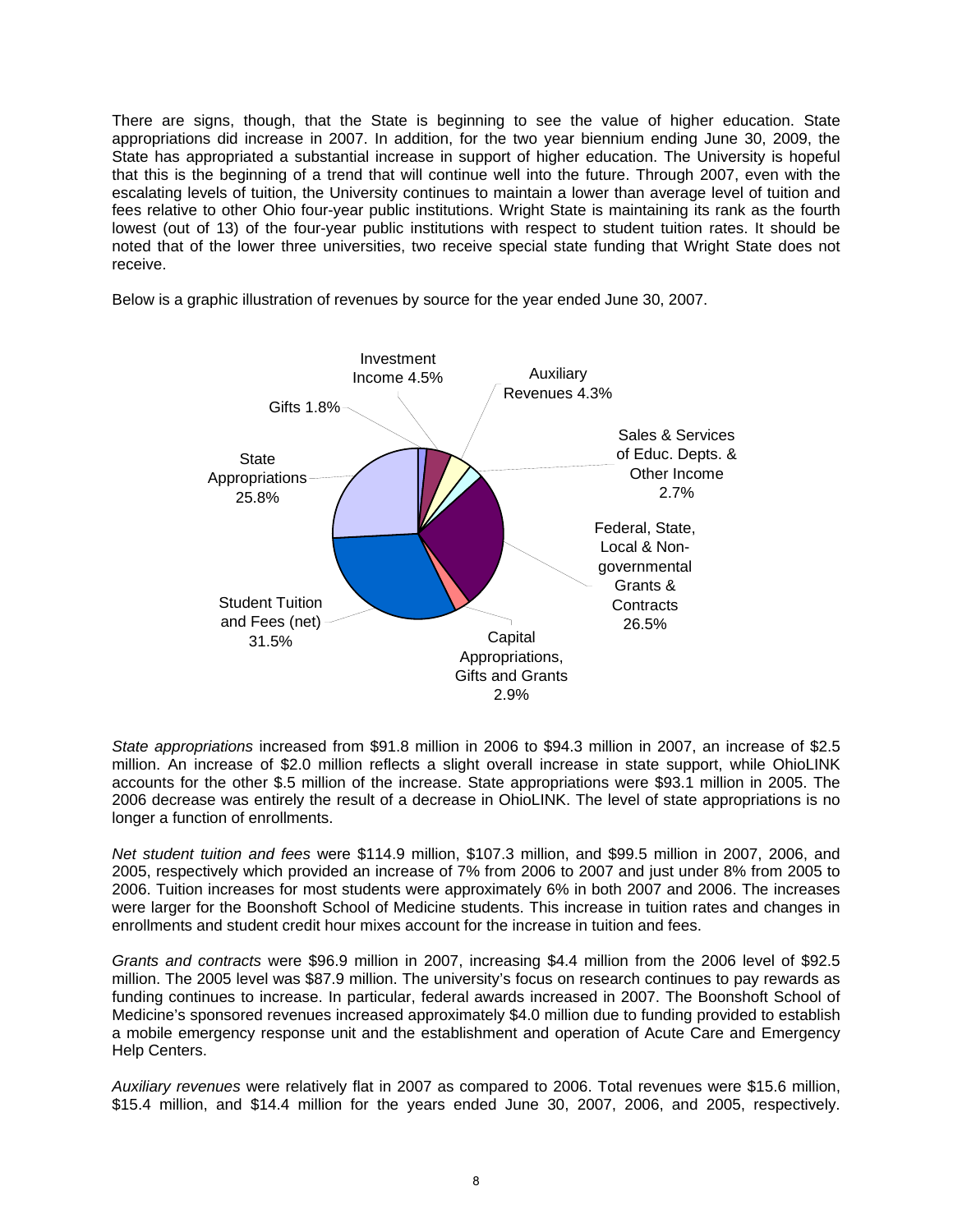Auxiliary enterprises are comprised of residence services, bookstores, food services, parking and transportation, intercollegiate athletics, the Student Union, and the Nutter Center. The 2006 increase in revenues was the result of an increase in revenues at the Nutter Center, which is a state of the art facility which hosts a wide variety of events and performances such as concerts, civic events, and athletic events.

*Sales and services*, which are primarily revenues generated from specific departmental sales activities to organizations external to the University, were \$7.3 million, \$7.1 million, and \$7.4 million for the years ended June 30, 2007, 2006 and 2005, respectively.

*Investment income* was \$16.5 million, \$8.8 million, and \$5.0 million in 2007, 2006, and 2005, respectively. The University was the beneficiary of an excellent investment market in 2007, which resulted in an 87% increase in investment income over 2006. Assisting with the positive investment climate was a growing investment base over the last decade. This is a result of changes in the university's investment policy over the same period of time that has resulted in more aggressive, yet prudent investment allocations. In addition, careful management of expenses has allowed reserves to grow. Increasing investment income is important as the University has come to rely more and more upon it as a funding source to supplement other university revenues.

*Capital Appropriations, Gifts and Grants* were \$10.7 million in 2007, a decrease of \$11.3 million over the \$22.0 million realized in 2006. This decrease was primarily the result of a large amount of capital gifts in 2006 in the amount of \$9.7 million used for the expansion of engineering research facilities, an athletic pavilion, and software licenses for use by students in the Raj Soin College of Business. In addition, capital appropriations from the State of Ohio decreased several million dollars in 2007. The capital appropriations that the University did receive in 2007 were used primarily for the university's science facilities, new engineering addition, and basic renovations. Capital appropriations, gifts and grants amounted to \$5.5 million in 2005.



The following is a graphic illustration of expenses by function for the year ended June 30, 2007.

Overall operating expenses were \$347.7 million in 2007 as compared to \$317.9 million and \$305.4 million in 2006 and 2005, respectively. The total increase in operating expenses for 2007 amounted to \$29.8 million. Employee compensation and benefits increased from \$192.5 million to \$211.7 million, an increase of \$19.2 million, or 10%. Employee costs are the largest single expense category for the University and consistent with prior years were the largest single contributor to the 2007 increase in operating expenses.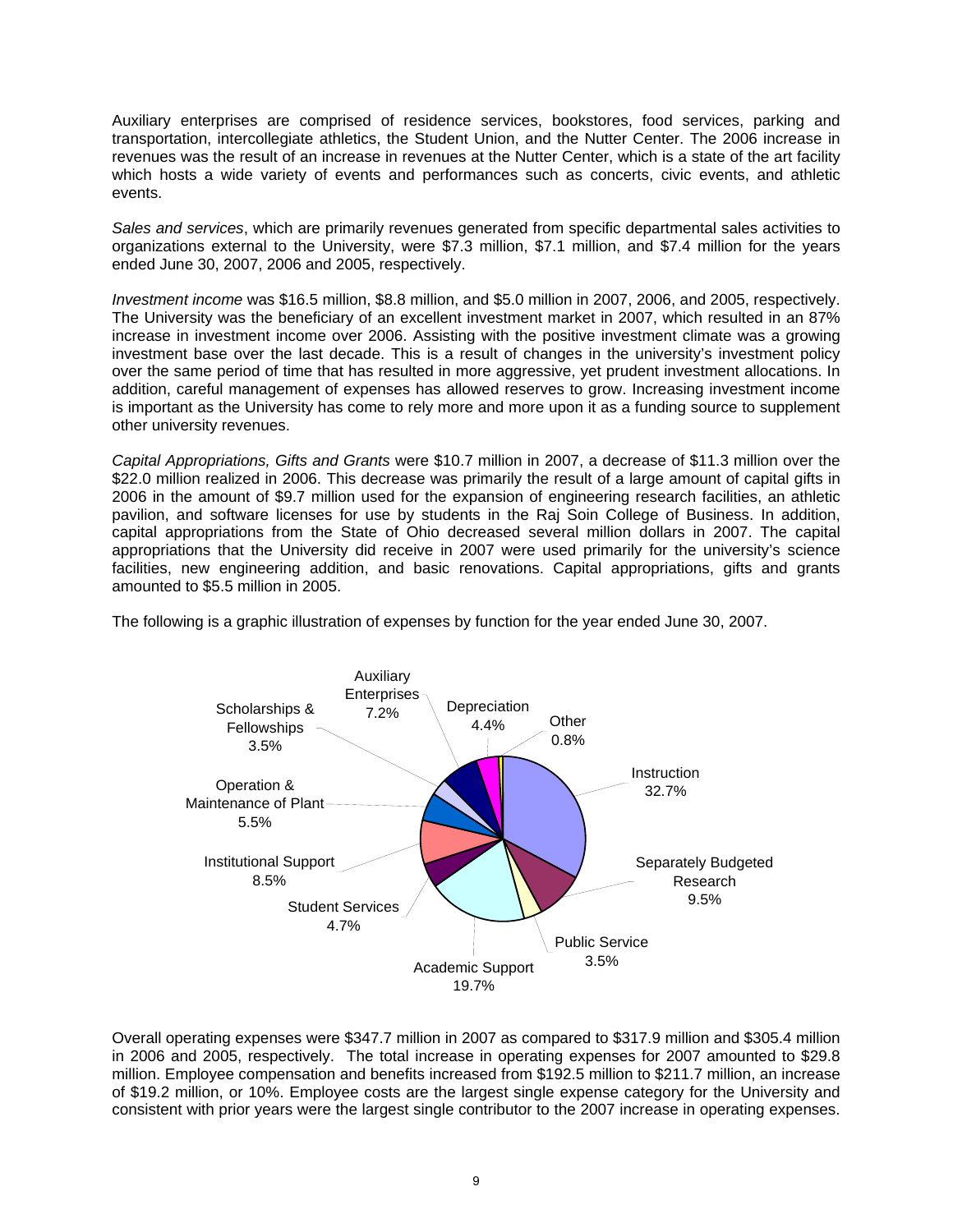These costs increased due to an annual compensation increase in 2007 as well as adding some additional positions during the year in support of the university's strategic initiatives and its recent enrollment growth. In addition, employee benefit costs, most notably health insurance, increased in excess of 12%. Supplies costs also increased approximately \$5.1 million in 2007. This is the result of equipping some of the new and renovated facilities with furniture and equipment, supplementing the university's recently installed ERP system with complementary software and hardware to enhance functionality, and outfitting the externally funded Acute Care Centers with supplies and equipment. In addition, depreciation expense increased from \$13.7 million in 2006 to \$15.6 in 2007, an increase of \$1.9 million. This increase is primarily due to depreciation beginning in 2007 on the university's new ERP system. The majority of the \$12.5 million increase in operating expenses from 2005 to 2006 (\$8.8 million) was attributable to increases in employee compensation and benefits. An additional \$1.6 million was due to an increase in utility costs.

The University made some major investments in its infrastructure in 2007. Additional funds were invested in facilities to build, renovate, and equip facilities. These are described elsewhere in the MD&A. In conjunction with the university's recently installed ERP system, additional hardware and software acquisitions were necessary to enhance the efficiency of its operation. Additional human capital was necessary to support the operation of the new system, both in terms of permanent employees as well as additional consulting services. The University also engaged in strategic activities that have short-term costs with the anticipation of long-term gains. An example of this is the transition of the Purchasing Department during 2007 from simply facilitating a bidding process for goods and services to being a more strategic negotiator of contracts that will result in more favorable pricing for the University. The University believes that these kinds of investments will be necessary to operate on a sound fiscal basis in the years ahead.

## **Statements of Cash Flows**

The Statement of Cash Flows also provides information about the university's financial health by reporting the cash receipts and cash payments of the University during the year ended June 30, 2007. A summary of the Statements of Cash Flows is as follows:

|                                                      | 2007<br>2006                      |           |    |           | 2005 |           |  |  |
|------------------------------------------------------|-----------------------------------|-----------|----|-----------|------|-----------|--|--|
|                                                      | (All dollar amounts in thousands) |           |    |           |      |           |  |  |
| Cash provided (used) by:                             |                                   |           |    |           |      |           |  |  |
| Operating activities                                 |                                   | (91,780)  | \$ | (79, 042) | S    | (87, 505) |  |  |
| Noncapital financing activities                      |                                   | 99.906    |    | 97,901    |      | 97,913    |  |  |
| Capital and related financing activities             |                                   | (34,656)  |    | (21,084)  |      | 20,751    |  |  |
| Investing activities                                 |                                   | 7,941     |    | (25,986)  |      | (7,861)   |  |  |
| Net increase (decrease) in cash and cash equivalents |                                   | (18, 589) |    | (28, 211) |      | 23,298    |  |  |
| Cash and cash equivalents-beginning of year          |                                   | 37,363    |    | 65,574    |      | 42,276    |  |  |
| Cash and cash equivalents-end of year                |                                   | 18,774    | S  | 37,363    |      | 65,574    |  |  |

Cash and cash equivalents decreased \$18.6 million from 2006 to 2007. This was primarily driven by the use of cash for capital purposes. Cash flows from operating activities decreased \$12.7 million primarily as a result of the larger than normal compensation costs that occurred in 2007 as well as the additional supplies costs discussed earlier in the MD&A. Cash from noncapital financing activities increased \$2.0 million from 2006 as a result of the small increase in state appropriations the University realized in 2007. The net outflow of cash for capital and related financing activities of \$34.7 million is the result of the capital projects that were underway during 2007, net of capital funding received from the State of Ohio. Most of these projects were begun in 2006 and have continued through 2007. The net cash provided in investing activities of \$7.9 million is the net result of all investment activities: purchases, sales, and interest earnings. The decrease in cash and cash equivalents in 2006 from 2005 of \$28.2 million is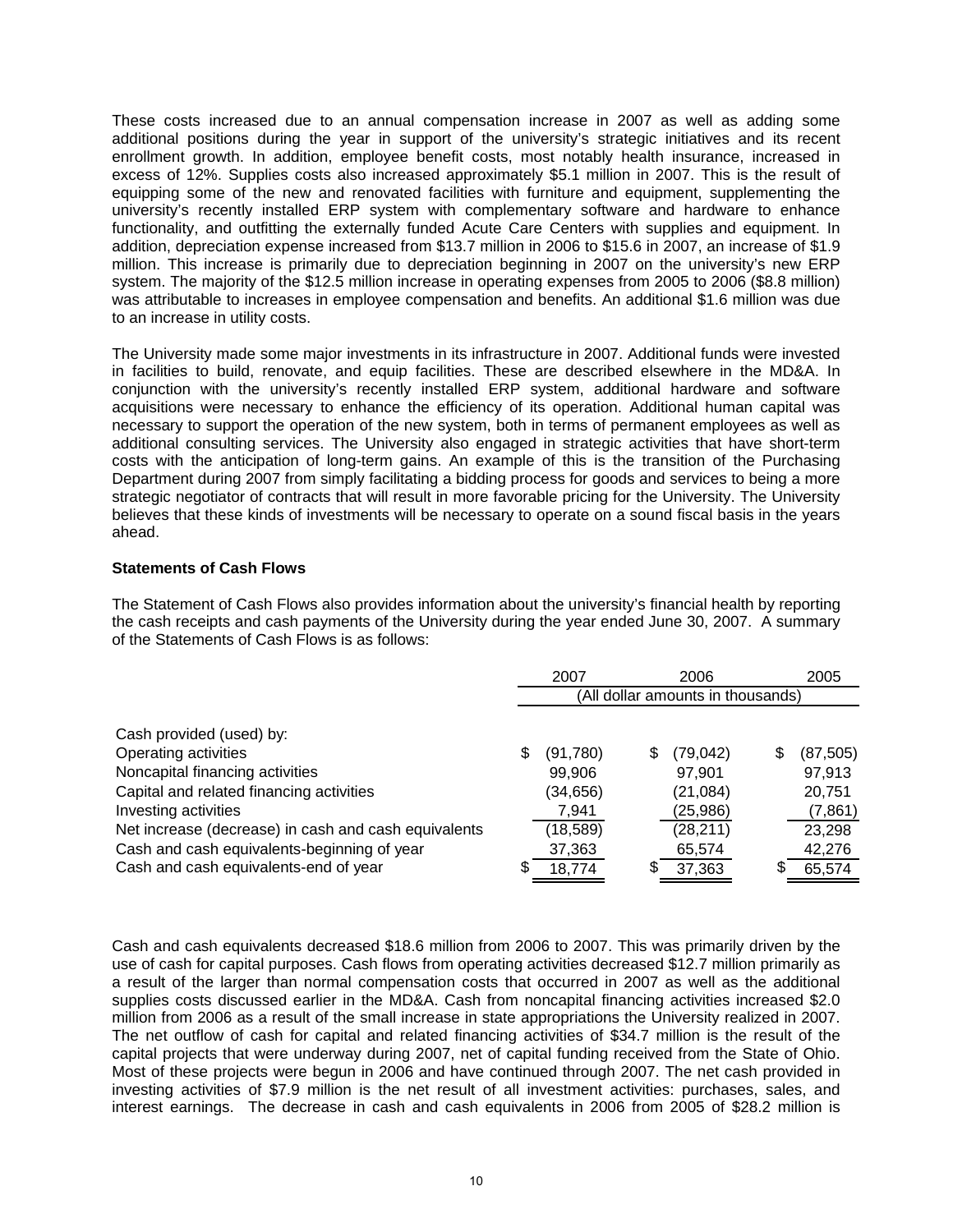almost exclusively the result of spending and reinvesting \$25.1 million of unspent bond proceeds that existed at June 30, 2005.

## **Capital Assets and Debt**

## *Capital Assets*

The University had approximately \$275.8 million invested in capital assets, net of accumulated depreciation of \$186.2 million at June 30, 2007. Capital assets were \$253.2 million, net of accumulated depreciation of \$176.5 million at June 30, 2006. Depreciation expense for the years ended June 30, 2007 and 2006 was \$15.6 million and \$13.7 million, respectively. A summary of net capital assets for the year ended June 30 is as follows:

|                                            | 2007 |                                   |    | 2006    |    | 2005    |
|--------------------------------------------|------|-----------------------------------|----|---------|----|---------|
|                                            |      | (All dollar amounts in thousands) |    |         |    |         |
| Land, land improvements and infrastructure |      | 23.645                            | \$ | 24.571  | \$ | 22,906  |
| <b>Buildings</b>                           |      | 170,727                           |    | 164,371 |    | 162,503 |
| Machinery and equipment                    |      | 29,451                            |    | 29,744  |    | 22,981  |
| Library books and publications             |      | 18,487                            |    | 18,187  |    | 18,673  |
| Construction in progress                   |      | 33,515                            |    | 16,284  |    | 1,578   |
| Total capital assets - net                 |      | 275,825                           | S  | 253,157 | S  | 228,641 |

Ongoing from fiscal 2006, work continued on the expansion of engineering space being utilized primarily by daytaOhio for research and development and commercialization of information technology, renovation of the Student Union and White Hall, and most significantly the creation and renovation of university science facilities. These projects comprise almost all of the increase in the values of buildings and construction in progress during 2007. Aside from the science facilities, these projects will all be completed in calendar 2007. In addition, the University has been conducting ongoing maintenance and rehabilitation of the broader campus facilities, addressing HVAC and other building infrastructure needs as well as road and parking lot maintenance.

## *Debt*

Again in 2007, the University issued no new debt and simply continued to service its existing debt. The University had issued tax-exempt bonds as recently as 2003 and 2004 and was still spending the proceeds of its 2004 \$31.4 million general receipts bond issuance throughout 2007. The proceeds of the bonds continued to be spent in 2007 on the science facilities and laboratories and renovation of the Student Union. The University received a bond rating for the 2004 bond issue from Moody's Investors Service of A2. That rating remains unchanged.

Outstanding debt was \$38.7 million, \$42.5 million, and \$46.2 million at June 30, 2007, 2006, and 2005, respectively. The 2007 balance of \$38.7 million includes \$38.4 million of outstanding bonds and equipment leases of \$.3 million.

## **Economic Factors That Will Affect the Future**

Looking ahead, the University is confronted with the same challenges as in recent years. We continue to seek to provide a more enriching experience for a growing number of students. We strive to attract greater research funding to allow us to contribute to a heightened understanding of matters of importance to our region, our state, and beyond. Meanwhile, we wish to position the University for a brighter future by making capital investments that increase our capabilities and reduce our backlog of deferred maintenance and by increasing the university's financial reserves. Our goal is to do all of these things while keeping the University as affordable as possible for the many people who might benefit from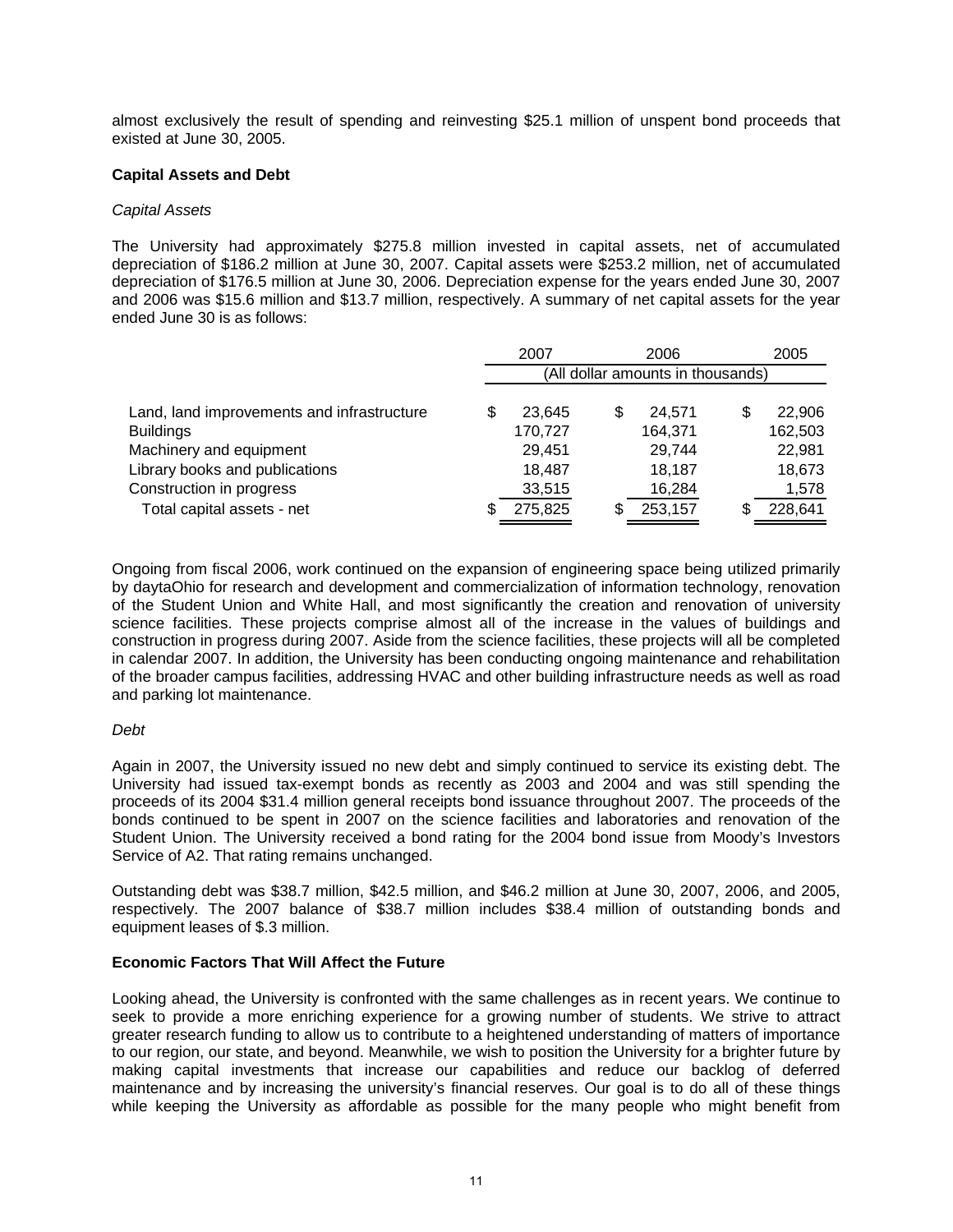enrollment here. The University has been successful over the years in meeting these challenges due to its careful planning, financial conservatism, and some good fortune due to in part to hard work and in part to a robust investment market. The University was quite successful with its recent capital campaign in exceeding its fundraising goal by over \$80 million. In addition, in 2007 investment income was double what was expected.

The University continues to stay involved at the state level, too, in helping to shape Ohio's higher education strategy. The state seems ready to make a major new investment to allow its citizens to benefit more fully from the benefits that higher education can provide in a knowledge economy. Ohio also seems open to new ideas about the roles that campuses might play and the ways in which the state might support those roles. We intend to be active participants in these discussions. We understand that the state also expects heightened efforts to increase our efficiency and effectiveness, so that new state investments produce the greatest possible benefits. We believe our past efforts position us well to meet this challenge.

The University also continues to struggle with the same economic and business issues that it has been confronted with in recent years. Health care costs continue to rise disproportionately to other costs, technology costs and needs continue to escalate, and adequate space and facilities are always being addressed. The University is exploring different alternatives for controlling health care costs, but it is a constant struggle to hold down costs even at the margin. It has also recently become necessary for the University to rent additional space for administrative and academic use. This, too, has an added cost. So it will be important to manage operations in as prudent a manner as possible in order to stay on solid financial ground.

As always, management is confident it, working in collaboration with faculty, staff, and student leaders, can continue to successfully move the University forward. By continuing to maintain a balance between the need to invest in the future of the University and the need for conservative management that makes those investments possible, we expect to play a leading role in our community, our state, and beyond.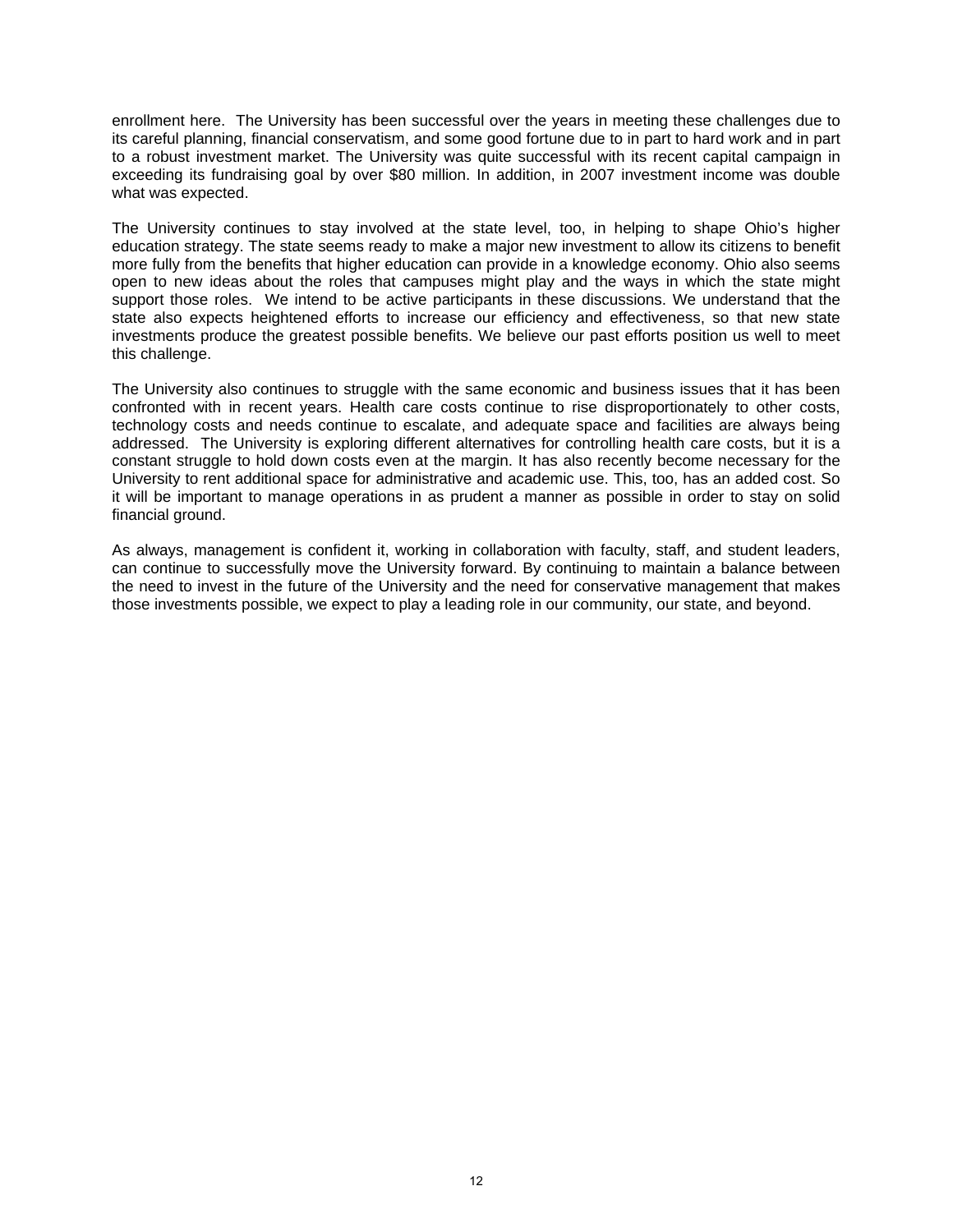

# REPORT OF INDEPENDENT AUDITORS

To the Board of Trustees of Wright State University Dayton, Ohio

We have audited the accompanying financial statements of the business-type activities and discretely presented component unit of Wright State University (the "University"), a component unit of the State of Ohio, as of and for the year ended June 30, 2007, which collectively comprise the University's basic financial statements as listed in the table of contents. These financial statements are the responsibility of the University's management. Our responsibility is to express an opinion on these financial statements based on our audit. The financial statements of the University as of June 30, 2006, and for the year then ended, were audited by other auditors whose report, dated October 2, 2006 expressed an unqualified opinion on those statements.

We conducted our audit in accordance with auditing standards generally accepted in the United States of America and the standards applicable to financial audits contained in *Government Auditing Standards*, issued by the Comptroller of the United States. Those standards require that we plan and perform the audit to obtain reasonable assurance about whether the financial statements are free of material misstatement. An audit includes examining, on a test basis, evidence supporting the amounts and disclosures in the financial statements. An audit also includes assessing the accounting principles used and significant estimates made by management, as well as evaluating the overall financial statement presentation. We believe that our audit provides a reasonable basis for our opinion.

In our opinion, the financial statements referred to above present fairly, in all material respects, the respective financial position of the business-type activities and discretely presented component unit of Wright State University as of June 30, 2007, and the respective changes in net assets and cash flows for the year then ended, in conformity with accounting principles generally accepted in the United States of America.

The Management's Discussion and Analysis (MD&A) on pages 2 through 12 is not a required part of the basic financial statements but is supplementary information required by the Governmental Accounting Standards Board. We have applied certain limited procedures, which consisted principally of inquiries of management regarding the methods of measurement and presentation of the required supplementary information. However, we did not audit the information and express no opinion on it.

(Continued)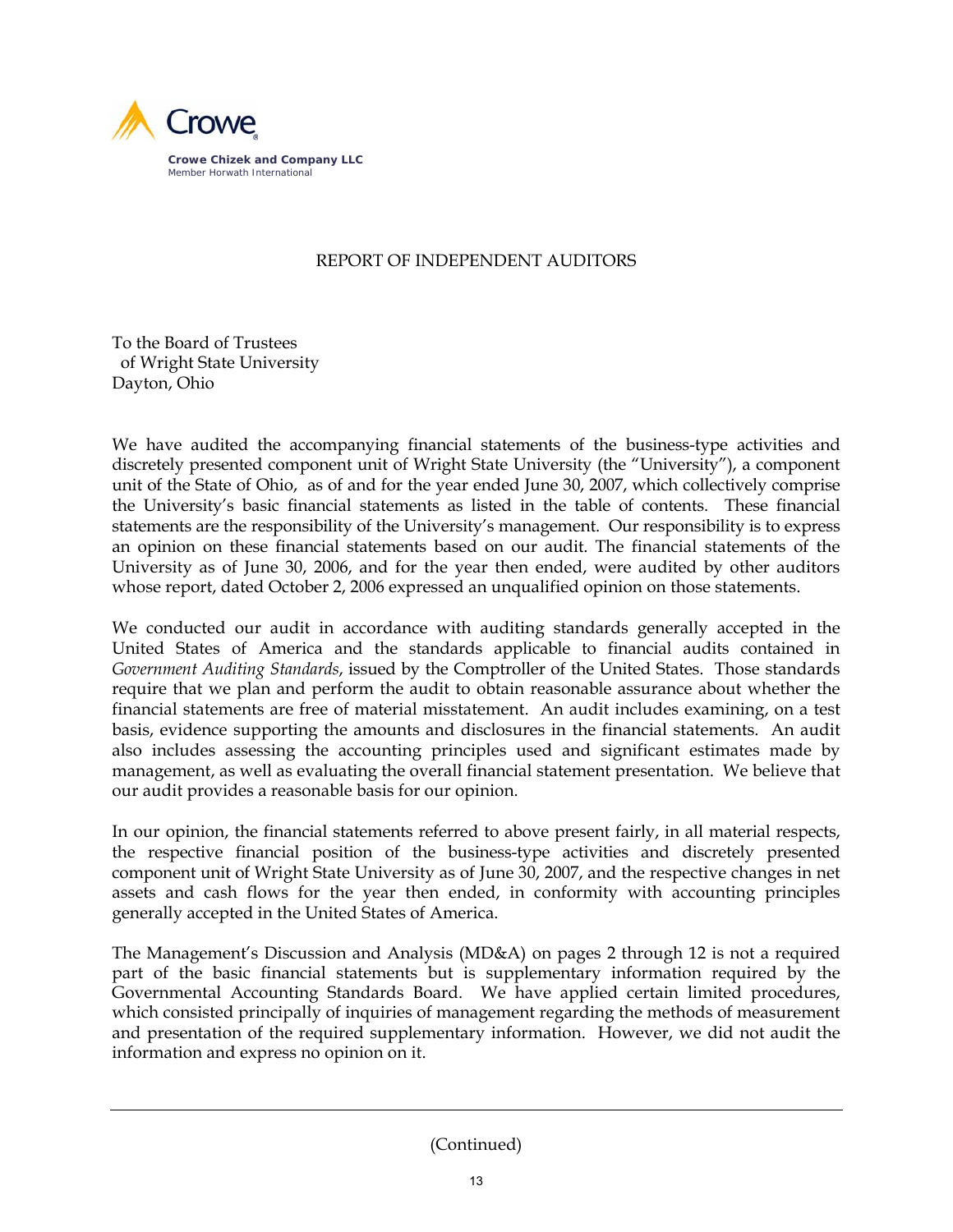In accordance with *Government Auditing Standards,* we have also issued a report dated October 10, 2007, on our consideration of the University's internal control over financial reporting and our tests of its compliance with certain provisions of laws, regulations, contracts and grants agreements and other matters. The purpose of that report is to describe the scope of our testing of internal control over financial reporting and compliance and the results of that testing, and not to provide an opinion on the internal control over financial reporting or on compliance. That report is an integral part of an audit performed in accordance with *Government Auditing Standards* and should be read in conjunction with this report in considering the results of our audit.

Come Chigh and Copy LCC

Crowe Chizek and Company LLC

Columbus, Ohio October 10, 2007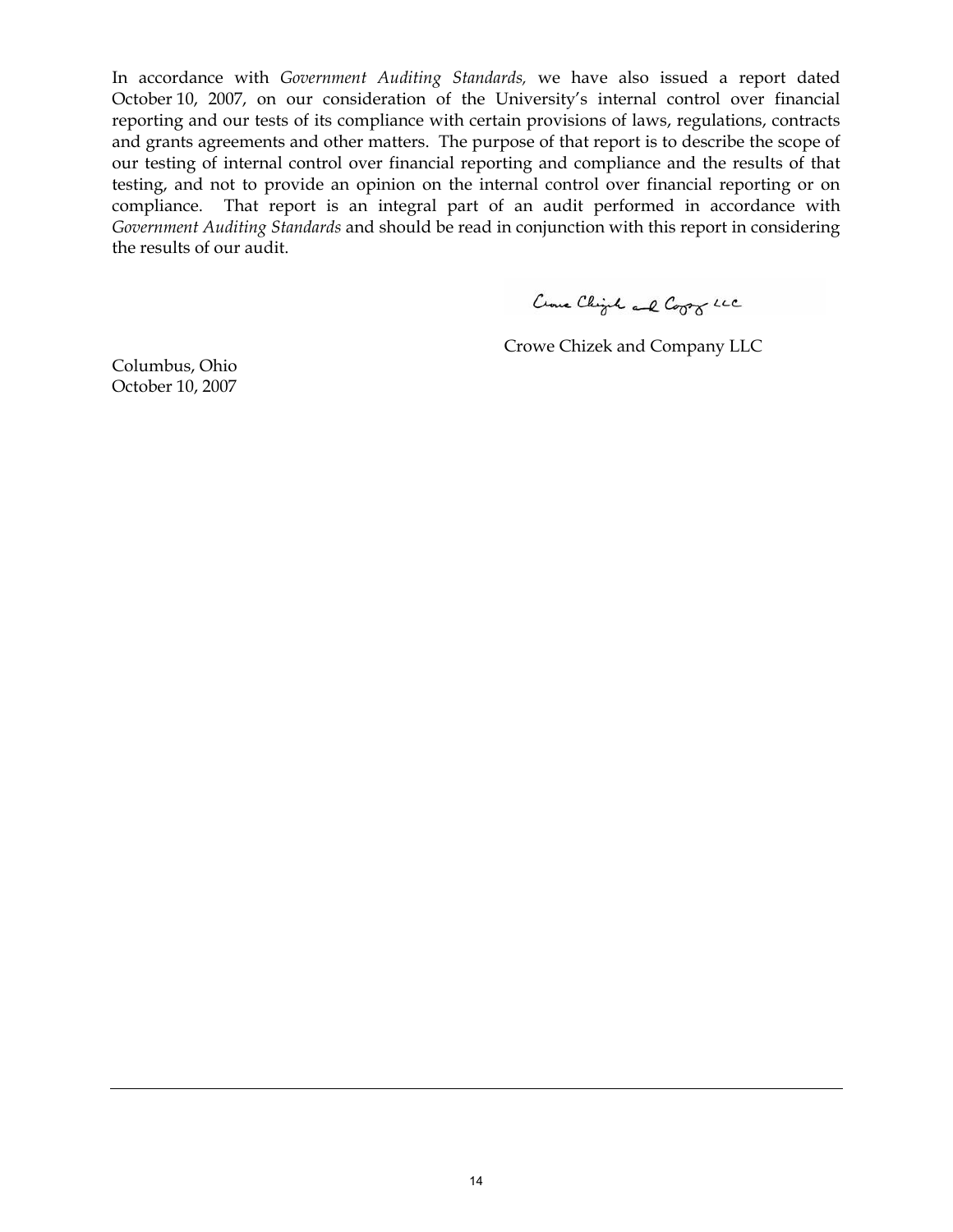## **WRIGHT STATE UNIVERSITY Statements of Net Assets June 30, 2007 and 2006**

|                                                                                                        | 2007                     |                    |    | 2006                     |                    |
|--------------------------------------------------------------------------------------------------------|--------------------------|--------------------|----|--------------------------|--------------------|
| <b>ASSETS</b>                                                                                          | <b>University</b>        | Foundation         |    | <b>University</b>        | <b>Foundation</b>  |
| Current assets:                                                                                        |                          |                    |    |                          |                    |
| Cash and cash equivalents                                                                              | \$<br>18,774,097 \$      | 2,858,861          | \$ | 37,363,372 \$            | 294,258            |
| Short-term investments                                                                                 | 6,372,557                |                    |    | 4,673,067                |                    |
| Accounts receivable (net of allowance for doubtful accounts                                            |                          |                    |    |                          |                    |
| of \$1,345,000 in 2007 and \$960,000 in 2006 - Note 3)                                                 | 23,607,262               | 477,246            |    | 25,326,889               | 116,533            |
| Gifts and pledges receivable (net of allowance for uncollectible                                       |                          |                    |    |                          |                    |
| pledges of \$1,900 in 2007 and \$100 in 2006)<br>Loans receivable (net of allowance for doubtful loans |                          | 5,852,256          |    |                          | 2,361,822          |
| of \$1,778,000 in 2007 and \$1,748,000 in 2006)                                                        | 2,812,666                |                    |    | 2,898,171                |                    |
| Inventories                                                                                            | 821,294                  |                    |    | 750,880                  |                    |
| Prepaid expenses                                                                                       | 14,852,514               |                    |    | 12,655,580               |                    |
| Deferred charges                                                                                       | 2,166,458                |                    |    | 3,007,715                |                    |
| Total current assets                                                                                   | 69,406,848               | 9,188,363          |    | 86,675,674               | 2,772,613          |
| Noncurrent assets:                                                                                     |                          |                    |    |                          |                    |
| <b>Restricted investments</b>                                                                          | 778,048                  |                    |    | 15,534,365               |                    |
| Gifts and pledges receivable (net of allowance for uncollectible                                       |                          |                    |    |                          |                    |
| pledges of \$62,100 in 2007 and \$15,900 in 2006)                                                      |                          | 7,359,673          |    |                          | 9,506,482          |
| Loans receivable (net of allowance for doubtful loans                                                  |                          |                    |    |                          |                    |
| of \$171,500 in 2007 and 2006)                                                                         | 18,158,253               |                    |    | 16,980,390               |                    |
| Other assets                                                                                           | 583,655                  | 265,217            |    | 1,031,844                | 298,907            |
| Other long-term investments                                                                            | 109,596,615              | 105,761,174        |    | 87,717,891               | 92,028,208         |
| Capital assets, net (Note 4)                                                                           | 275,825,177              | 650,000            |    | 253,156,965              | 650,000            |
| Total noncurrent assets                                                                                | 404,941,748              | 114,036,064        |    | 374,421,455              | 102,483,597        |
| <b>Total assets</b>                                                                                    | \$<br>474,348,596        | \$<br>123,224,427  | S  | 461,097,129              | \$<br>105,256,210  |
|                                                                                                        |                          |                    |    |                          |                    |
| <b>LIABILITIES AND NET ASSETS</b>                                                                      |                          |                    |    |                          |                    |
| Current liabilities:                                                                                   |                          |                    |    |                          |                    |
| Accounts payable trade and other                                                                       | \$<br>9,657,193 \$       | 174,152            | \$ | 10,090,309 \$            | 36,719             |
| Accounts payable to Wright State University                                                            |                          | 1,530,344          |    |                          | 454,158            |
| Accrued liabili ies<br>Deferred revenue (Note 1)                                                       | 15.041.175<br>35,185,156 |                    |    | 13,568,515<br>34,987,437 |                    |
| Refunds and other liabilities                                                                          | 603,014                  | 1,417,102          |    | 578,727                  | 1,251,716          |
| Current portion of long-term liabilities (Note 5)                                                      | 9,288,996                | 1,048,492          |    | 8,775,587                | 1,047,378          |
| <b>Total current liabilities</b>                                                                       | 69,775,534               | 4,170,090          |    | 68,000,575               | 2,789,971          |
| Noncurrent liabilities:                                                                                |                          |                    |    |                          |                    |
| Long-term liabili ies (Note 5)                                                                         | 44,949,100               | 496,808            |    | 48,238,090               | 517,222            |
| <b>Total noncurrent liabilities</b>                                                                    | 44,949,100               | 496,808            |    | 48,238,090               | 517,222            |
| <b>Total liabilities</b>                                                                               | 114,724,634              | 4,666,898          |    | 116,238,665              | 3,307,193          |
|                                                                                                        |                          |                    |    |                          |                    |
| Net assets:                                                                                            |                          |                    |    |                          |                    |
| Invested in capital assets, net of related debt                                                        | 238,243,782              | 650,000            |    | 226,597,293              | 650,000            |
| Restricted - nonexpendable:                                                                            |                          |                    |    |                          |                    |
| Instruction and departmental research                                                                  |                          | 10,747,904         |    |                          | 10,849,640         |
| Separately budgeted research                                                                           |                          | 1,428,362          |    |                          | 338,707            |
| Public service                                                                                         |                          | 150,828            |    |                          | 161,622            |
| Academic support                                                                                       |                          | 413,534            |    |                          | 443,077            |
| <b>Student services</b><br>Operation and maintenance of plant                                          |                          | 9,315<br>4,309,700 |    |                          | 9,981<br>4,516,223 |
| Scholarships and fellowships                                                                           |                          | 9,519,667          |    |                          | 9,887,322          |
| Auxiliaries                                                                                            |                          | 193,308            |    |                          | 207,349            |
| Restricted - expendable:                                                                               |                          |                    |    |                          |                    |
| Instruction and departmental research                                                                  | 24.432                   | 52,578,223         |    | 34,458                   | 43,505,993         |
| Separately budgeted research                                                                           | 351,476                  | 4,036,037          |    | 205,304                  | 2,613,759          |
| Public service                                                                                         | 252,793                  | 614,597            |    | 43,595                   | 553,202            |
| Academic support                                                                                       | 75,862                   | 1,060,295          |    | 32,595                   | 1,337,616          |
| Student services                                                                                       |                          | 173,960            |    |                          | 155,402            |
| Institutional support                                                                                  | 74,949                   | 8,443,734          |    | 27,351                   | 7,443,084          |
| Operation and maintenance of plant                                                                     |                          | 1,072,215          |    |                          | 687,970            |
| Scholarships and fellowships                                                                           | 31,738                   | 18,506,820         |    | 4,422                    | 15,789,935         |
| Loans                                                                                                  | 18,352,300               |                    |    | 18,094,645               |                    |
| Debt service                                                                                           | 248,841                  |                    |    | 233,280                  |                    |
| Auxiliaries                                                                                            |                          | 509,036            |    |                          | 379,205            |
| Unrestricted                                                                                           | 101,967,789              | 4,139,994          |    | 99,585,521               | 2,418,930          |
| Total net assets                                                                                       | 359,623,962              | 118,557,529        |    | 344,858,464              | 101,949,017        |
| <b>Total liabilities and net assets</b>                                                                | \$<br>474,348,596        | \$<br>123,224,427  | \$ | 461,097,129              | \$<br>105,256,210  |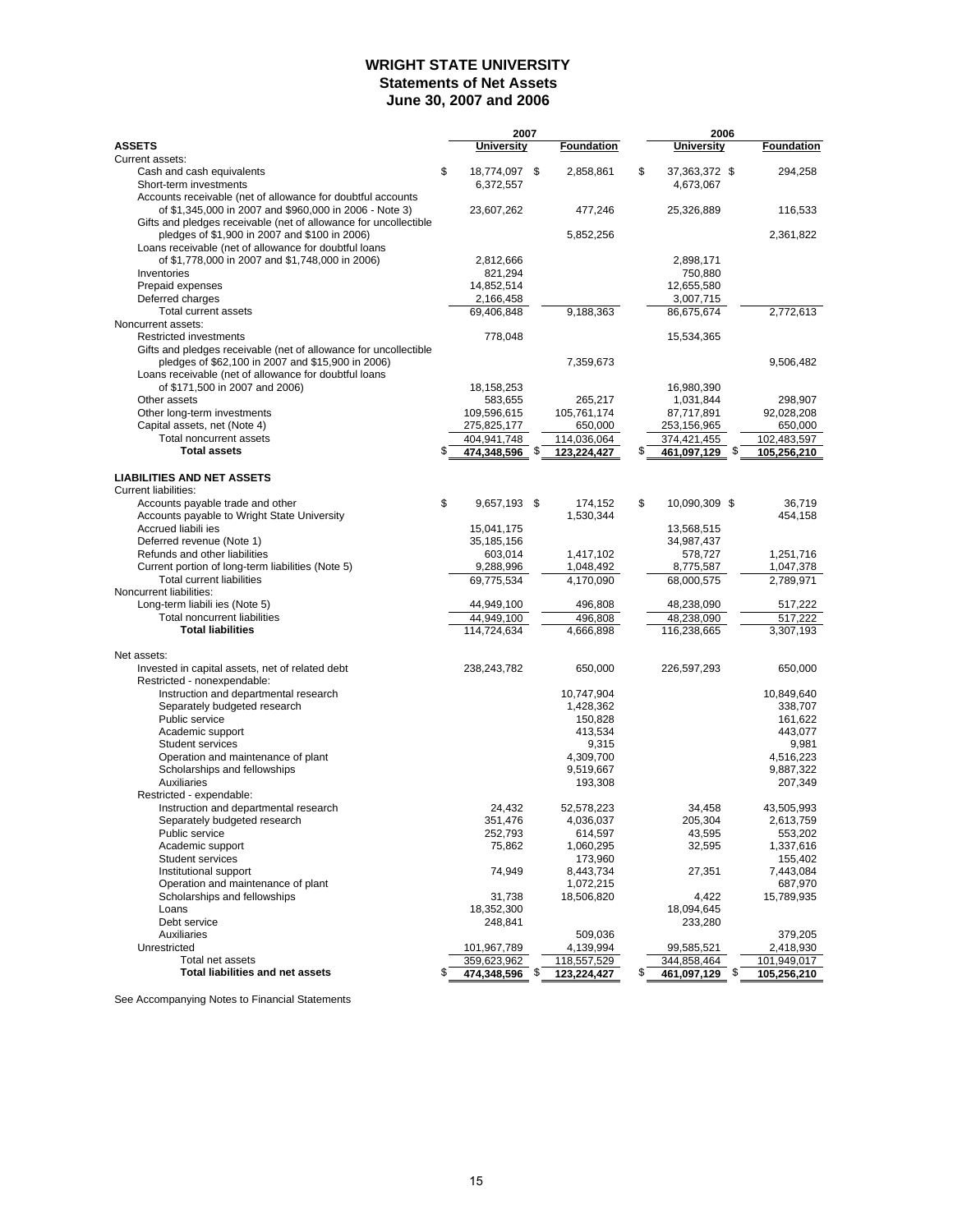## **WRIGHT STATE UNIVERSITY For the Years Ended June 30, 2007 and 2006 Statements of Revenues, Expenses, and Changes in Net Assets**

|                                                                                                                | 2007                 |  |                   | 2006                 |             |  |
|----------------------------------------------------------------------------------------------------------------|----------------------|--|-------------------|----------------------|-------------|--|
|                                                                                                                | University           |  | <b>Foundation</b> | <b>University</b>    | Foundation  |  |
| <b>OPERATING REVENUES</b>                                                                                      |                      |  |                   |                      |             |  |
| Student tuition and fees (net of scholarship allowances                                                        |                      |  |                   |                      |             |  |
| of \$24,734,000 in 2007 and \$23,970,000 in 2006)                                                              | \$<br>114,850,821 \$ |  |                   | \$<br>107,292,871 \$ |             |  |
| Federal grants and contracts                                                                                   | 47,186,072           |  |                   | 41,795,922           |             |  |
| State grants and contracts                                                                                     | 9,745,935            |  |                   | 9,905,175            |             |  |
| Local grants and contracts                                                                                     | 526,655              |  |                   | 570,169              |             |  |
| Nongovernmental grants and contracts                                                                           | 39,445,827           |  |                   | 40,270,119           |             |  |
| Sales and services                                                                                             | 7,284,690            |  |                   | 7,142,562            |             |  |
| Auxiliary enterprises sales (net of scholarship allowances                                                     |                      |  |                   |                      |             |  |
| of \$1,884,000 in 2007 and \$1,685,000 in 2006)                                                                | 15,605,534           |  |                   | 15,375,644           |             |  |
| Gifts and contributions                                                                                        |                      |  | 8,756,724         |                      | 5,290,737   |  |
| Other operating revenues                                                                                       | 2,557,615            |  |                   | 2,183,707            |             |  |
| <b>Total operating revenues</b>                                                                                | 237,203,149          |  | 8,756,724         | 224,536,169          | 5,290,737   |  |
| <b>OPERATING EXPENSES</b>                                                                                      |                      |  |                   |                      |             |  |
| Educational and general:                                                                                       |                      |  |                   |                      |             |  |
| Instruction and departmental research                                                                          | 114,612,888          |  |                   | 106,035,566          |             |  |
| Separately budgeted research                                                                                   | 33,239,444           |  |                   | 31,905,803           |             |  |
| Public service                                                                                                 | 12,200,725           |  |                   | 8,322,606            |             |  |
| Academic support                                                                                               | 69,131,147           |  |                   | 66,785,687           |             |  |
| <b>Student services</b>                                                                                        | 16,341,109           |  |                   | 14, 171, 292         |             |  |
| Institutional support                                                                                          | 29,781,889           |  | 108,008           | 25,896,285           | 416,173     |  |
| Operation and maintenance of plant                                                                             | 19,370,106           |  |                   | 15,399,134           |             |  |
| Scholarships and fellowships                                                                                   | 12,237,340           |  |                   | 12,184,925           |             |  |
| Total educational and general                                                                                  | 306,914,648          |  | 108,008           | 280,701,298          | 416,173     |  |
| Auxiliary enterprises                                                                                          | 25,274,384           |  |                   | 23,565,136           |             |  |
| Depreciation                                                                                                   | 15,555,678           |  |                   | 13,651,413           |             |  |
| <b>Total operating expenses</b>                                                                                | 347,744,710          |  | 108,008           | 317,917,847          | 416,173     |  |
|                                                                                                                |                      |  |                   |                      |             |  |
| <b>Operating (loss)/revenue</b>                                                                                | (110, 541, 561)      |  | 8,648,716         | (93, 381, 678)       | 4,874,564   |  |
| <b>NONOPERATING REVENUES (EXPENSES):</b>                                                                       |                      |  |                   |                      |             |  |
| State appropriations                                                                                           | 94,315,311           |  |                   | 91,795,796           |             |  |
| Gifts                                                                                                          | 6,462,277            |  |                   | 5,466,331            |             |  |
| Investment income (net of investment expenses of                                                               |                      |  |                   |                      |             |  |
| \$162,000 in 2007 and \$195,000 in 2006 for WSU and<br>\$331,870 in 2007 and \$228,011 in 2006 for Foundation) | 16,547,446           |  | 16,140,414        | 8,773,951            | 11,487,860  |  |
| Interest on capital asset-related debt                                                                         | (1, 138, 507)        |  |                   | (1,256,256)          |             |  |
| Payments to Wright State University                                                                            |                      |  | (8, 180, 618)     |                      | (7,940,392) |  |
| Other nonoperating revenues (expenses)                                                                         | (1,543,856)          |  |                   | (4,824,764)          |             |  |
| Net nonoperating revenues before capital                                                                       |                      |  |                   |                      |             |  |
| appropriations and capital grants                                                                              | 114,642,671          |  | 7,959,796         | 99,955,058           | 3,547,468   |  |
| Capital appropriations from the State of Ohio                                                                  | 7,559,570            |  |                   | 10,916,047           |             |  |
| Capital grants and gifts                                                                                       | 3,104,818            |  |                   | 11,123,879           |             |  |
| Total nonoperating revenues (net)                                                                              | 125,307,059          |  | 7,959,796         | 121,994,984          | 3,547,468   |  |
|                                                                                                                |                      |  |                   |                      |             |  |
| Increase in net assets                                                                                         | 14,765,498           |  | 16,608,512        | 28,613,306           | 8,422,032   |  |
| <b>NET ASSETS</b>                                                                                              |                      |  |                   |                      |             |  |
| Net assets - beginning of year                                                                                 | 344,858,464          |  | 101,949,017       | 316,245,158          | 93,526,985  |  |
| Net assets - end of year                                                                                       | \$<br>359,623,962 \$ |  | 118,557,529       | \$<br>344,858,464 \$ | 101,949,017 |  |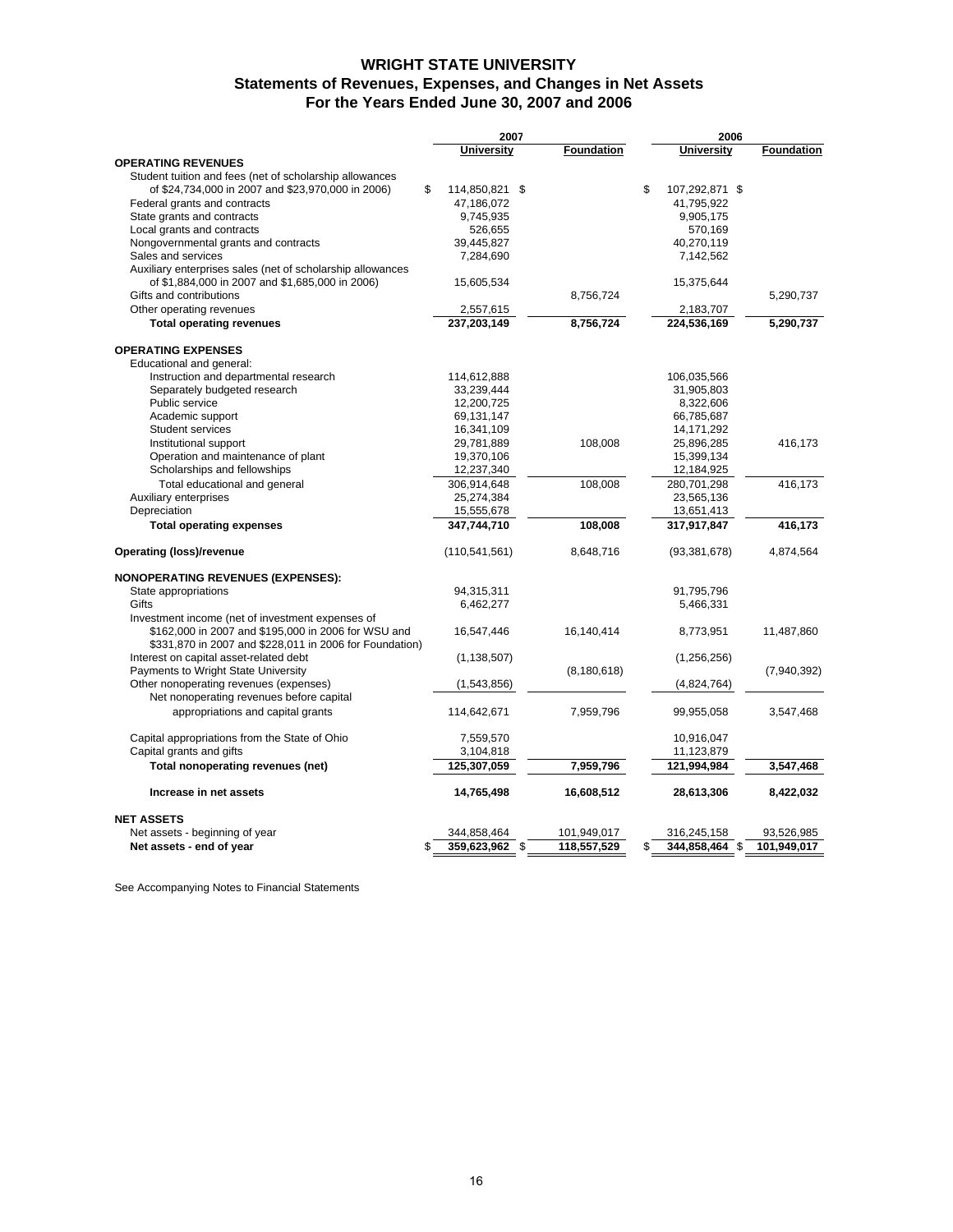# **WRIGHT STATE UNIVERSITY Statements of Cash Flows For the Years Ended June 30, 2007 and 2006**

| <b>CASH FLOWS FROM OPERATING ACTIVITIES</b>                                                                                                                                                                                                                                                                                                                                                                             | 2007                                                                                                                                                                      | 2006                                                                                                                                                                   |
|-------------------------------------------------------------------------------------------------------------------------------------------------------------------------------------------------------------------------------------------------------------------------------------------------------------------------------------------------------------------------------------------------------------------------|---------------------------------------------------------------------------------------------------------------------------------------------------------------------------|------------------------------------------------------------------------------------------------------------------------------------------------------------------------|
| Student tuition and fees<br>Federal, state, local, and nongovernmental grants and contracts<br>Sales and services of educational and other departmental activities<br>Payments to employees<br>Payments for benefits<br>Payments to suppliers<br>Payments for scholarships and fellowships<br>Student loans issued<br>Student loans collected<br>Student loan interest and fees collected<br>Auxiliary enterprise sales | \$<br>115,871,778<br>99,849,672<br>6,906,097<br>(162, 291, 371)<br>(47, 782, 212)<br>(104, 841, 762)<br>(12,685,381)<br>(4,708,234)<br>3,615,876<br>368,122<br>13,917,957 | \$<br>106,383,559<br>90,817,891<br>5,786,935<br>(151, 476, 988)<br>(37, 991, 223)<br>(96,310,682)<br>(11,610,146)<br>(4,615,057)<br>4,678,205<br>362,011<br>14,933,307 |
| Net cash (used) by operating activities                                                                                                                                                                                                                                                                                                                                                                                 | (91, 779, 458)                                                                                                                                                            | (79,042,188)                                                                                                                                                           |
| CASH FLOWS FROM NONCAPITAL FINANCING ACTIVITIES                                                                                                                                                                                                                                                                                                                                                                         |                                                                                                                                                                           |                                                                                                                                                                        |
| State appropriations<br>Gifts                                                                                                                                                                                                                                                                                                                                                                                           | 94,315,311<br>5,590,232                                                                                                                                                   | 91,795,796<br>6,105,577                                                                                                                                                |
| Net cash provided by noncapital financing activities                                                                                                                                                                                                                                                                                                                                                                    | 99,905,543                                                                                                                                                                | 97,901,373                                                                                                                                                             |
| <b>CASH FLOWS FROM CAPITAL AND RELATED FINANCING ACTIVITIES</b>                                                                                                                                                                                                                                                                                                                                                         |                                                                                                                                                                           |                                                                                                                                                                        |
| Capital appropriations from the State of Ohio<br>Capital grants received<br>Purchases of capital assets<br>Sales of capital assets<br>Principal paid on capital debt and leases<br>Interest paid on capital debt and leases                                                                                                                                                                                             | 8,325,051<br>3,104,818<br>(41, 273, 685)<br>101,604<br>(3,775,581)<br>(1, 138, 507)                                                                                       | 10,993,515<br>3,873,550<br>(31,056,560)<br>38,364<br>(3,676,143)<br>(1, 256, 256)                                                                                      |
| Net cash (used) by capital and related financing activities                                                                                                                                                                                                                                                                                                                                                             | (34,656,300)                                                                                                                                                              | (21,083,530)                                                                                                                                                           |
| <b>CASH FLOWS FROM INVESTING ACTIVITIES</b>                                                                                                                                                                                                                                                                                                                                                                             |                                                                                                                                                                           |                                                                                                                                                                        |
| Proceeds from sales and maturities of investments<br>Interest on investments<br>Purchase of investments                                                                                                                                                                                                                                                                                                                 | 59,723,750<br>4,936,447<br>(56, 719, 257)                                                                                                                                 | 66,942,820<br>4,439,602<br>(97, 368, 839)                                                                                                                              |
| Net cash provided/(used) by investing activities                                                                                                                                                                                                                                                                                                                                                                        | 7,940,940                                                                                                                                                                 | (25,986,417)                                                                                                                                                           |
| Net (Decrease) in Cash and Cash Equivalents                                                                                                                                                                                                                                                                                                                                                                             | (18,589,275)                                                                                                                                                              | (28, 210, 762)                                                                                                                                                         |
| Cash and Cash Equivalents - Beginning of Year                                                                                                                                                                                                                                                                                                                                                                           | 37,363,372                                                                                                                                                                | 65,574,134                                                                                                                                                             |
| Cash and Cash Equivalents - End of Year                                                                                                                                                                                                                                                                                                                                                                                 | \$<br>18,774,097                                                                                                                                                          | \$<br>37,363,372                                                                                                                                                       |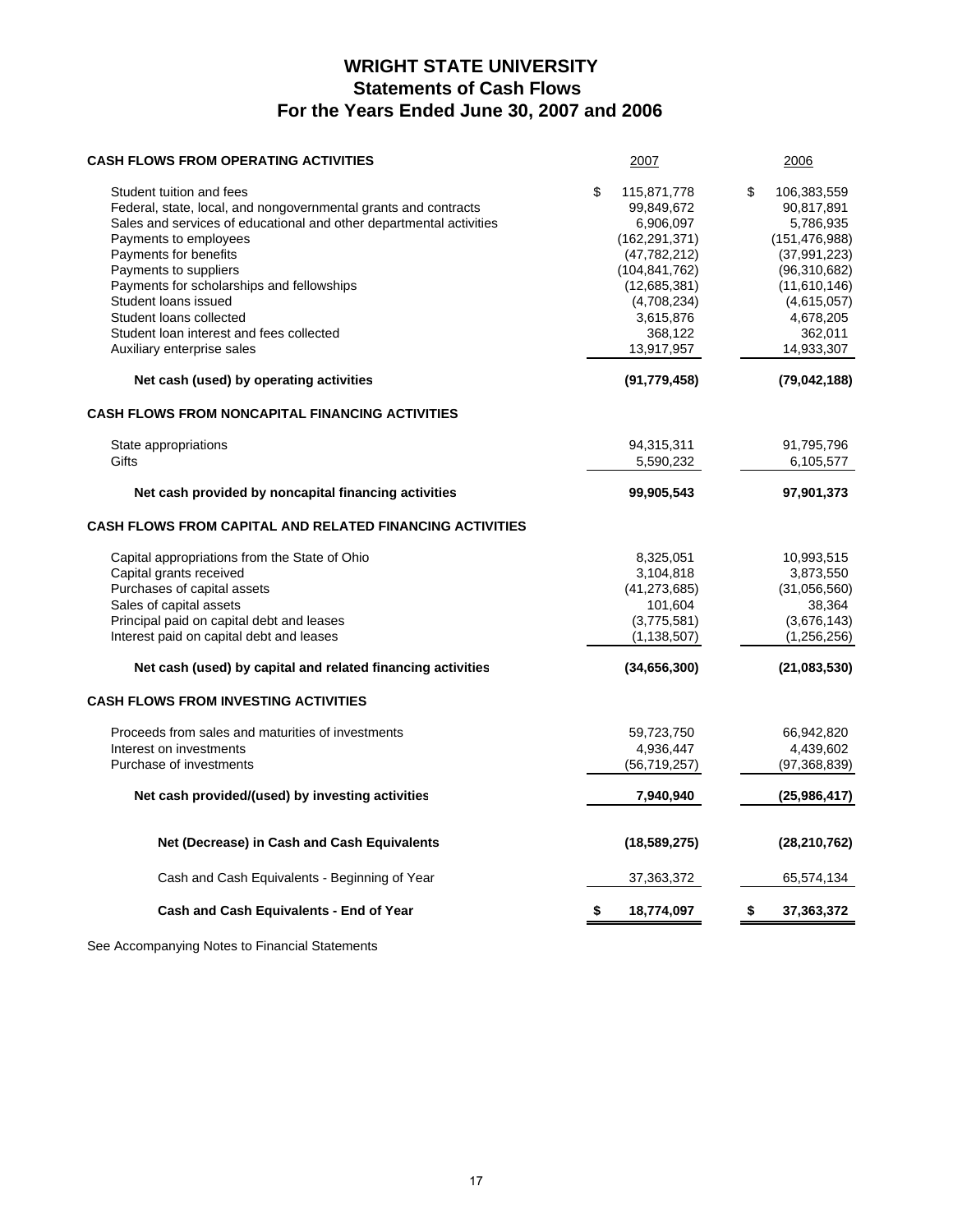# **WRIGHT STATE UNIVERSITY Statements of Cash Flows For the Years Ended June 30, 2007 and 2006**

| Reconciliation of net operating revenues (expenses) to<br>net cash provided (used) by operating activities: | 2007                   | 2006                 |
|-------------------------------------------------------------------------------------------------------------|------------------------|----------------------|
| Operating loss                                                                                              | (110, 541, 561)<br>\$. | \$<br>(93, 381, 678) |
| Depreciation                                                                                                | 15,555,678             | 13,651,413           |
| Change to allowance for doubtful accounts                                                                   | 385,000                | 120,000              |
| Change to allowance for doubtful loans                                                                      | 30,000                 | 150,000              |
| Changes in assets and liabilities:                                                                          |                        |                      |
| Accounts receivable                                                                                         | 1,225,800              | (4,273,056)          |
| Inventory                                                                                                   | (70, 414)              | 33,897               |
| Prepaid expenses                                                                                            | (1,597,058)            | (5,651,139)          |
| Deferred charges                                                                                            | 841,257                | 1,024,521            |
| Other assets                                                                                                | 448,189                | 4,928,728            |
| Accounts payable                                                                                            | 371,342                | 711,720              |
| <b>Accrued liabilities</b>                                                                                  | 1,472,660              | 2,975,774            |
| Deferred revenue                                                                                            | 197,719                | 91,235               |
| Compensated absences                                                                                        | 1,000,000              | 500,000              |
| Refunds and other liabilities                                                                               | 24,288                 | 163,248              |
| Loans to students and employees                                                                             | (1, 122, 358)          | (86, 851)            |
| Net cash (used) by operating activities                                                                     | (91, 779, 458)         | (79,042,188)<br>\$   |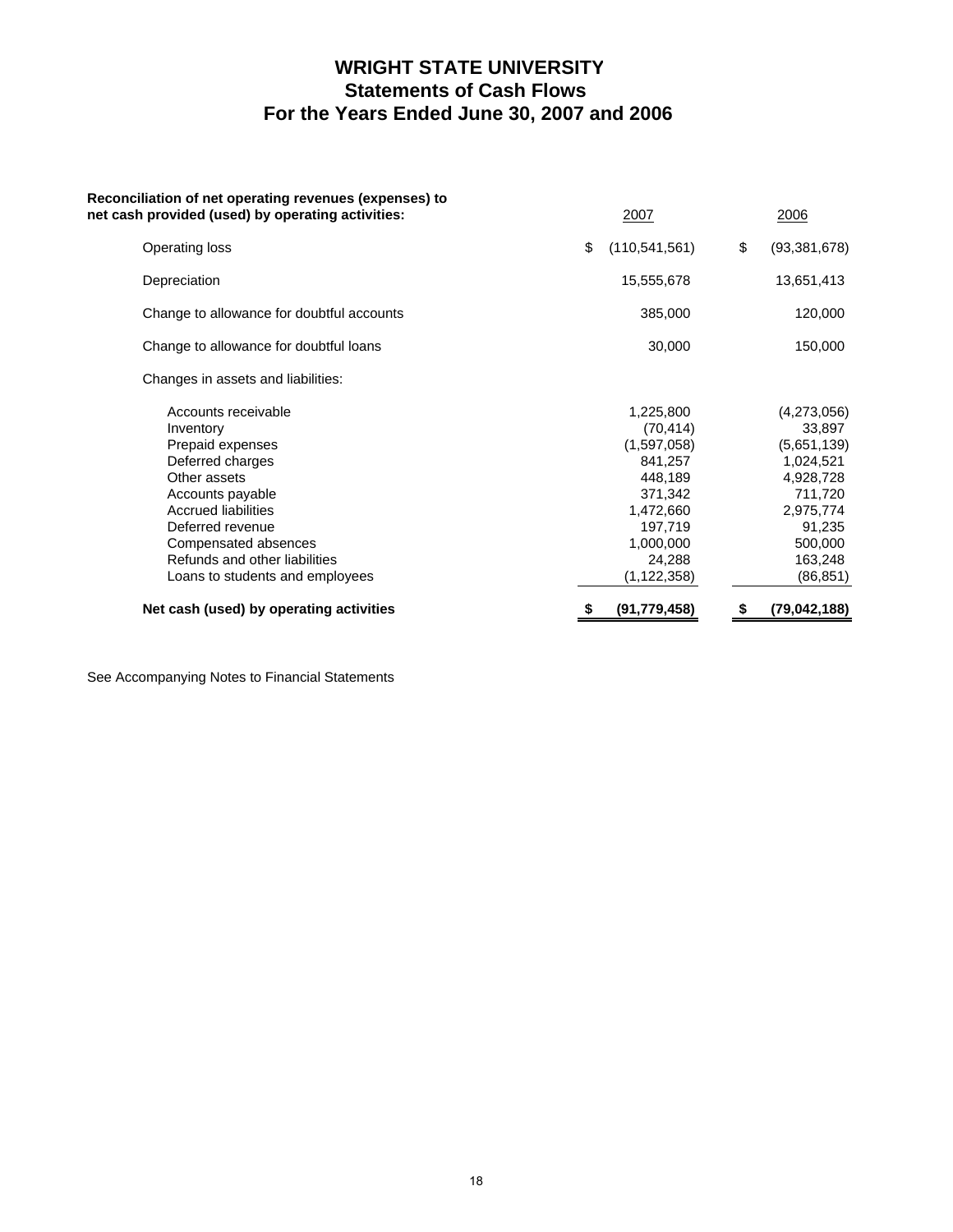## WRIGHT STATE UNIVERSITY

## Notes to Financial Statements

Year Ended June 30, 2007

## (1) Organization and Summary of Significant Accounting Policies

## Organization and Basis of Presentation

Wright State University (the University) is a state-assisted institution of higher education created in 1967. The University has an enrollment of approximately 17,000 undergraduate, graduate, and professional students on its two campuses. The financial statements include the university's six colleges, three schools, and other individual departments. The university's Board of Trustees approves policies and procedures by which the University is governed.

The University is a political subdivision of the State of Ohio and accordingly, its financial statements are discretely presented in the State of Ohio's Comprehensive Annual Financial Report in accordance with Governmental Accounting Standards Board (GASB) Statement No. 14, and amended by GASB Statement No. 39. Statement No. 39 provides additional guidance to determine whether certain organizations for which the University is not financially accountable should be reported as a component unit of the University based upon the nature and significance of their relationship to the University. Although the Wright State University Foundation (the Foundation) is a legally separate, tax-exempt entity, it has been determined that it does meet the criteria for discrete presentation within the university's financial statements. The Foundation is the primary fund-raising organization for the University and contributions to the Foundation are primarily restricted to the activities of the University. These contributions are relied upon for the on-going operations of the University. No other affiliated organization, such as the Alumni Association, meets the requirements for inclusion in the university's financial statements. Complete financial statements for the Foundation can be obtained by sending a request to the Wright State University Foundation, 108J Allyn Hall, 3640 Colonel Glenn Highway, Dayton, OH 45435.

The financial statements have been prepared in accordance with generally accepted accounting principles for colleges and universities within the United States of America, as prescribed by GASB.

## Summary of Significant Accounting Policies:

## Basis of Accounting

The financial statements of the University have been prepared using the economic resources measurement focus and on the full accrual basis of accounting, whereby revenue is recognized in the period earned, or in the case of advances from other governments, when all eligibility requirements are met in accordance with GASB Statement No. 33, *Accounting and Financial Reporting for Nonexchange Transactions*. Expenses are recognized when the related liabilities are incurred.

## Financial Statements

The University reports as a business-type activity, as defined by GASB Statement No. 35, *Basic Financial Statements-and Management's Discussion and Analysis - for Public Colleges and Universities*. Business-type activities are those that are financed in whole or in part by fees charged to external parties for goods or services.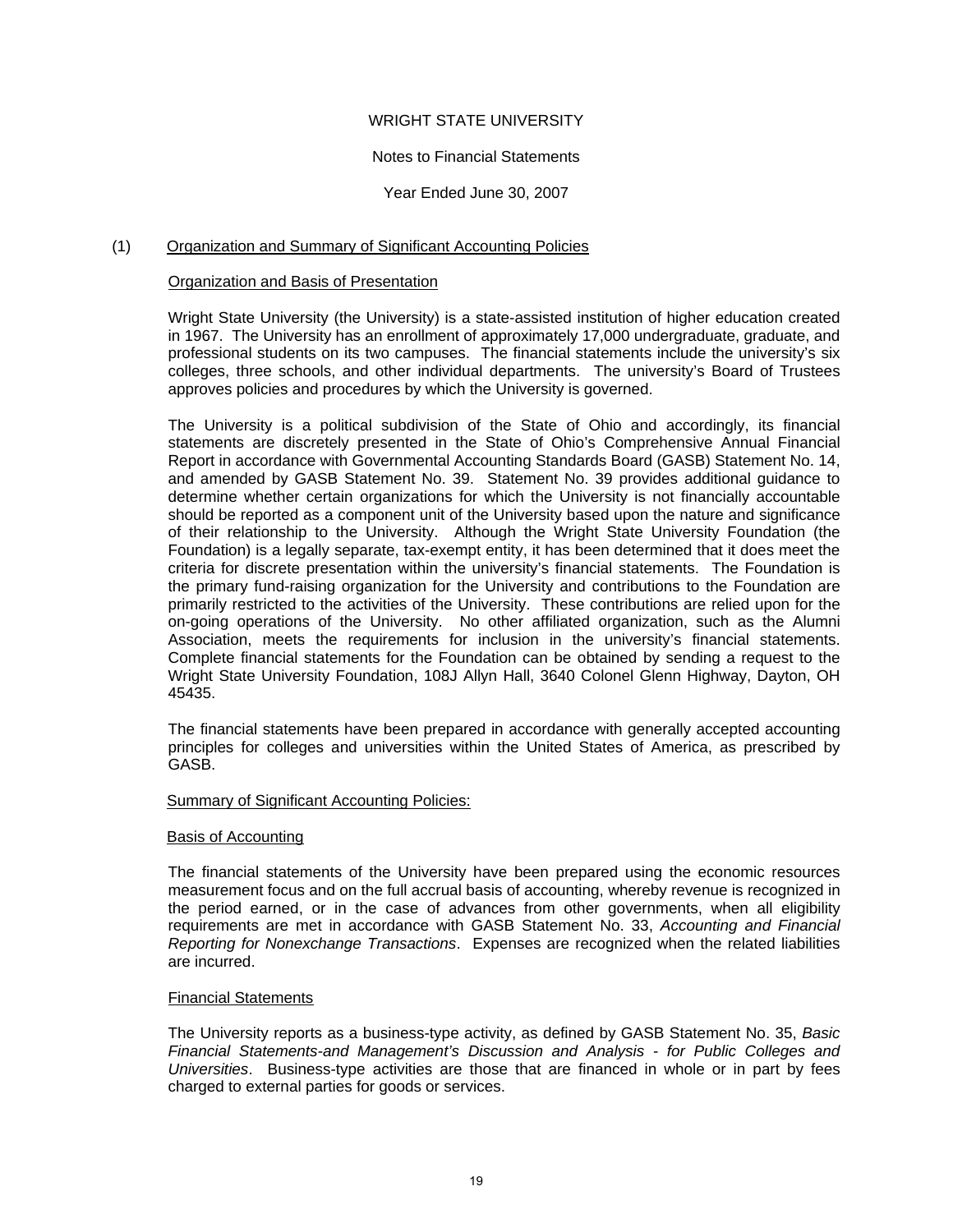## Notes to Financial Statements (Continued)

Pursuant to GASB Statement No. 35, the University follows GASB guidance as applicable to its business-type activities, and Financial Accounting Standards Board (FASB) Statements and Interpretations, Accounting Principles Board Opinions, and Accounting Research Bulletins issued prior to November 30, 1989 that do not conflict with or contradict GASB pronouncements.

#### Recent Pronouncements

In May 2007, the GASB issued Statement No. 50, *Pension Disclosures* – an amendment of GASB Statements No. 25 and 27. This statement amends GASB Statements No. 25 and 27 to require disclosures for pensions that more closely align with the financial reporting requirements of other postemployment benefits. The provisions of this statement are effective for financial statements for fiscal periods beginning after June 15, 2007. Because the University participates in only state sponsored postemployment benefit plans, the adoption of these statements requires certain additional disclosures in the footnotes but has no other impact on the financial statements.

#### Cash and Cash Equivalents

Cash and cash equivalents include amounts held in the State Treasury Asset Reserve of Ohio (STAROhio) and repurchase agreements held in sweep accounts with various institutions in demand accounts. In addition, each of the external investment managers maintains a balance in a money market fund. These balances are included as cash equivalents due to their high liquidity and short-term nature. Other investments purchased with three months or less to maturity are also considered cash equivalents.

#### Investments

Investments are reported at fair value, as established by the major securities markets. Money market investments (U.S. Treasury and Agency obligations) that have a remaining maturity of one year or less at the time of purchase are reported at amortized cost and approximate fair value. If contributed, investments are valued at market value at the date of donation. Investment income is recognized on an accrual basis. Purchases and sales of investments are accounted for on the trade date basis. Investment trade settlements receivable and payable represent investment transactions occurring on or before June 30, which settle after such date. Realized and unrealized gains and losses are reported as investment income or loss.

All securities purchased by external investment managers in the university's "liquidity" and "diversified" investment pools, with the exception of money market purchases and redemptions, are considered investments regardless of maturity date, as these investment pools are designed more for capital appreciation and have average durations of at least two years. Investments with maturities of less than one year are considered short-term or current.

## Inventories

Inventories, which consist principally of publications, general merchandise and other goods, are stated at the lower of cost or market. Cost is determined using the first-in, first-out (FIFO) method.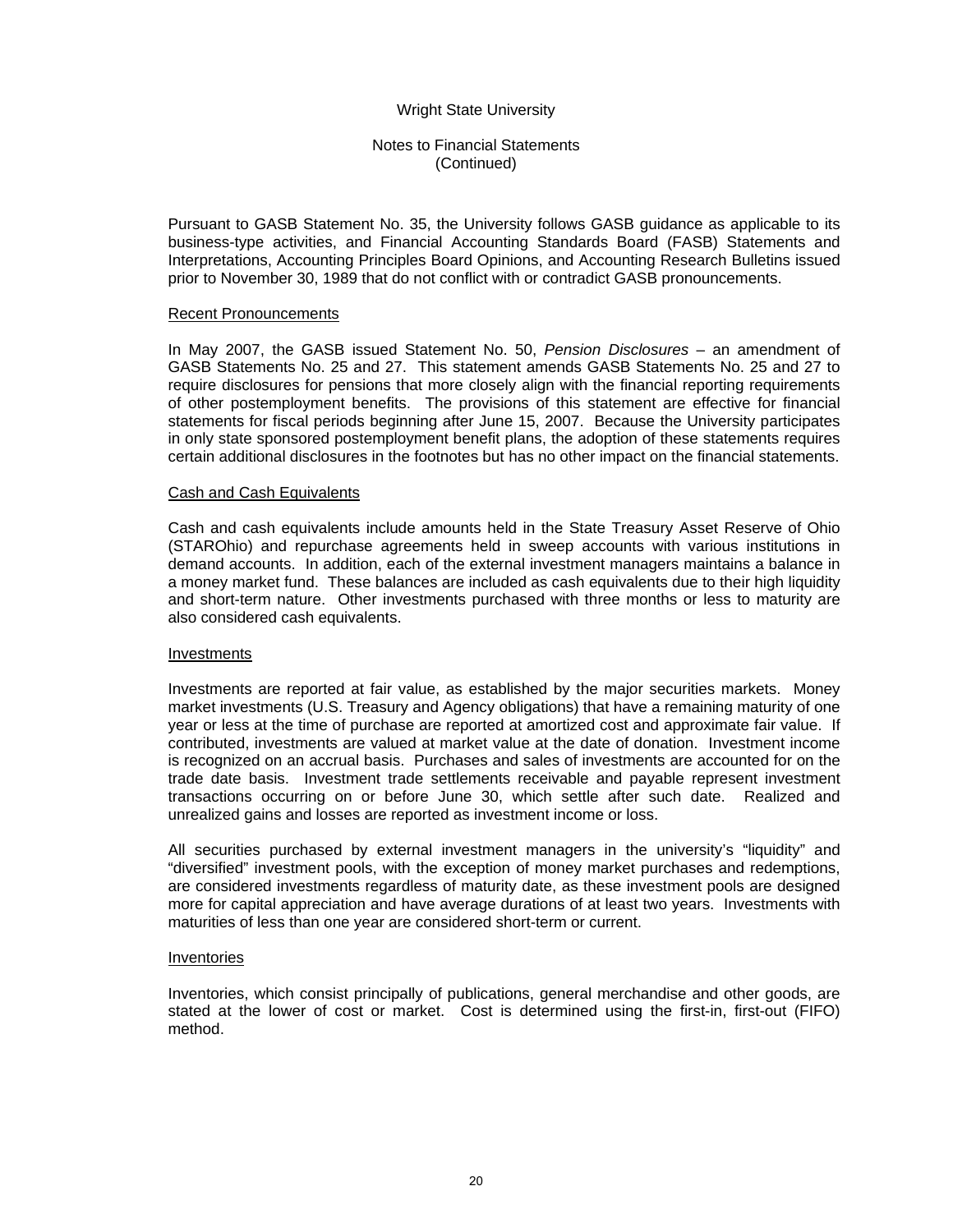## Notes to Financial Statements (Continued)

#### Capital Assets and Collections

Capital assets include land, land improvements, infrastructure, buildings, machinery, equipment, library books, publications and construction in progress. They are recorded at cost at the date of acquisition, or fair market value at the date of donation in the case of gifts. Building renovations that materially increase the value or extend the useful life of the structure are also capitalized. Normal repairs and maintenance are expensed in the year in which the expenses are incurred. The university's threshold for capitalizing assets is \$3,000 and an estimated useful life of 5 or more years. Using the straight-line method, capital assets are depreciated over their estimated useful lives; generally, 40 years for buildings, 30 years for land improvements and infrastructure, 15 years for library books and publications, and 5 to 10 years for machinery and equipment. The University does not capitalize works of art or historical treasures that are held for exhibition, education, research, and public service. These collections are not encumbered or sold for financial gain. Consequently, such collections are not recognized in the financial statements.

#### Compensated Absences

Compensated absences is comprised of vacation and sick leave benefits. Vacation benefits are accrued as a liability as the benefits are earned if the employee's right to receive compensation is attributable to service already rendered and it is probable that the employer will compensate the employee for the benefits through paid time off or some other means. Sick leave benefits are accrued as a liability using the vesting method. The liability will include employees currently eligible to receive termination benefits and those identified as probable of receiving payment in the future.

#### Deferred Revenue

Deferred revenue consists primarily of the amounts received in advance from grant and contract sponsors that have not yet been earned under the terms of the agreement and amounts received in advance for tuition and fees not yet earned. These deferrals were \$24.8 million and \$9.4 million, respectively, for the year ended June 30, 2007 and \$25.2 million and \$8.8 million, respectively, for the year ended June 30, 2006.

#### Net Assets

Net assets are classified as follows:

- Invested in capital assets, net of related debt represents the value of capital assets less accumulated depreciation and the debt related to acquisition, or construction of the asset.
- Restricted Nonexpendable are comprised primarily of gifts which are subject to external restrictions requiring that the principal be invested in perpetuity and that only the cumulative earnings be utilized.
- Restricted Expendable represents resources that have been received and must be used for specific purposes.
- Unrestricted represents net assets that are not subject to external restrictions. Management or the Board of Trustees designates most of the unrestricted net assets for specific purposes in research, academic, capital acquisition, or other initiatives.

 It is the university's policy to first apply restricted resources when an expense is incurred for purposes for which both restricted and unrestricted net assets are available.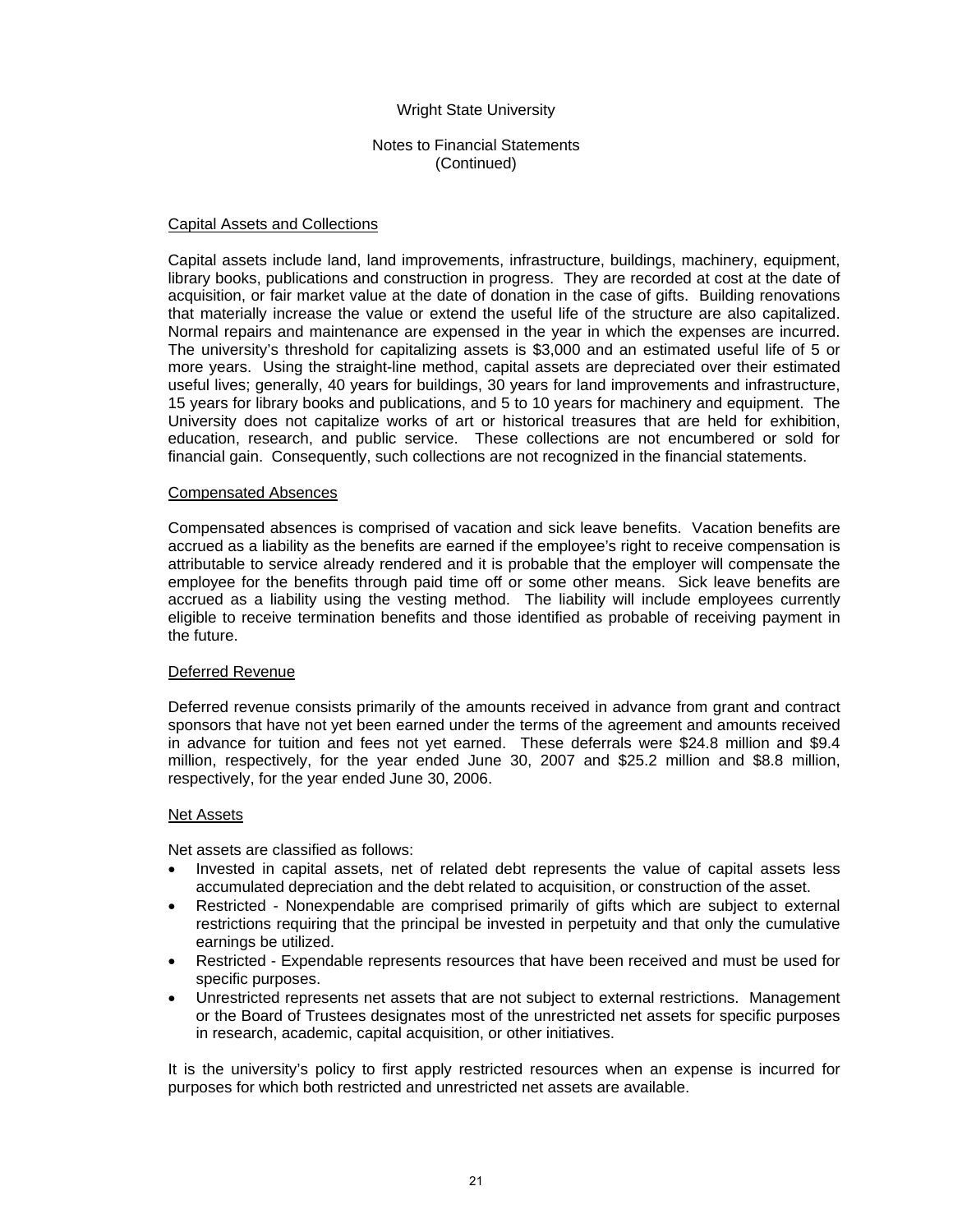Notes to Financial Statements (Continued)

#### Revenues and Expenses

Revenues and expenses are classified as operating or nonoperating. Operating revenues are resources primarily from exchange transaction activities. These include payments received for services, such as tuition and fees, and most grants and contracts. Nonoperating revenues are from non-programmatic sources and have the characteristics of nonexchange transactions. They include state appropriations, gifts, and investment income. Nearly all of the university's expenses are a result of exchange transactions, and therefore classified as operating expenses. The major recurring nonoperating expenses are net losses on the disposition of capital assets and interest expense on capital assets-related debt.

#### OhioLINK

Wright State University serves as the fiscal agent for the statewide library program known as OhioLINK. This program's revenues from state appropriations, federal pass-through grants and from other college and university libraries and expenses are all included in the statement of revenues, expenses, and changes in net assets. The total revenue and expenses attributable to OhioLINK were \$31,339,012 and \$32,073,341 for the years ended June 30, 2007 and 2006, respectively.

#### Scholarship Allowances

Scholarship allowances represent aid awarded to the student in the form of reduced tuition and are computed and reported in the financial statements under the alternate method as prescribed by the National Association of College and University Business Officers (NACUBO). Financial aid in the form of a cash payment to the student is reported as scholarship and fellowship expense in the financial statements. Third party loans such as Stafford loans and certain aid awarded to the students by third parties are credited to the student's account as if the student made the payment.

#### Income Taxes

The University is exempt from federal income taxes under Section 115 of the Internal Revenue Code. However, certain revenues are considered unrelated business income and are taxable under Internal Revenue Code Sections 511 through 513.

#### Estimates

The preparation of financial statements in conformity with accounting principles generally accepted in the United States of America requires management to make estimates and assumptions that affect the reported amounts of assets and liabilities and disclosure of contingent assets and liabilities at the date of the financial statements and the reported amounts of revenues and expenses during the reporting period. Actual results could differ from those estimates.

#### Previous Year's Financial Information

Certain reclassifications have been made to the 2006 comparative information to conform to the 2007 presentation.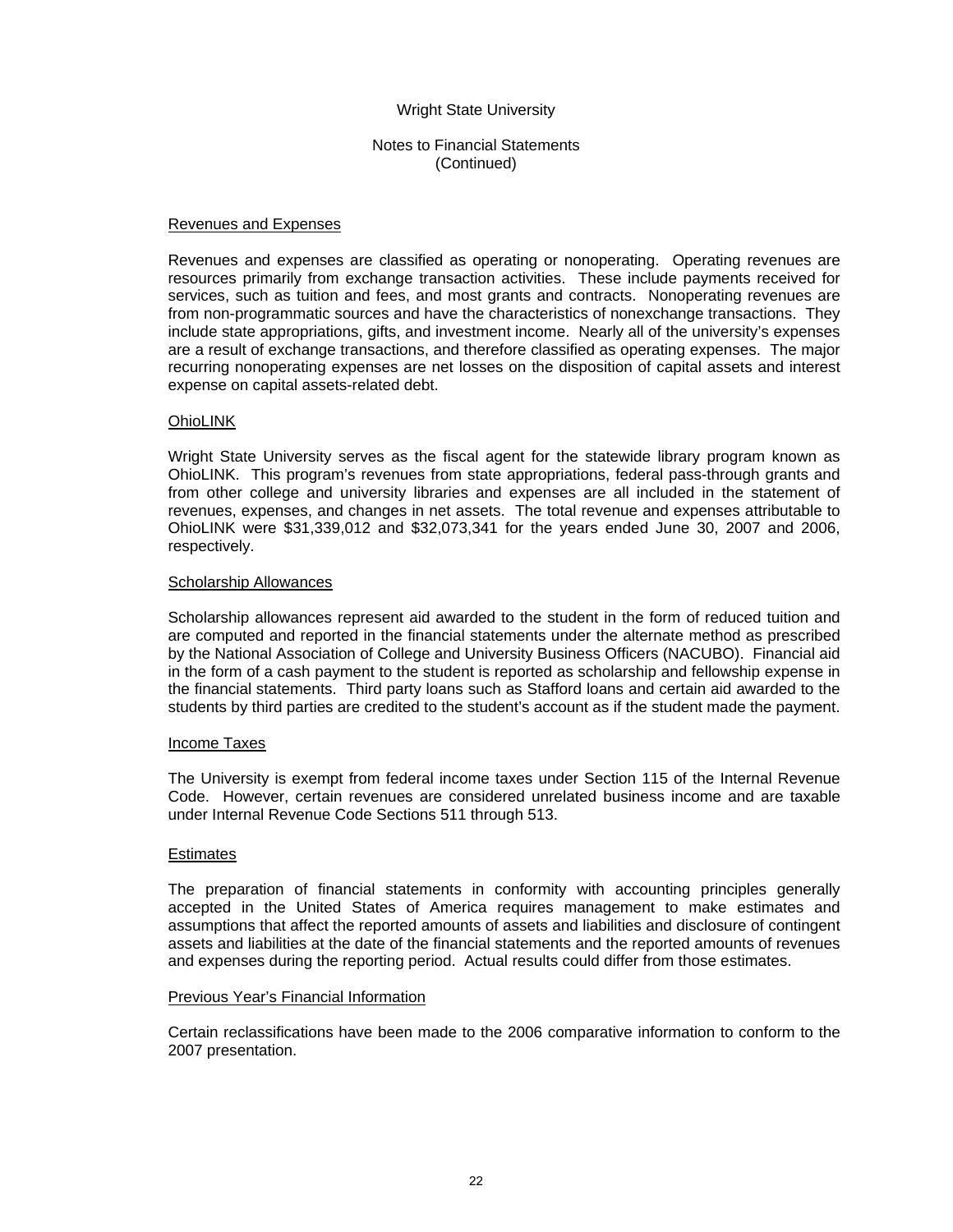## Notes to Financial Statements (Continued)

### (2) Cash, Cash Equivalents and Investments

#### Cash and Cash Equivalents

Under state law, the university's deposits must be secured by federal deposit insurance and collateralized for amounts in excess of FDIC coverage. Collateral may be pledged or pooled. Pooled collateral may be held on the financial institution's premises or held by its trust department or agent on its behalf. The fair market value of the pledged securities plus the federal deposit insurance must at all times equal one hundred five percent of the total amount of public deposits to be secured by the pooled securities. These securities may be held in the name of the University or the pledging bank by a holding or custodial bank that is mutually acceptable to both parties. The University does not have a deposit policy for custodial credit risk.

As of June 30, 2007 and 2006, the university's bank balances are \$30,535,780 and \$28,210,191, respectively. Of these balances, \$27,008,167 and \$25,213,761, respectively, are uninsured with collateral held by pledging banks not in the university's name.

At June 30, the carrying amount of deposits (book balances) is as follows:

|                        |    | 2007       |      | 2006       |
|------------------------|----|------------|------|------------|
|                        | S. |            | - \$ |            |
| Petty cash             |    | 65,204     |      | 67,529     |
| Demand deposits        |    | 15,920,584 |      | 19,265,619 |
| Certificate of deposit |    | 5,219,949  |      |            |
| Money market funds     |    | 2,721,964  |      | 2,391,772  |
|                        |    |            |      |            |
| Total                  | S. | 23,927,701 |      | 21,724,920 |

The difference in the carrying amount and bank balances is caused by items in-transit (primarily outstanding checks) and by cash on hand.

#### Investments

The university's investment policy permits investments in publicly traded securities only. In addition, an amount equal to at least twenty five percent of the university's investment portfolio must at all times be invested in securities of the United States government or one of its agencies or instrumentalities, the treasurer of the State of Ohio's pooled investment program, obligations of the State of Ohio, or any political subdivision of the State of Ohio, certificates of deposit of any national bank located in the State of Ohio, written repurchase agreements with any eligible Ohio financial institution that is a member of the federal reserve system or federal home loan bank, money market funds or bankers acceptances maturing in two hundred seventy days or less which are eligible for purchase by the federal reserve system.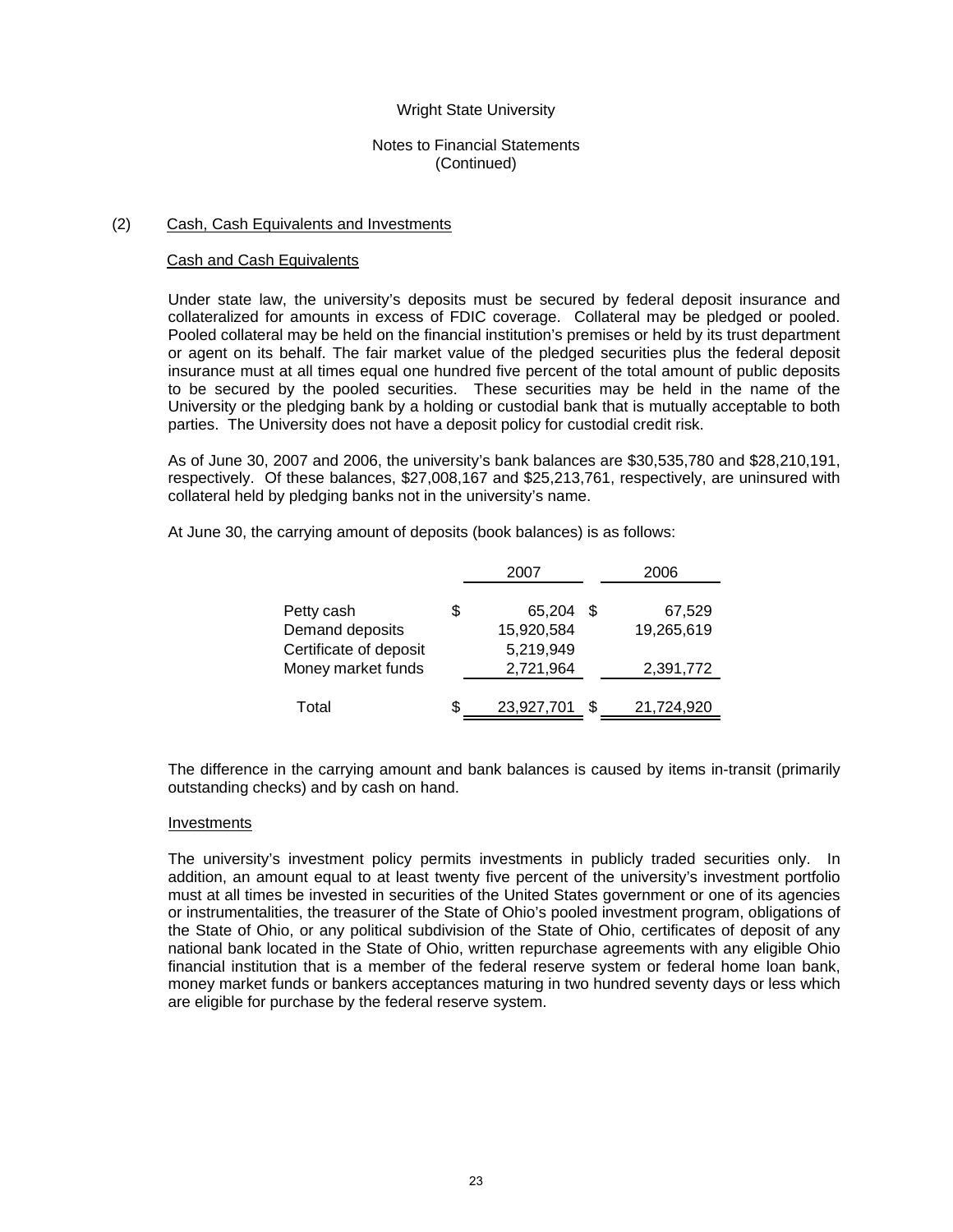## Notes to Financial Statements (Continued)

The fair value of investments at June 30 is as follows:

|                                      | <b>Fair Value</b>    |             |
|--------------------------------------|----------------------|-------------|
|                                      | 2007                 | 2006        |
|                                      |                      |             |
| U.S. Treasury securities             | \$<br>3,408,077 \$   | 10,879,786  |
| U.S. Agency securities               | 6,399,087            | 14,981,398  |
| Common and preferred stock           | 546,117              | 472,638     |
| Corporate bonds and notes            | 3,194,475            | 5,780,573   |
| Repurchase agreements                | 778,043              | 15,531,896  |
| State Treasury Asset Reserve of Ohio | 66,350               | 15,640,921  |
| Equity mutual funds                  | 69,886,517           | 55,033,646  |
| Bond mutual funds                    | 27,311,750           | 5,239,717   |
| Other                                | 3,200                | 3,200       |
| Total                                | \$<br>111,593,616 \$ | 123.563.775 |

Interest Rate Risk The university's investment policy minimizes the risk of the loss of value due to changing interest rates, through the use of target durations for each of the university's investment pools. The Cash Pool is maintained to meet the daily obligations of the University and consists of highly liquid instruments with little to no risk of loss of principal. The maximum weighted average maturity for the Cash Pool is less than one year. The Liquidity Pool provides a source of funds in the event the Cash Pool is insufficient to meet the university's cash needs and maintains a weighted average life of less than five years. The Diversified Investment Pool provides the University an opportunity to earn a higher rate of return through investments with longer durations. Equity managers are limited to a beta (volatility) of no more than  $1.2 - 1.4$  times the relevant benchmark. Duration for fixed income managed accounts must be within twenty percent of that of the Lehman Brothers Aggregate Bond Index.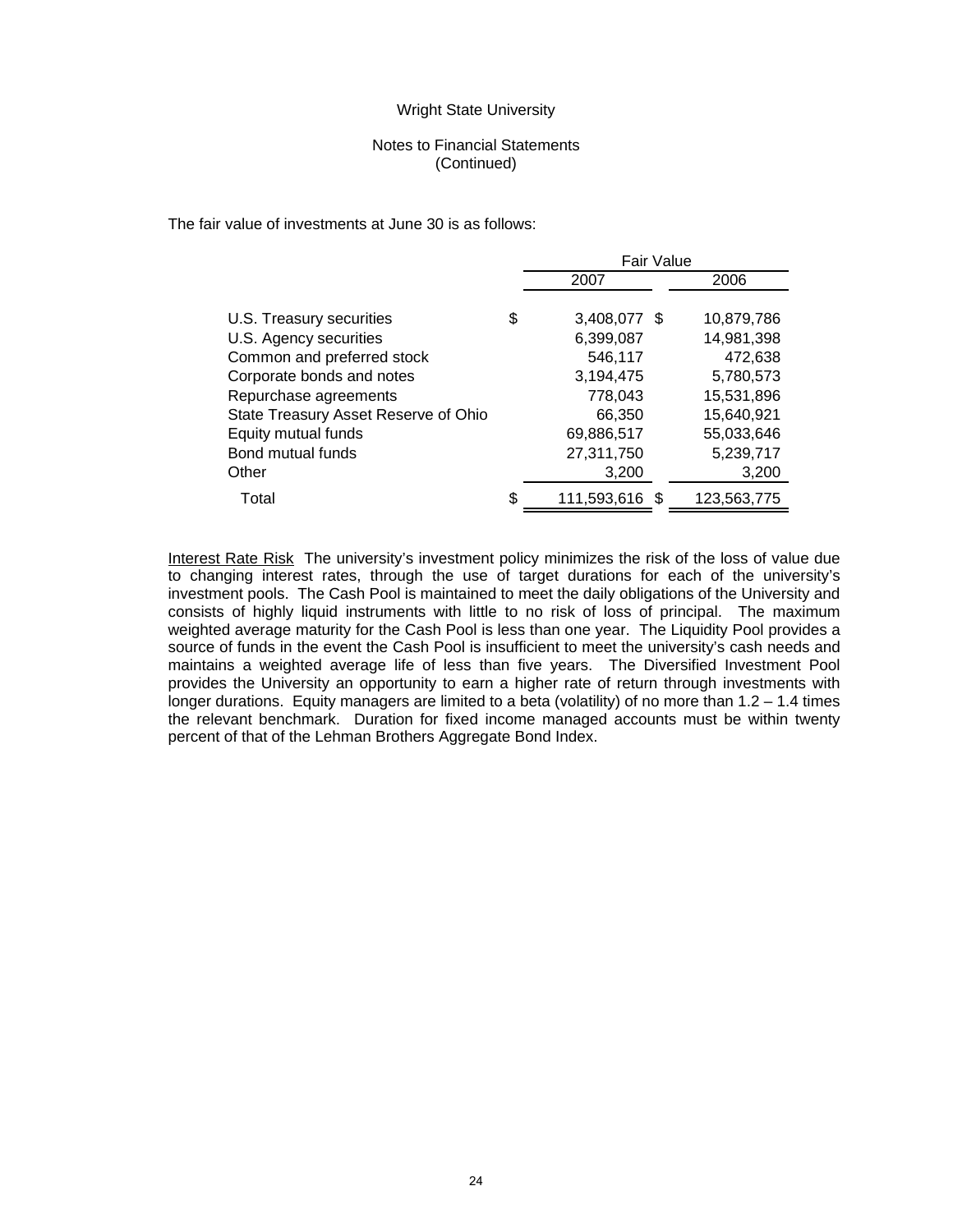## Notes to Financial Statements (Continued)

The maturity of university investments at June 30 is as follows:

|                           |                     |                  | 2007 Investment Maturities (in years) |                             |    |           |
|---------------------------|---------------------|------------------|---------------------------------------|-----------------------------|----|-----------|
|                           |                     | Less             |                                       |                             |    | More      |
| <b>Investment Type</b>    | Fair Value          | Than 1           | $1 - 5$                               | $6 - 10$                    |    | Than 10   |
| U.S. Treasury securities  | \$<br>3,408,077 \$  | 183,339 \$       | 3,224,738 \$                          |                             | \$ |           |
| U.S. Agency securities    | 6,399,087           | 684,773          | 4,211,411                             |                             |    | 1,502,903 |
| Corporate bonds and notes | 3,194,475           | 284,496          | 2,587,243                             |                             |    | 322,736   |
| Repurchase agreements     | 778,043             | 778,043          |                                       |                             |    |           |
| Bond mutual funds         | 27,311,750          |                  | 6,534,622                             | 20,777,128                  |    |           |
| Total                     | \$<br>41,091,432 \$ | 1,930,651 \$     |                                       | 16,558,014 \$ 20,777,128 \$ |    | 1,825,639 |
|                           |                     |                  | 2006 Investment Maturities (in years) |                             |    |           |
|                           |                     | Less             |                                       |                             |    | More      |
| <b>Investment Type</b>    | Fair Value          | Than 1           | $1-5$                                 | $6 - 10$                    |    | Than 10   |
| U.S. Treasury securities  | \$<br>10,879,786 \$ | 999,422 \$       | 7,066,083 \$                          | 2,102,904 \$                |    | 711,377   |
| U.S. Agency securities    | 14,981,398          | 2,982,180        | 3,591,180                             | 3,341,059                   |    | 5,066,979 |
| Corporate bonds and notes | 5,780,573           | 626,835          | 3,171,552                             | 794,532                     |    | 1,187,654 |
| Repurchase agreements     | 15,531,896          | 13,446,704       | 2,085,192                             |                             |    |           |
| Bond mutual funds         | 5,239,717           |                  | 5,239,717                             |                             |    |           |
| Total                     | \$<br>52,413,370    | \$<br>18,055,141 | \$<br>21, 153, 724 \$                 | 6,238,495                   | S  | 6,966,010 |

The University invests in mortgage pass-through securities issued by FNMA, GNMA and FHLMC which are included above in the amounts listed as U.S. Agency securities. Prepayment options embedded in these securities cause them to be highly sensitive to interest rate changes. Generally when interest rates fall, more mortgages are prepaid. This eliminates the interest income that would have been received under the original amortization schedule. As of June 30, 2007 and 2006, the total value of mortgage pass-through securities is \$1,627,895 and \$8,917,269, respectively.

Credit Risk Credit Risk is the risk that the issuer or other counterparty to an investment will not fulfill its obligation. The university's investment policy limits exposure to credit risk by limiting purchases of fixed income securities to no lower than AA for the Cash Pool accounts and no lower than BBB for the Liquidity Pool accounts. At least fifty percent of the Cash Pool must be invested in U.S. Treasuries or Agencies. In addition, maximum exposure to high yield bonds cannot exceed fifteen percent of a Diversified Investment Pool Fixed Income account. All Commercial Paper must have a minimum rating of A1/B1.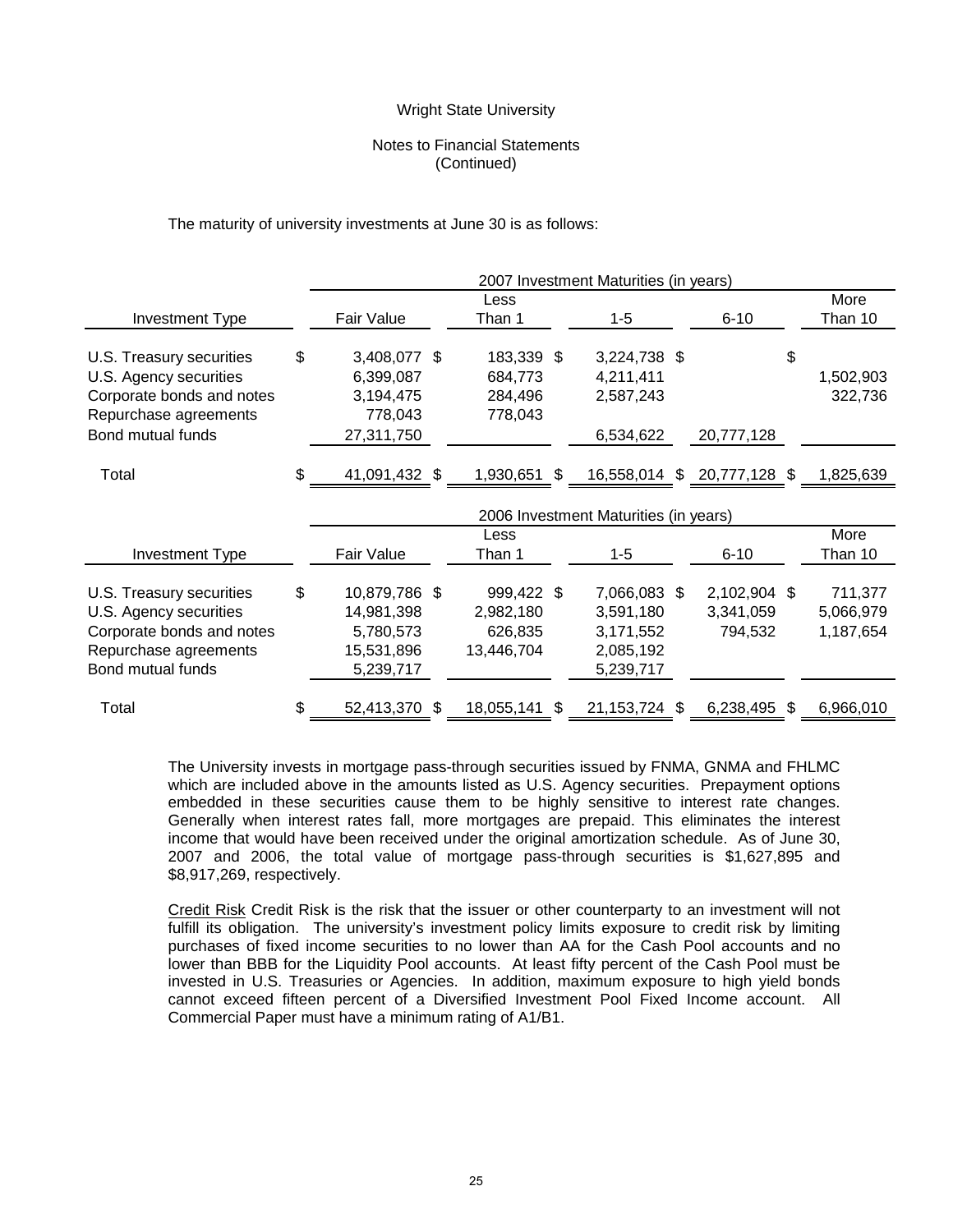## Notes to Financial Statements (Continued)

#### The university's credit risk at June 30 is as follows:

#### 2007

| Credit<br>Rating                    | Total                                               | U.S. Treasury<br><b>Securities</b> |     | U.S. Agency<br><b>Securities</b> |      | Corporate<br>Bonds and<br><b>Notes</b>        | Repurchase<br>Agreement | <b>State Treasury</b><br>Asset Reserve<br>(STAROhio) | <b>Bond Mutual</b><br>Funds |
|-------------------------------------|-----------------------------------------------------|------------------------------------|-----|----------------------------------|------|-----------------------------------------------|-------------------------|------------------------------------------------------|-----------------------------|
| AAA/Aaa \$<br>Α<br>BBB/Baa<br>BB/Ba | 15.175.900 \$<br>24,328,989<br>263.990<br>:388,903. | 3,408,077                          | \$. | 6.399.087                        | - \$ | 830,549 \$<br>711,033<br>263,990<br>1,388,903 | 778,043 \$              | 66,350 \$                                            | 3,693,794<br>23,617,956     |
| Total                               | 41,157,782 \$                                       | 3,408,077                          |     | 6,399,087                        |      | 3,194,475 \$                                  | 778,043 \$              | 66,350                                               | 27,311,750                  |

|                                               |                                                               |                             |                                  | 2006                                                       |                         |                                                      |                             |
|-----------------------------------------------|---------------------------------------------------------------|-----------------------------|----------------------------------|------------------------------------------------------------|-------------------------|------------------------------------------------------|-----------------------------|
| Credit<br>Rating                              | Total                                                         | U.S. Treasury<br>Securities | U.S. Agency<br><b>Securities</b> | Corporate<br>Bonds and<br><b>Notes</b>                     | Repurchase<br>Agreement | <b>State Treasury</b><br>Asset Reserve<br>(STAROhio) | <b>Bond Mutual</b><br>Funds |
| AAA/Aaa \$<br>AA/Aaa<br>A<br>BBB/Baa<br>BB/Ba | 58.794.054 \$<br>5,929,448<br>2,401,854<br>741,193<br>187,742 | 10,879,786 \$               | 14.981.398 \$                    | 1.760.053 \$<br>689,731<br>2,401,854<br>741,193<br>187,742 | 15.531.896 \$           | 15,640,921 \$                                        | 5,239,717                   |
| \$.<br>Total                                  | 68.054.291 \$                                                 | 10.879.786 \$               | 14.981.398 \$                    | 5.780.573 \$                                               | 15.531.896 \$           | 15.640.921 \$                                        | 5.239.717                   |

Custodial Credit Risk For an investment, custodial credit risk is the risk that, in the event of the failure of the counterparty, the University will not be able to recover the value of its investments or collateral securities in the possession of an outside party. At June 30, 2007 and 2006, \$13,001,640 and \$16,968,381, respectively, is held by the investment's counterparty, not in the name of the University, but internally designated as held for the University.

The university's investment policy minimizes custodial credit risk by limiting the amount invested in any bank certificate of deposit unless the investments are fully collateralized by U.S. Treasury or Agency securities. In addition, bank certificates of deposit and bankers acceptances must be issued by members of the Federal Deposit Insurance Corporation.

Concentration of Credit Risk Concentration of credit risk is the risk associated with a lack of diversification. It is the risk of loss attributed to the magnitude of the university's investment in a single issuer. Investment managers are required by the investment policy to limit exposure for any one single issue to no more than five percent of the portfolio, at cost. This limit does not apply to investments in U.S. securities. Equity and fixed income managers are required to limit exposure to any one economic sector to forty percent of the portfolio. Cash Pool managers must limit Commercial Paper in any one issuer to no more than five percent of the manager's portfolio.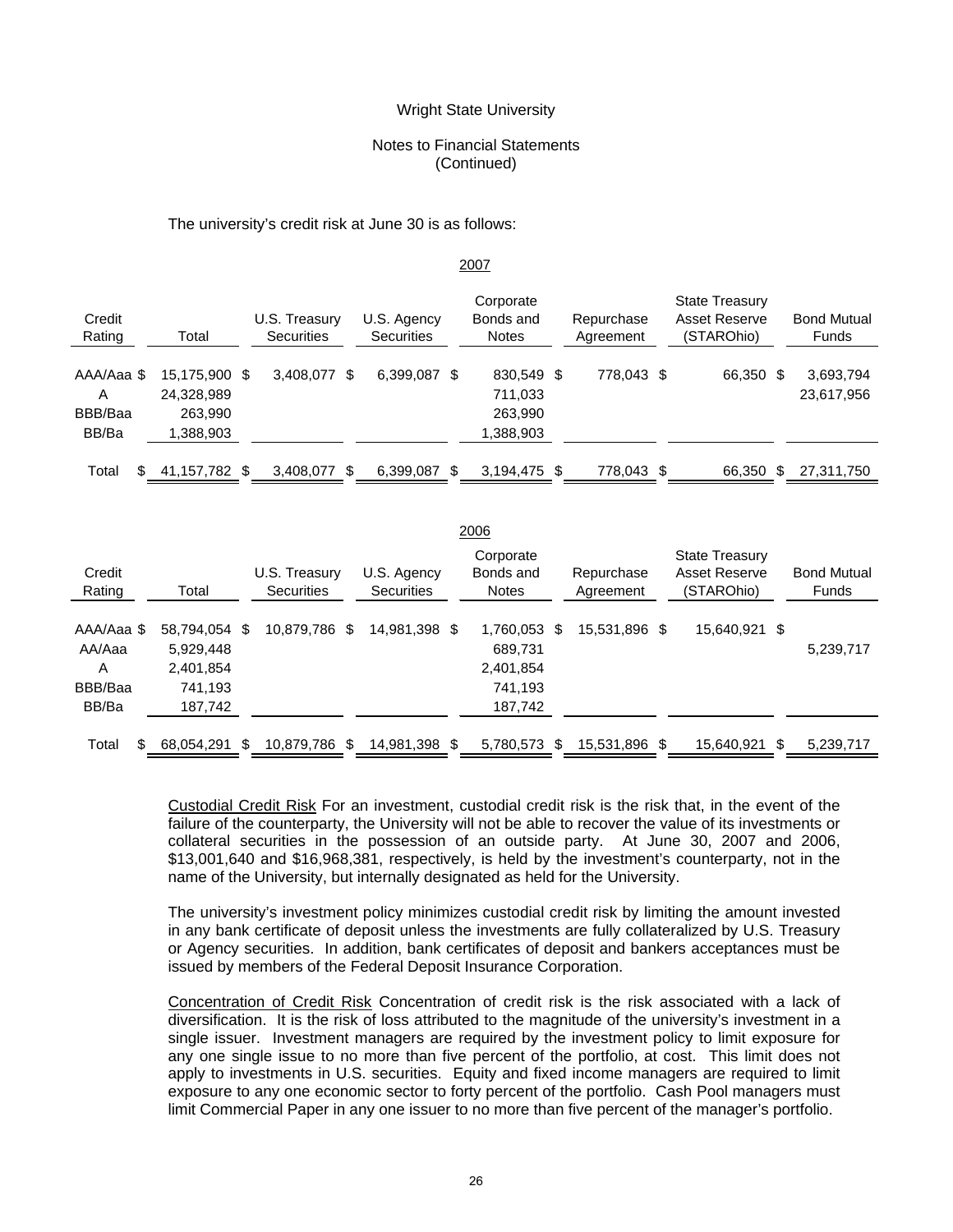## Notes to Financial Statements (Continued)

As of June 30, 2007, the university's portfolio does not hold any issuer which exceeds five percent of the university's total investments. As of June 30, 2006, the University holds \$6,515,914 in various Federal National Mortgage Association (FNMA) issues which represent 5.27 percent of the university's total investments.

Foreign Currency Risk Foreign currency risk relates to the possible adverse effects that changes in exchange rates can have on the fair value of investments. According to the university's investment policy, international managers are expected to maintain an appropriate diversification with respect to currency and country exposure. All other managers are not permitted to invest in non-dollar denominated securities.

At June 30, 2007 the university's exposure to foreign currency is limited to its investment in international mutual funds of \$17,976,062. At June 30, 2006, the University holds investments in international mutual funds of \$13,349,089, as well as the following foreign bonds:

| Investment                                                                            | Currency                              | Fair Value                   | Rating          |
|---------------------------------------------------------------------------------------|---------------------------------------|------------------------------|-----------------|
| Germany Corporate Bond<br>Japan Government Bond<br><b>Switzerland Government Bond</b> | Euro<br>Japanese Yen<br>Swedish Krona | 166.029<br>382.288<br>58,556 | AAA<br>A<br>AAA |
| Total                                                                                 |                                       | 606,873                      |                 |

The university's investment policy dictates no more than fifteen percent of the diversified investment pool fixed income account shall be invested in non-dollar denominated bonds. The above mentioned bonds represent less than five percent of the diversified investment pool as of June 30, 2006.

Series 2004 Bond Proceeds In December 2004, the University issued \$31,335,000 General Receipt Bonds to fund various capital projects. As of June 30, 2007 and 2006, \$778,043 and \$15,531,896, respectively, of the proceeds remains unspent. The unspent proceeds are held in a Bond Market Association Master Repurchase Agreement with Citigroup Global Markets, Inc. The Bank of New York acts as the custodian for this agreement. As provided in the bond indenture, bond proceeds are invested in domestic or foreign banks with a rating of at least A- by S&P and A3 by Moody's and must be collateralized with direct obligations of the United States or other instrumentalities fully guaranteed by the United States. The value of the collateral must be 104 percent; or if the securities used as collateral are FNMA or FHLMC, the value of the collateral must equal 105 percent of the assets. These funds, in addition to small balances held in The Bank of New York Trust Company (formerly JPMorganChase) trust accounts for the payment of Series 2003 and 2004 Bond interest payments, equal \$778,048 and \$15,534,365 for June 30, 2007 and 2006, respectively. These balances are classified as restricted investments. The small trust account balances are included in the money market funds total of \$2,721,964 and \$2,391,772 for June 30, 2007 and 2006, respectively.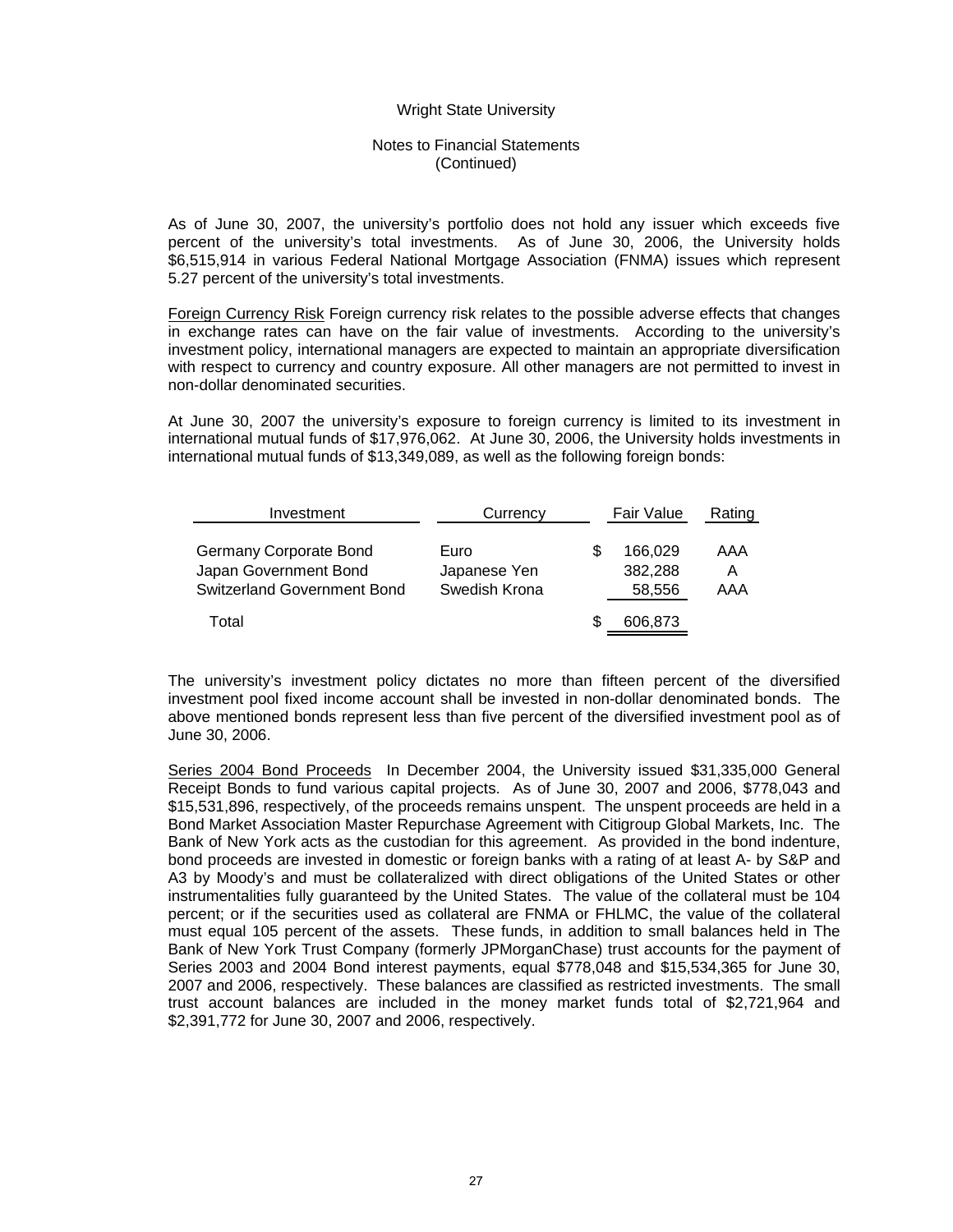## Notes to Financial Statements (Continued)

Investment Income The composition of investment income is as follows:

|                                  |     | Year Ended June 30 |  |                        |  |  |  |  |
|----------------------------------|-----|--------------------|--|------------------------|--|--|--|--|
|                                  |     | 2007               |  | 2006                   |  |  |  |  |
| Net interest and dividend income | \$. |                    |  | 3,761,169 \$ 3,719,329 |  |  |  |  |
| Realized gains on sales          |     | 1,179,836          |  | 725.384                |  |  |  |  |
| Unrealized gains in fair value   |     | 11,606,441         |  | 4,329,238              |  |  |  |  |
| Total                            |     | 16,547,446         |  | 8.773.951              |  |  |  |  |

## (3) Accounts Receivable

The composition of accounts receivable at June 30 is as follows:

|                                                                           |   | 2007                        | 2006                    |
|---------------------------------------------------------------------------|---|-----------------------------|-------------------------|
| Sponsor receivables<br>Student and student-related accounts               | S | 11,338,092 \$<br>10,131,467 | 14,367,395<br>8,258,283 |
| <b>Wright State University Foundation</b><br>Investment trade receivables |   | 1,326,559                   | 454,515<br>156,049      |
| Interest receivable<br>State appropriations                               |   | 182,171<br>1,256,796        | 241,513<br>1,956,978    |
| Other, primarily departmental sales and services                          |   | 717,177                     | 852,156                 |
| Total<br>Less: Allowance for doubtful accounts                            |   | 24,952,262<br>1,345,000     | 26,286,889<br>960,000   |
| Net accounts receivable                                                   |   | 23,607,262 \$               | 25,326,889              |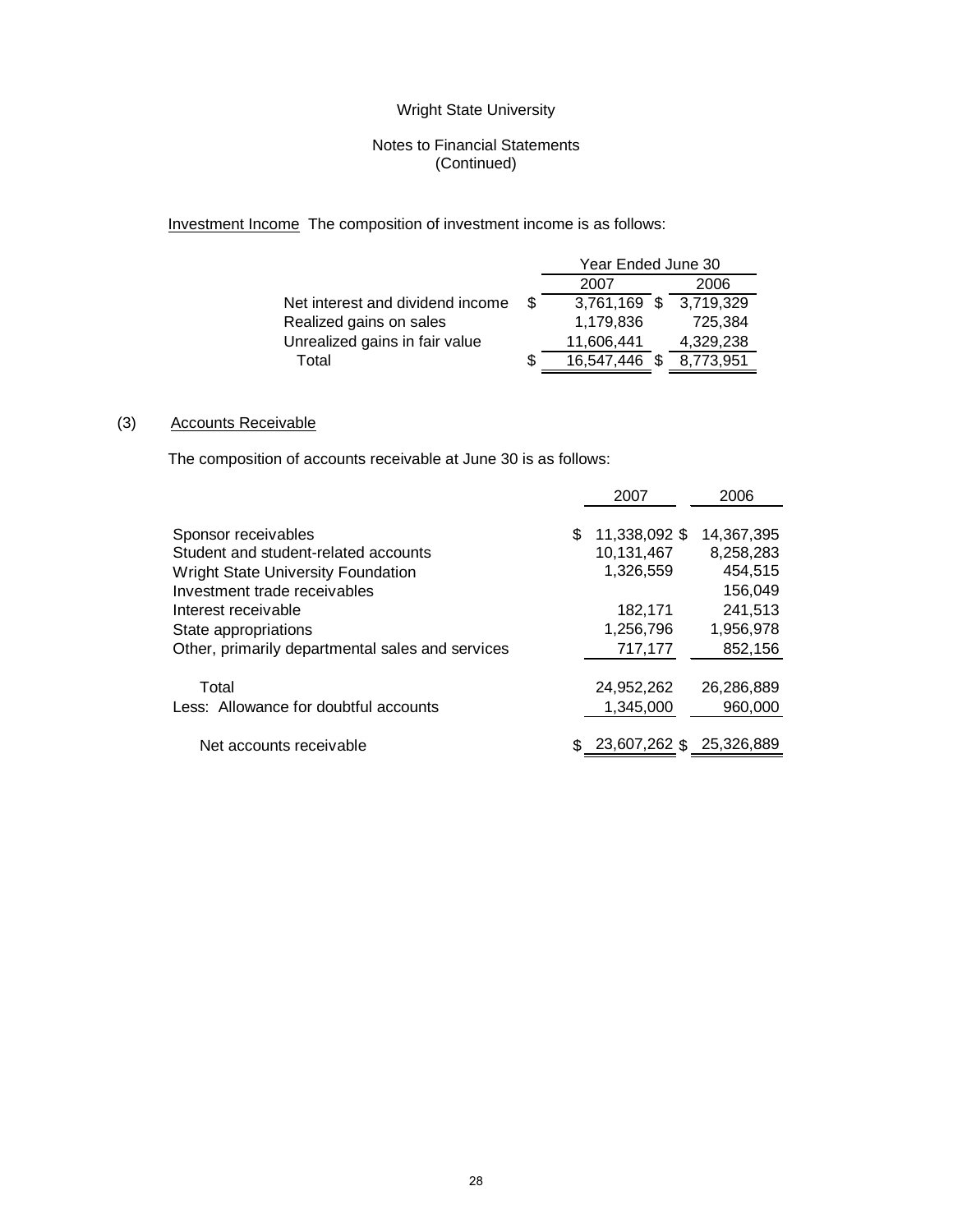## Notes to Financial Statements (Continued)

# (4) Capital Assets

 Capital assets activity for the years ended June 30, 2007 and 2006 is summarized as follows:

|                                | <b>Balance</b>    |     |            |                   | <b>Balance</b>    |
|--------------------------------|-------------------|-----|------------|-------------------|-------------------|
|                                | 07/01/2006        |     | Additions  | Retirements       | 06/30/2007        |
|                                |                   |     |            |                   |                   |
| Land                           | \$<br>3,049,830   | -\$ |            | \$                | \$<br>3,049,830   |
| Land improvements and          |                   |     |            |                   |                   |
| infrastructure                 | 29,999,395        |     | 401,662    |                   | 30,401,057        |
| <b>Buildings</b>               | 264,101,688       |     | 12,710,794 | (58, 047)         | 276,754,435       |
| Machinery and equipment        | 67,582,236        |     | 6,666,291  | (3,583,355)       | 70,665,172        |
| Library books and              |                   |     |            |                   |                   |
| publications                   | 48,640,350        |     | 2,859,384  | (3,879,308)       | 47,620,426        |
| Construction in progress       | 16,283,886        |     | 17,231,219 |                   | 33,515,105        |
|                                |                   |     |            |                   |                   |
| Total                          | 429,657,385       |     | 39,869,350 | (7,520,710)       | 462,006,025       |
| Less accumulated depreciation: |                   |     |            |                   |                   |
| Land improvements and          |                   |     |            |                   |                   |
| infrastructure                 | 8,478,411         |     | 1,326,984  |                   | 9,805,395         |
| <b>Buildings</b>               | 99,730,960        |     | 6,311,708  | (15, 369)         | 106,027,299       |
| Machinery and equipment        | 37,838,406        |     | 5,653,876  | (2,277,984)       | 41,214,298        |
| Library books and              |                   |     |            |                   |                   |
| publications                   | 30,452,643        |     | 2,263,110  | (3,581,897)       | 29,133,856        |
| Total accumulated depreciation | 176,500,420       |     | 15,555,678 | (5,875,250)       | 186,180,848       |
|                                |                   |     |            |                   |                   |
| Capital assets, net            | \$<br>253,156,965 | \$  | 24,313,672 | \$<br>(1,645,460) | \$<br>275,825,177 |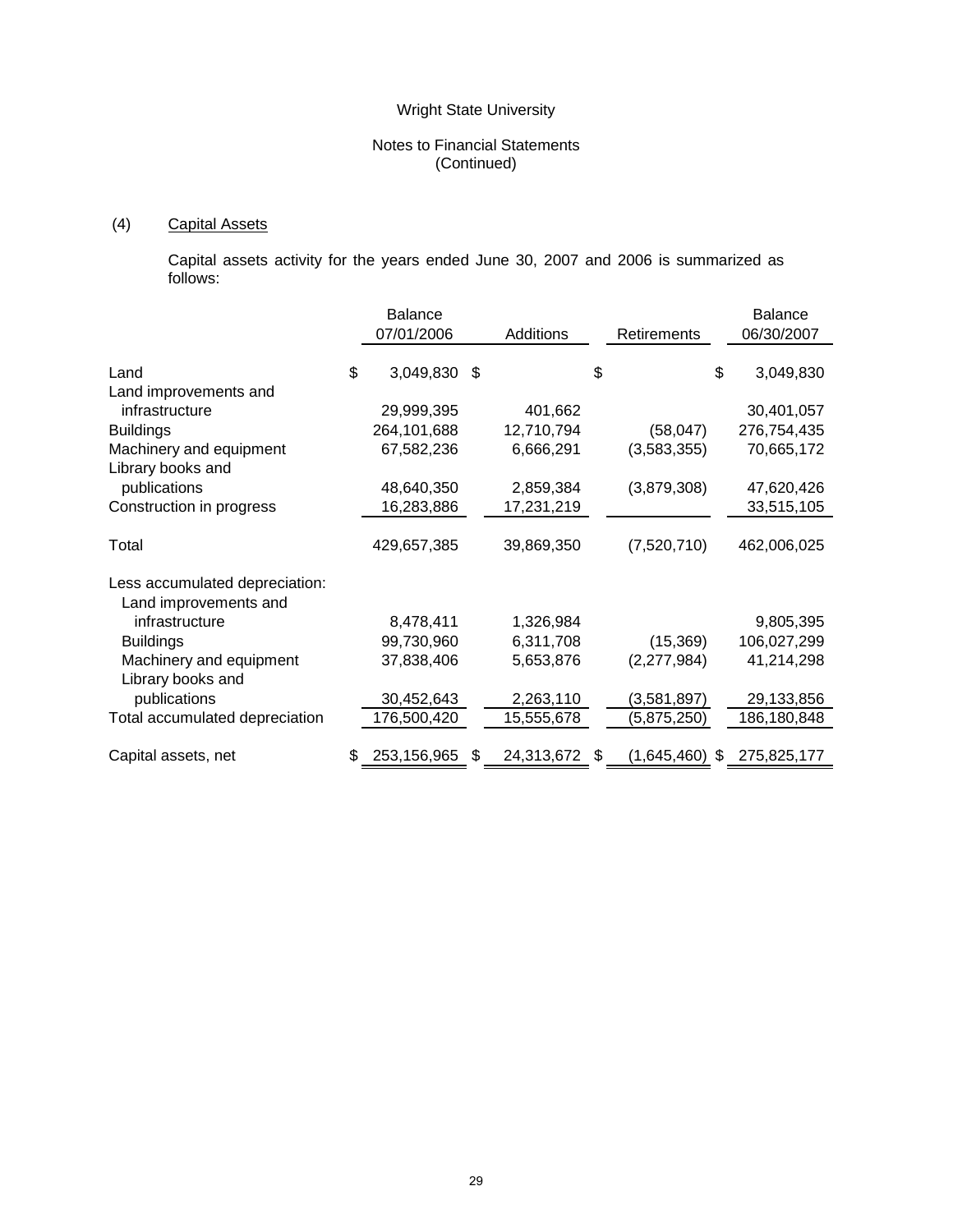## Notes to Financial Statements (Continued)

|                                |    | <b>Balance</b> |                  |    |               | <b>Balance</b>  |
|--------------------------------|----|----------------|------------------|----|---------------|-----------------|
|                                |    | 07/01/2005     | Additions        |    | Retirements   | 06/30/2006      |
| Land                           | \$ | 3,049,830 \$   |                  | \$ |               | \$<br>3,049,830 |
| Land improvements and          |    |                |                  |    |               |                 |
| infrastructure                 |    | 27,425,353     | 2,574,042        |    |               | 29,999,395      |
| <b>Buildings</b>               |    | 255,868,443    | 8,233,245        |    |               | 264,101,688     |
| Machinery and equipment        |    | 59,630,643     | 11,579,279       |    | (3,627,686)   | 67,582,236      |
| Library books and              |    |                |                  |    |               |                 |
| publications                   |    | 50,586,902     | 1,824,323        |    | (3,770,875)   | 48,640,350      |
| Construction in progress       |    | 1,578,304      | 14,705,582       |    |               | 16,283,886      |
|                                |    |                |                  |    |               |                 |
| Total                          |    | 398,139,475    | 38,916,471       |    | (7, 398, 561) | 429,657,385     |
| Less accumulated depreciation: |    |                |                  |    |               |                 |
| Land improvements and          |    |                |                  |    |               |                 |
| infrastructure                 |    | 7,569,860      | 908,551          |    |               | 8,478,411       |
| <b>Buildings</b>               |    | 93,365,306     | 6,365,654        |    |               | 99,730,960      |
| Machinery and equipment        |    | 36,649,825     | 4,329,306        |    | (3, 140, 725) | 37,838,406      |
| Library books and              |    |                |                  |    |               |                 |
| publications                   |    | 31,913,655     | 2,047,902        |    | (3,508,914)   | 30,452,643      |
| Total accumulated depreciation |    | 169,498,646    | 13,651,413       |    | (6,649,639)   | 176,500,420     |
|                                |    |                |                  |    |               |                 |
| Capital assets, net            | S  | 228,640,829    | \$<br>25,265,058 | S. | (748,922) \$  | 253,156,965     |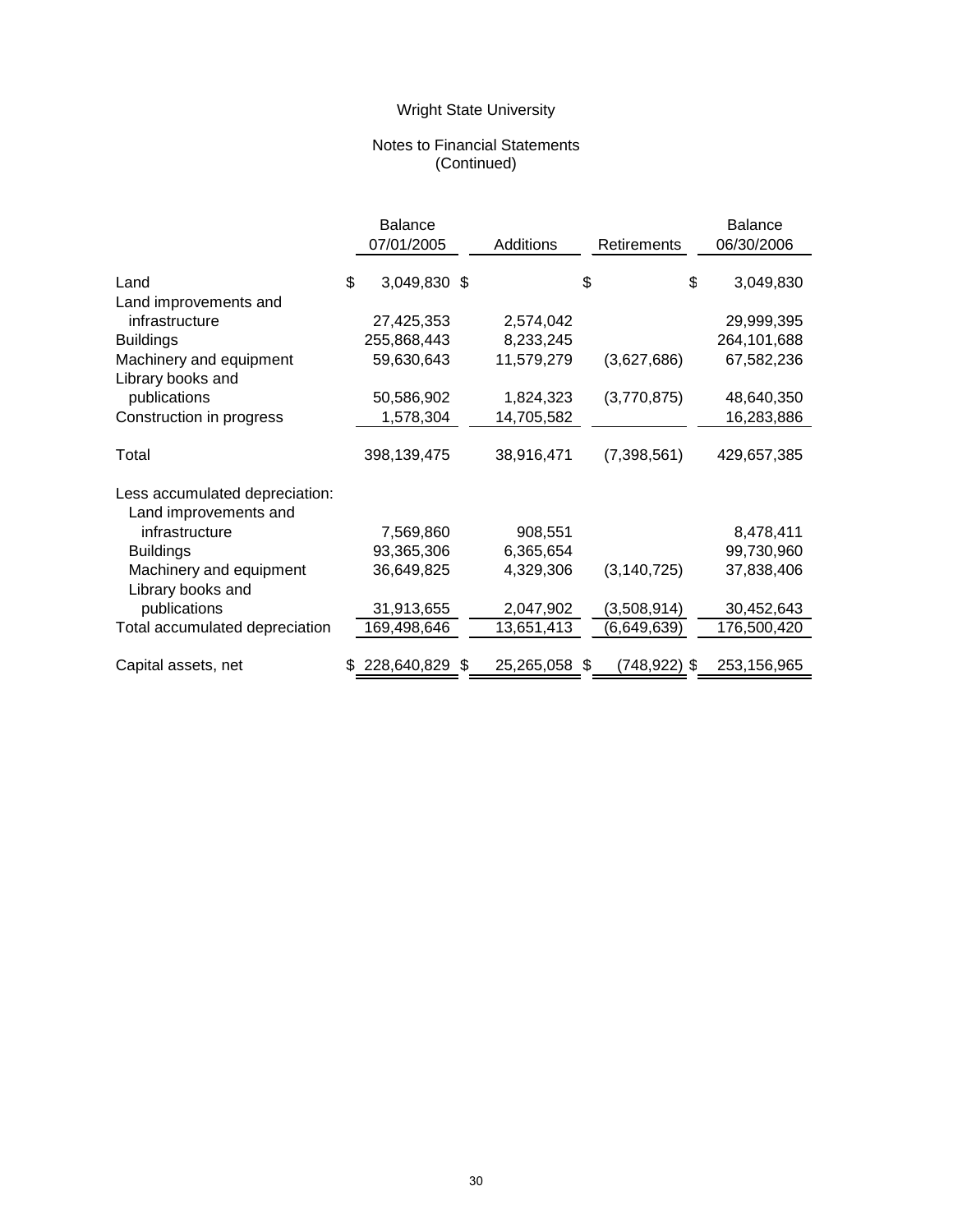## Notes to Financial Statements (Continued)

## (5) Long-Term Liabilities

Long-term liabilities consist of bonds payable, equipment lease purchase obligations, and compensated absences. Activity for long-term liabilities for the years ended June 30, 2007 and 2006 is summarized as follows:

|                                                    | Beginning           |              | Principal          | Ending         |           |
|----------------------------------------------------|---------------------|--------------|--------------------|----------------|-----------|
|                                                    | <b>Balance</b>      |              | Repayments         | <b>Balance</b> | Current   |
|                                                    | 07/1/2006           | Additions    | <b>Reductions</b>  | 06/30/2007     | Portion   |
| Bonds and equipment lease<br>purchase obligations: |                     |              |                    |                |           |
| General obligation bonds                           | \$<br>41,966,279 \$ |              | \$<br>3,564,050 \$ | 38,402,229 \$  | 3,667,636 |
| <b>Equipment leases</b>                            | 547,398             |              | 211,531            | 335.867        | 221,360   |
| Total bonds and<br>equipment leases                | 42,513,677          |              | 3,775,581          | 38,738,096     | 3,888,996 |
| Other liabilities:<br>Compensated absences         | 14,500,000          | 2,953,150    | 1,953,150          | 15,500,000     | 5,400,000 |
| <b>Total other liabilities</b>                     | 14,500,000          | 2,953,150    | 1,953,150          | 15,500,000     | 5,400,000 |
| Total long-term liabilities                        | \$<br>57,013,677 \$ | 2,953,150 \$ | 5,728,731 \$       | 54,238,096 \$  | 9,288,996 |

|                                                     | Beginning<br><b>Balance</b><br>07/1/2005 | Additions    | Principal<br>Repayment<br><b>Reductions</b> | Ending<br><b>Balance</b><br>06/30/2006 | Current<br>Portion   |
|-----------------------------------------------------|------------------------------------------|--------------|---------------------------------------------|----------------------------------------|----------------------|
| Bonds and equipment lease<br>purchase obligations:  |                                          |              |                                             |                                        |                      |
| General obligation bonds<br><b>Equipment leases</b> | \$<br>45,405,933 \$<br>783,887           |              | \$<br>3,439,654 \$<br>236,489               | 41,966,279 \$<br>547,398               | 3,564,055<br>211,532 |
| Total bonds and<br>equipment leases                 | 46,189,820                               |              | 3,676,143                                   | 42,513,677                             | 3,775,587            |
| Other liabilities:<br>Compensated absences          | 14,000,000                               | 4,648,443    | 4,148,443                                   | 14,500,000                             | 5,000,000            |
| Total other liabilities                             | \$<br>14,000,000 \$                      | 4,648,443 \$ | 4,148,443 \$                                | 14,500,000 \$                          | 5,000,000            |
| Total long-term liabilities                         | \$<br>60,189,820 \$                      | 4,648,443 \$ | 7,824,586 \$                                | 57,013,677 \$                          | 8,775,587            |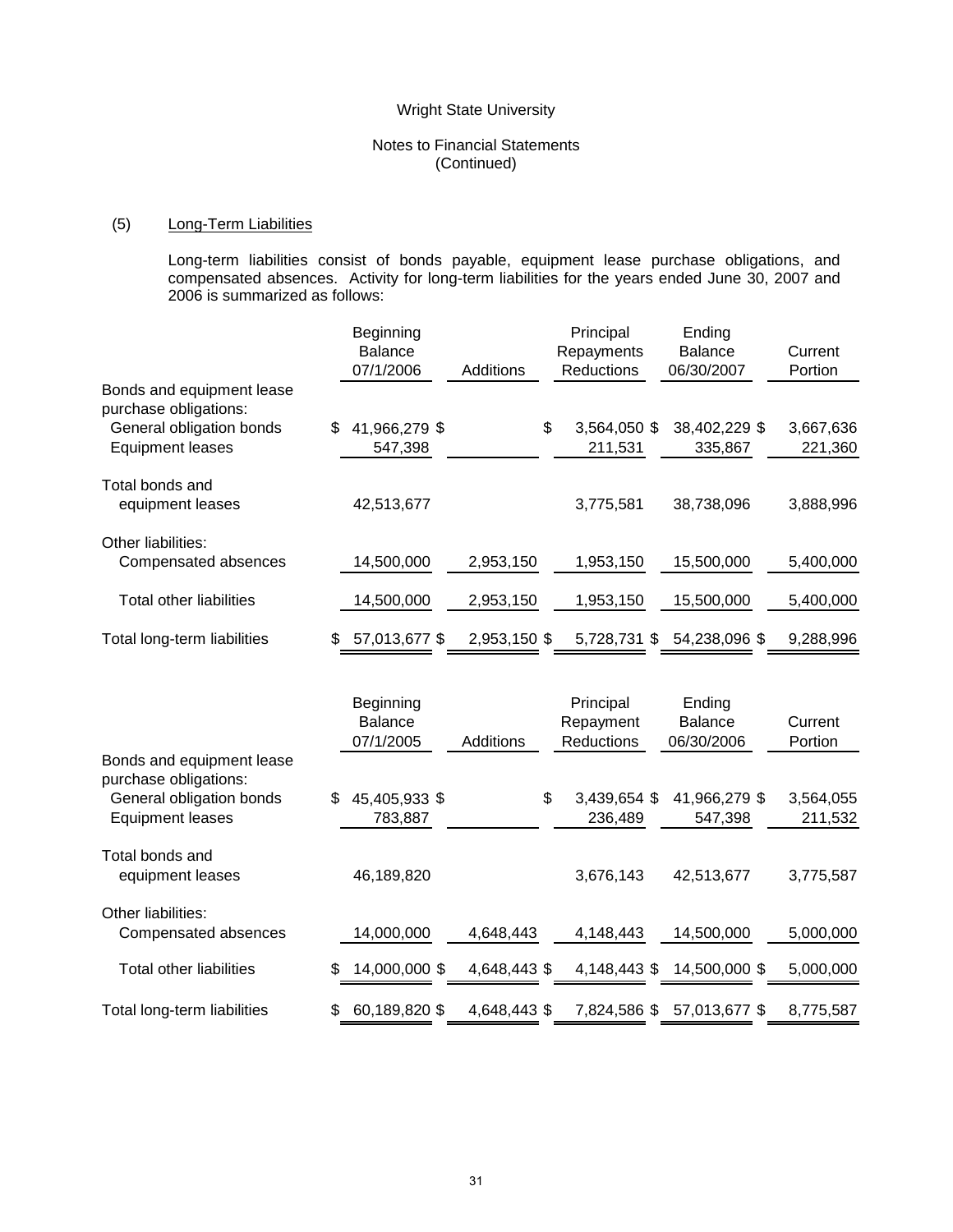## Notes to Financial Statements (Continued)

Bonds payable on June 30, 2007 consist of Series 2003 and 2004 General Receipts Serial and Term bonds. The maturity dates, interest rates, and the outstanding principal balances of capital activities at June 30, 2007 are as follows:

| Description                             | Maturity<br>Dates | Interest<br>Rates    | Outstanding<br>Principal | Unamortized<br>Premium | Total      |  |
|-----------------------------------------|-------------------|----------------------|--------------------------|------------------------|------------|--|
| Bonds payable:<br>Series 2003           | 2007-2023         | $3.00\% - 5.00\%$ \$ | 9,640,000 \$             | 349,182 \$             | 9,989,182  |  |
| Series 2004                             | 2007-2029         | $2.50\% - 5.00\%$    | 27,555,000               | 858,047                | 28,413,047 |  |
| Total bonds payable                     |                   |                      | 37,195,000               | 1.207.229              | 38,402,229 |  |
| Equipment lease<br>purchase obligations | 2007-2009         | 4.55%                | 335,867                  |                        | 335,867    |  |
|                                         |                   | Total                | 37,530,867 \$<br>\$      | 1,207,229 \$           | 38,738,096 |  |

The scheduled maturities of capital activities for the next five years and for the subsequent periods of five years are as follows:

| Year Ended<br>June 30                                          | Principal                                                                                     | Interest                                                                                      | Total                                                                                          |
|----------------------------------------------------------------|-----------------------------------------------------------------------------------------------|-----------------------------------------------------------------------------------------------|------------------------------------------------------------------------------------------------|
| 2008<br>2009<br>2010<br>2011<br>2012<br>2013-2017<br>2018-2022 | \$<br>3,766,359<br>3.714.508<br>3,710,000<br>3,855,000<br>2.480.000<br>8,600,000<br>5,805,000 | \$<br>1,553,142<br>1.437.612<br>1.309.638<br>1,174,813<br>1.010.037<br>3,860,524<br>2,084,625 | \$<br>5,319,501<br>5,152,120<br>5,019,638<br>5,029,813<br>3.490.037<br>12,460,524<br>7,889,625 |
| 2023-2027<br>2028-2029<br>Total                                | 3,960,000<br>1,640,000<br>37,530,867                                                          | 907,800<br>111,600<br>13,449,791                                                              | 4,867,800<br>1,751,600<br>\$50,980,658                                                         |

All general receipts of the University, except for state appropriations, are pledged for payment of the 2003 and 2004 bonds.

Interest expense incurred on indebtedness for the years ended June 30, 2007 and 2006 was \$1,138,507 and \$1,256,256 respectively. In 2007, interest expense on construction related debt of \$777,188, net of \$346,643 interest earned on invested funds, was capitalized to the related capital projects. In 2006, interest expense on construction related debt of \$1,188,888, net of \$783,590 interest earned on invested funds, was capitalized to the related capital projects.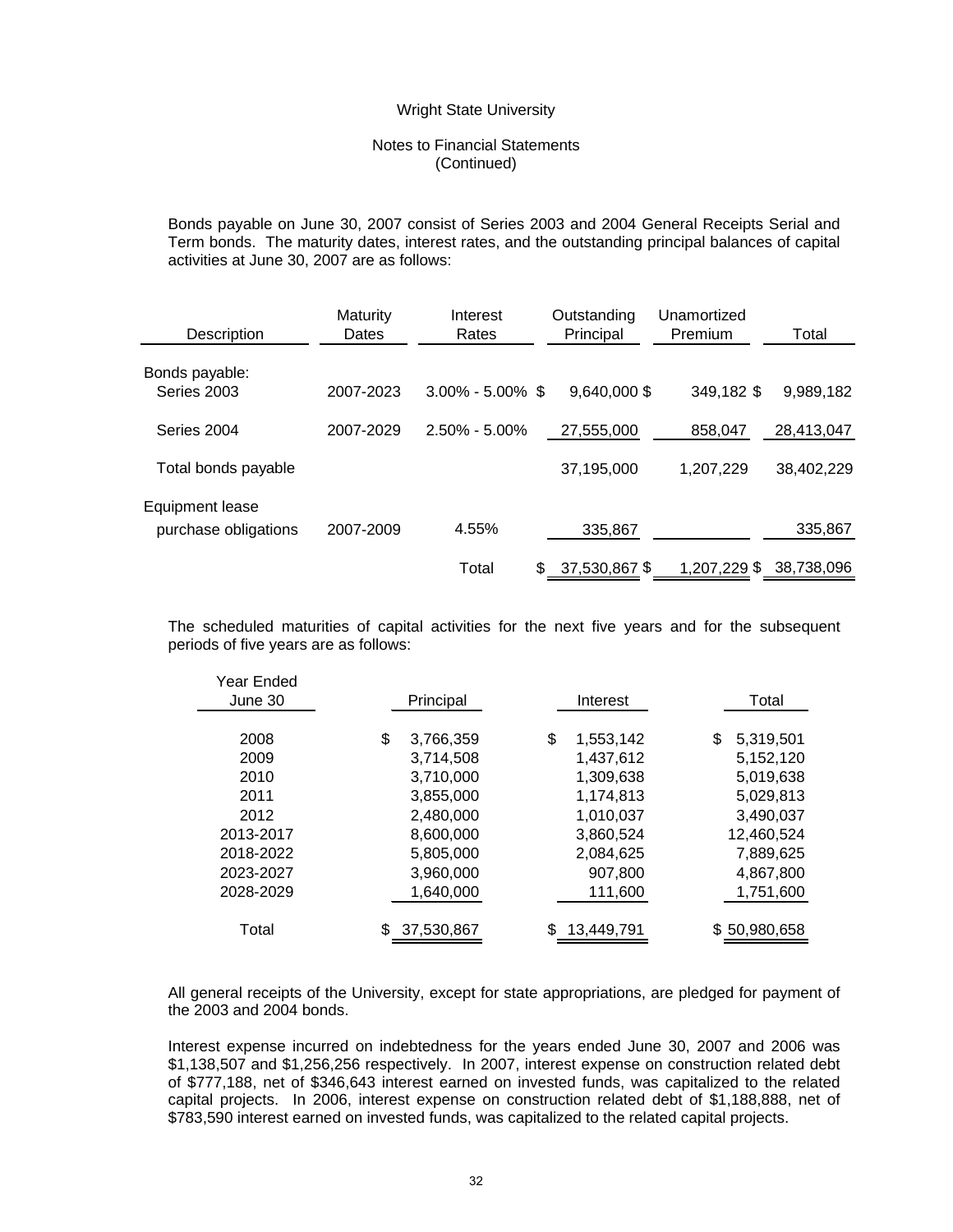## Notes to Financial Statements (Continued)

#### (6) Operating Leases

The University leases certain properties and equipment under operating lease agreements. Facilities and equipment under these agreements are not recorded on the statements of net assets. Rent expenses for the years ended June 30, 2007 and 2006 were \$1,372,529 and \$865,155, respectively.

Future minimum payments for all material operating leases as of June 30, 2007, are as follows:

| 2008                         | \$1,095,763 |
|------------------------------|-------------|
| 2009                         | 728,714     |
| 2010                         | 361,639     |
| 2011                         | 305,417     |
| 2012                         | 312,351     |
| 2013-2014                    | 282,321     |
|                              |             |
| Total minimum lease payments | \$3,086,205 |

## (7) Retirement Plans

University faculty participate in either the State Teachers Retirement System of Ohio (STRS) or an alternative retirement plan (ARP). Substantially all other employees participate in either the Ohio Public Employees Retirement System (OPERS) or the ARP. Both STRS and OPERS are statewide cost-sharing multiple employer plans. Both plans provide retirement and disability benefits, annual cost of living adjustments, and death benefits to plan members and beneficiaries. Authority to establish and amend benefits for both STRS and OPERS is provided by state statute per the Ohio Revised Code.

Both STRS and OPERS issue stand-alone financial reports. Interested parties may obtain a copy by making a written request to STRS at 275 East Broad Street, Columbus, Ohio 43215-3771 or by calling (614) 227-4090 or making a written request to OPERS at 277 East Town Street, Columbus, Ohio 43215-4642 or by calling (614) 466-2085.

STRS plan participants are required to contribute 10 percent and the University 14.0 percent of the employees' covered compensation. Through December 31, 2006, OPERS plan participants were required to contribute 9 percent and the University 13.56 percent of the employees' covered compensation. As of January 1, 2007, OPERS plan participants contribute 9.5 percent and the University 13.77 percent of the employees' covered compensation. The Ohio Revised Code provides statutory authority for both employee and employer contributions. The university's contributions to STRS were \$8,865,540, \$8,281,427, and \$7,439,443, and to OPERS were \$7,435,839, \$6,992,318, and \$6,609,430, for the years ended June 30, 2007, 2006, and 2005, respectively, equal to the required contributions for each year.

Certain full-time university faculty and unclassified staff have the option to choose the ARP in place of STRS or OPERS. The ARP is a defined contribution plan which provides employees with the opportunity to establish individual retirement accounts with a defined group of investment options, with each participant having control of the assets and investment options associated with those assets. The administrators of the plan are the providers of the plan investment options.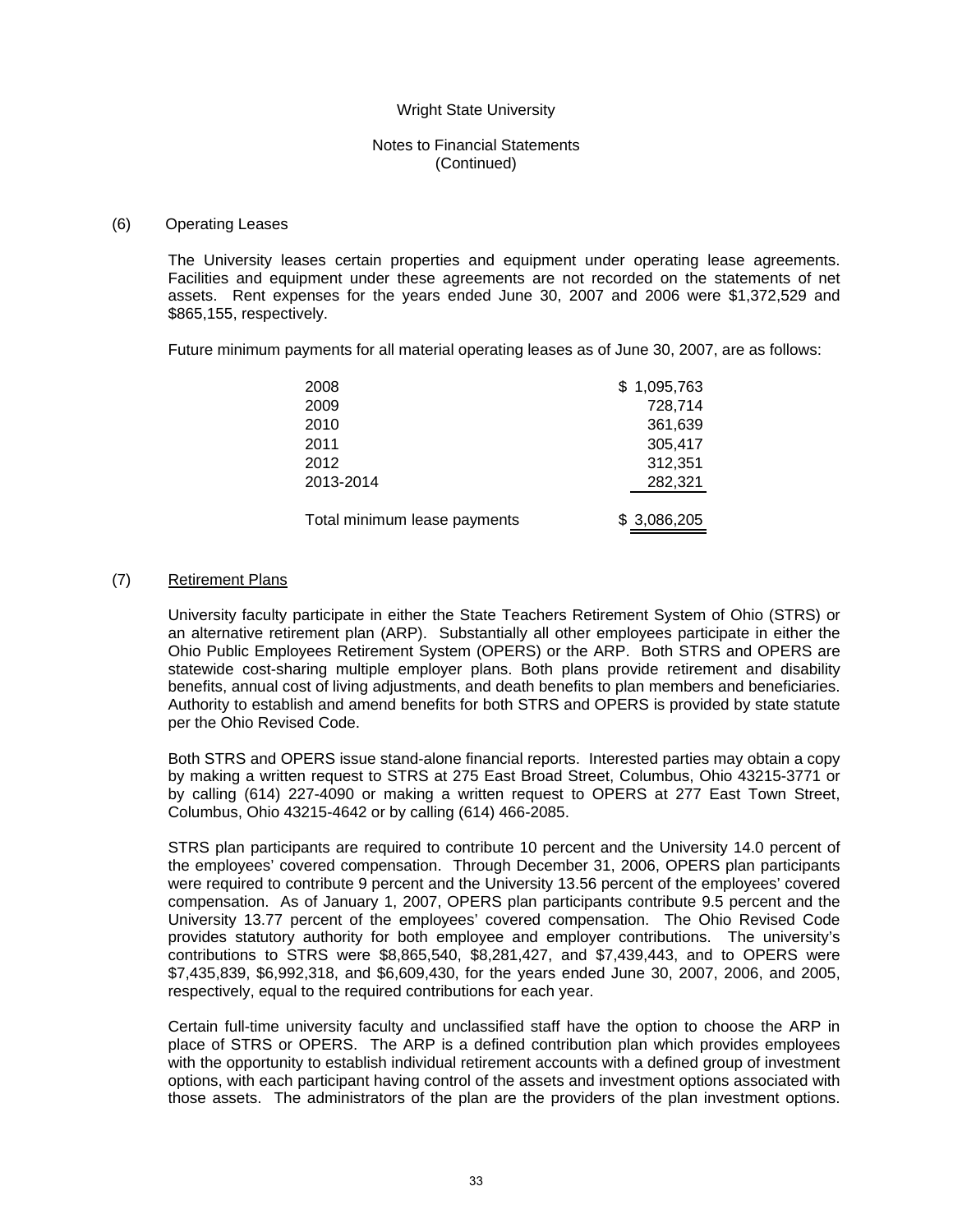## Notes to Financial Statements (Continued)

Authority to establish and amend benefits and contribution requirements for the ARP is provided by state statute per the Ohio Revised Code.

Under the provisions of ARP, the required contribution rate for plan participants is 10 percent of employees' covered compensation for employees who would otherwise participate in STRS. Through December 31, 2006, the required contribution rate for plan participants was 9 percent of employees' covered compensation for employees who would otherwise participate in OPERS. As of January 1, 2007, the University contributes 9.5 percent of employees' covered compensation for employees who would otherwise participate in OPERS. The University contributed 13.56 percent of a participating unclassified staff member's compensation to the participant's account through December 31, 2006. As of January 1, 2007, the University contributes 13.77 percent of a participating unclassified staff member's compensation to a participant's account. The university's contributions to a participating faculty member's account and to STRS is 10.5 percent and 3.5 percent of a participant's compensation, respectively. Plan participants' contributions were \$3,328,604, \$2,942,750, and \$2,710,308, and the university's contributions to the plan providers amounted to \$4,068,882, \$3,619,167, and \$3,356,861, respectively, for the years ended June 30, 2007, 2006, and 2005. In addition, the amounts contributed to STRS by the University on behalf of ARP participants were \$763,789, \$708,511, and \$656,623, respectively, for the years ended June 30, 2007, 2006, and 2005.

#### (8) Other Postemployment Benefits (OPEB)

STRS provides OPEB to all retirees enrolled in the defined benefit or combined pension plans and their dependents, while OPERS provides postretirement health care coverage to age and service retirees (and dependents) with 10 or more years of qualifying Ohio service credit enrolled in the defined benefit or combined plans. Health care coverage for disability recipients and primary survivor recipients is also available under OPERS. A portion of each employer's contributions is set aside for the funding of postretirement health care. For STRS, this rate was 1 percent of the total 14.00 percent (see note 7), while the OPERS rate was 4.5 percent of the total effective 13.56 percent (see note 7).

The Ohio Revised Code provides the statutory authority for public employers to fund postretirement health care through their contributions to STRS and OPERS. Postretirement health care under STRS is financed on a pay-as-you-go basis. Assets available in the health care reserve fund for STRS amounted to \$3.5 billion at June 30, 2006. The number of benefit recipients eligible for OPEB was 119,184 for STRS at June 30, 2006. The amount contributed by the University to STRS to fund these benefits was \$633,253 for the year ended June 30, 2007.

Postretirement health care under OPERS is advance-funded on an actuarially determined basis. The actuarial value of OPERS net assets available for OPEB at December 31, 2005 is \$11.1 billion. The actuarially accrued liability and the unfunded actuarial accrued liability, based on the actuarial cost method used, were \$31.3 billion and \$20.2 billion, respectively. The number of OPERS active contributing participants was 369,214 for the year ended December 31, 2006. For the year ended June 30, 2006 the University contributed \$2,448,685 to OPERS for OPEB funding.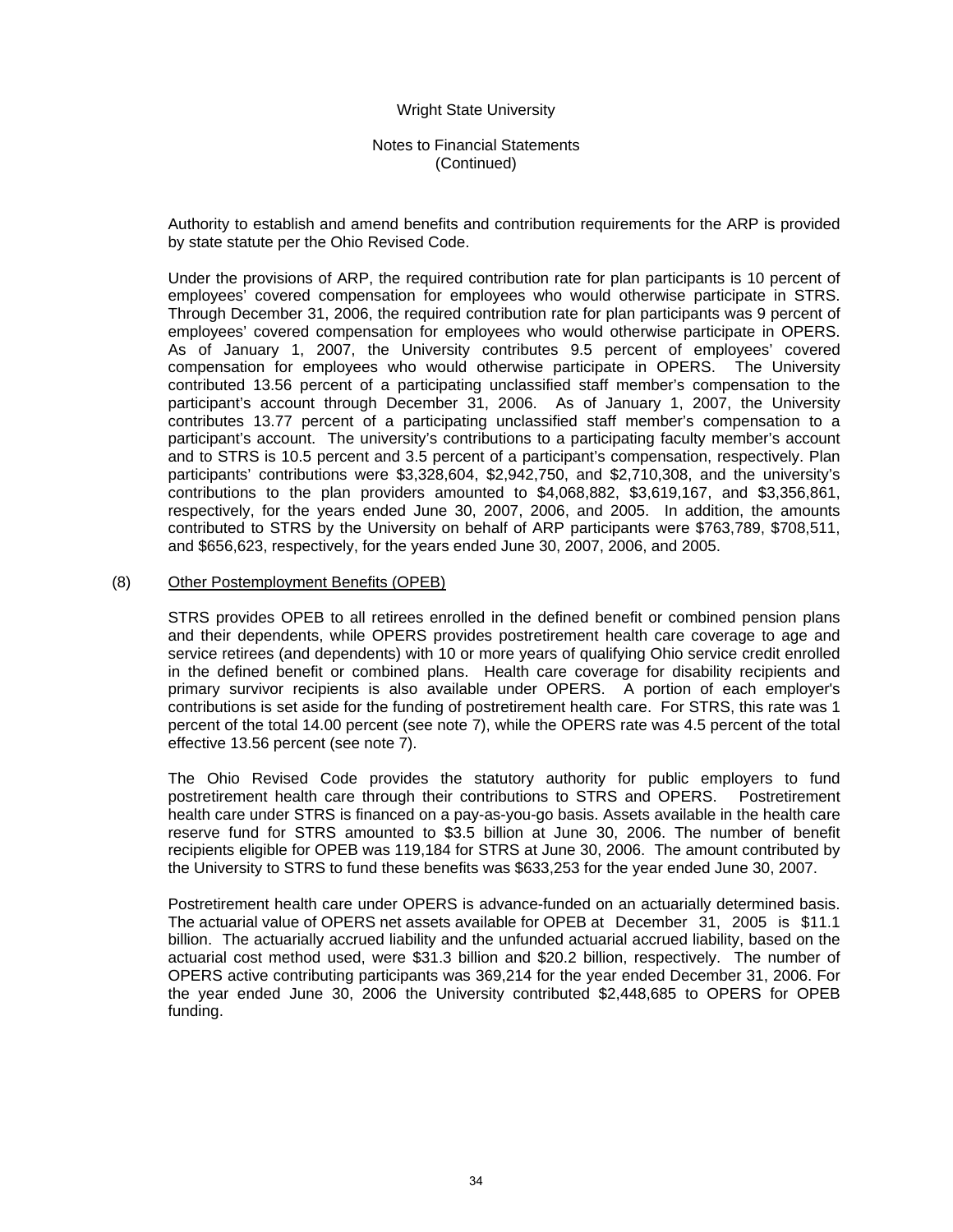## Notes to Financial Statements (Continued)

#### (9) Related Organization

The University is the sole beneficiary of the Wright State University Foundation, Inc., a separate, not-for-profit entity governed by a separate Board of Trustees, organized for the purpose of promoting educational and research activities. Assets of the Foundation totaled approximately \$123,000,000 at June 30, 2007. Such assets relate principally to donor restricted funds and are discretely presented in the accompanying financial statements. Amounts transferred to the University from the Foundation are recorded as nonoperating "gifts" and "capital grants and gifts" in the accompanying financial statements.

#### (10) State Support

The University is a state-assisted institution of higher education which receives a student enrollment-based subsidy from the State of Ohio. This subsidy is determined annually, based upon a formula devised by the Ohio Board of Regents, Ohio's higher education advising and coordinating board.

In addition to student enrollment-based subsidies, the State of Ohio provides funding for construction of major plant facilities. The funding is obtained from the issuance of general obligation bonds by the Ohio Public Facilities Commission (OPFC), which in turn results in construction and subsequent transfer of the facility to the University by the Ohio Board of Regents. Costs incurred during construction are included in construction in progress and recognized as capital appropriations. Upon completion of a facility, the Ohio Board of Regents turns control over to the University.

University facilities are not pledged as collateral for the revenue bonds. Instead, the bonds are supported by a pledge of monies in the Higher Education Bond Service Fund established in the custody of the Treasurer of State. If sufficient monies are not available from this fund, a pledge exists to assess a special student fee uniformly applicable to students in state-assisted institutions of higher education throughout the State.

As a result of the above described financial assistance provided by the State to the University, outstanding debt issued by OPFC is not included in the university's financial statements.

#### (11) Commitments and Contingencies

At June 30, 2007, the University is committed under contractual obligations for:

| Capital expenditures<br>Non-capital goods and services          | S | 14,125,641<br>14,328,695 |
|-----------------------------------------------------------------|---|--------------------------|
| Total contractual commitments                                   | S | 28,454,336               |
| These commitments are being funded from the following sources:  |   |                          |
| State appropriations requested and approved<br>University funds | S | 4,149,374<br>24,304,962  |
| <b>Total sources</b>                                            |   | 28,454,336               |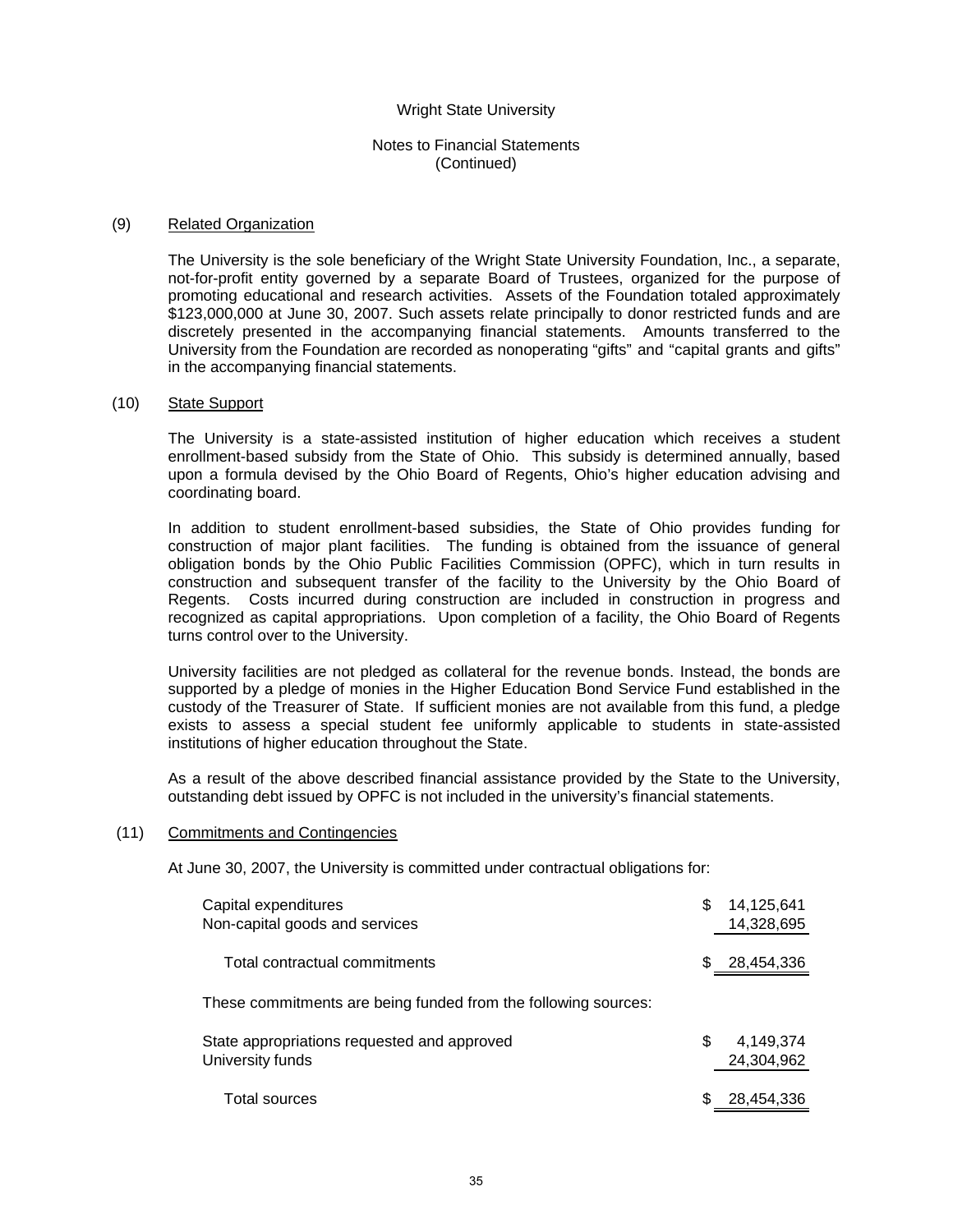## Notes to Financial Statements (Continued)

The University is presently involved as a defendant or codefendant in various matters of litigation. The university's administration believes that the ultimate disposition of these matters would not have a material adverse effect upon the financial condition of the University.

The University receives significant assistance from numerous federal and state agencies in the form of grants. The disbursement of funds received under these programs generally requires compliance with terms and conditions specified in the grant agreements and is subject to audit by the grantor agencies. Any disallowed claims resulting from such audits could become a liability. Management believes that any potential disallowance of claims would not have a material effect on the financial statements.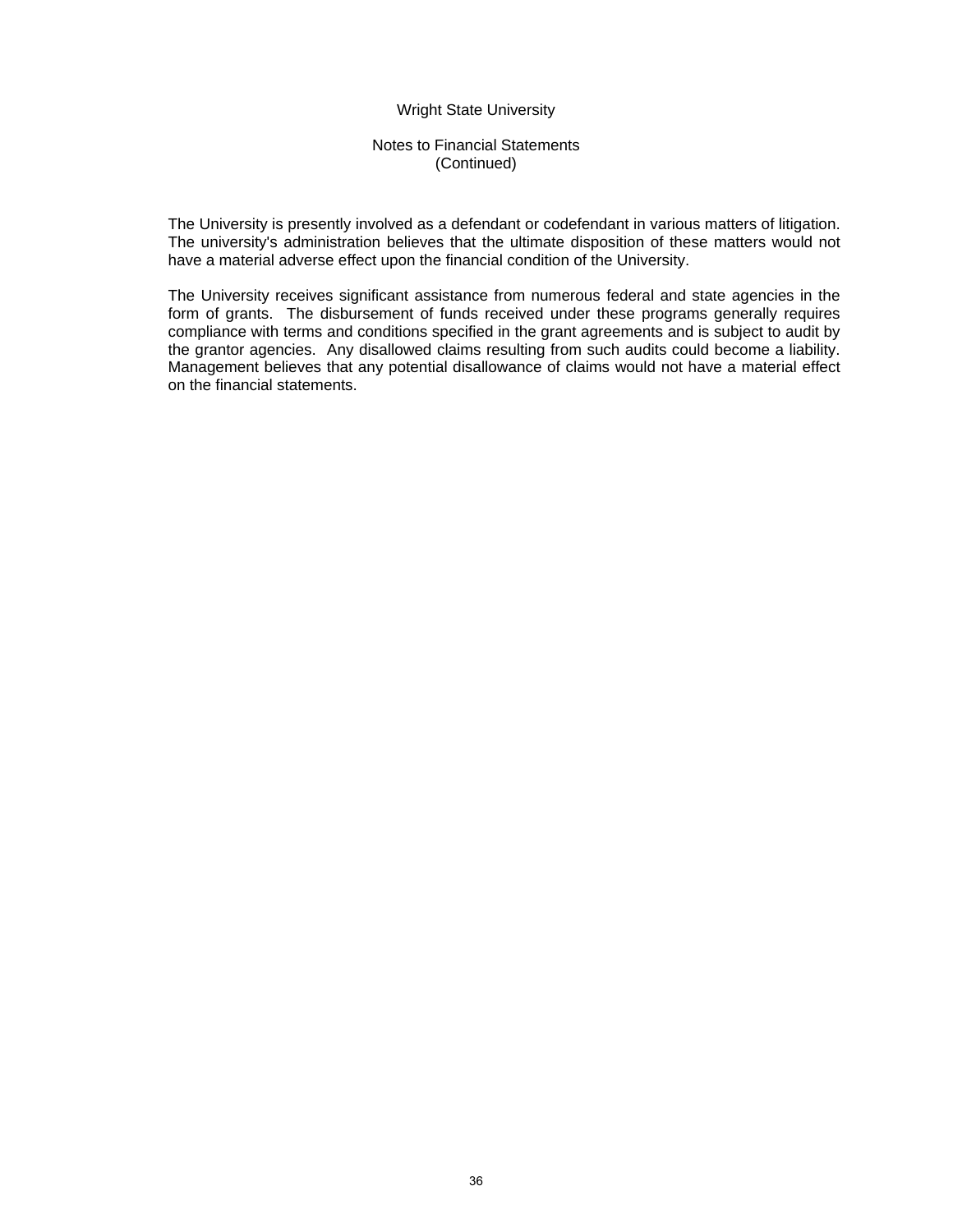## Notes to Financial Statements (Continued)

#### Selected Notes of the Wright State University Foundation (a component unit)

#### (12) Summary of Significant Accounting Policies

In accord with generally accepted accounting principles as applied to not-for-profit organizations, the financial statements of the Foundation have been prepared on the accrual basis of accounting. The Financial Accounting Standards Board (FASB) is the accepted standards setting body for establishing accounting and reporting principles for not-for-profit entities. The following is a summary of the Foundation's significant accounting and reporting policies presented to assist the reader in interpreting the financial statements and other data in this report.

#### Cash and Equivalents

The Foundation considers all highly liquid investments with maturities of three months or less when purchased to be cash equivalents.

#### Pledges Receivable

Unconditional pledges are recorded in the period that the pledges are received. Conditional pledges are recorded in the period in which the conditions have been met. Funds from pledges to be collected in future years are recorded at net present value. All pledges are presented net of an allowance for doubtful collections.

#### Investments in Securities

Investments are stated in fair or appraised value and realized and unrealized gains and losses are reflected in the statement of activities. Market value is determined by market quotations. Donated investments are recorded at fair value at the time received.

#### Investment Earnings

Interest and dividends from endowment investments are credited to temporarily restricted funds and spent in compliance with donor stipulations and the foundation's spending policy. Interest and dividends from non-endowment investments are credited to the unrestricted fund for expenditure at the discretion of the foundation's board of trustees. Realized gains or losses are determined based on the average cost method.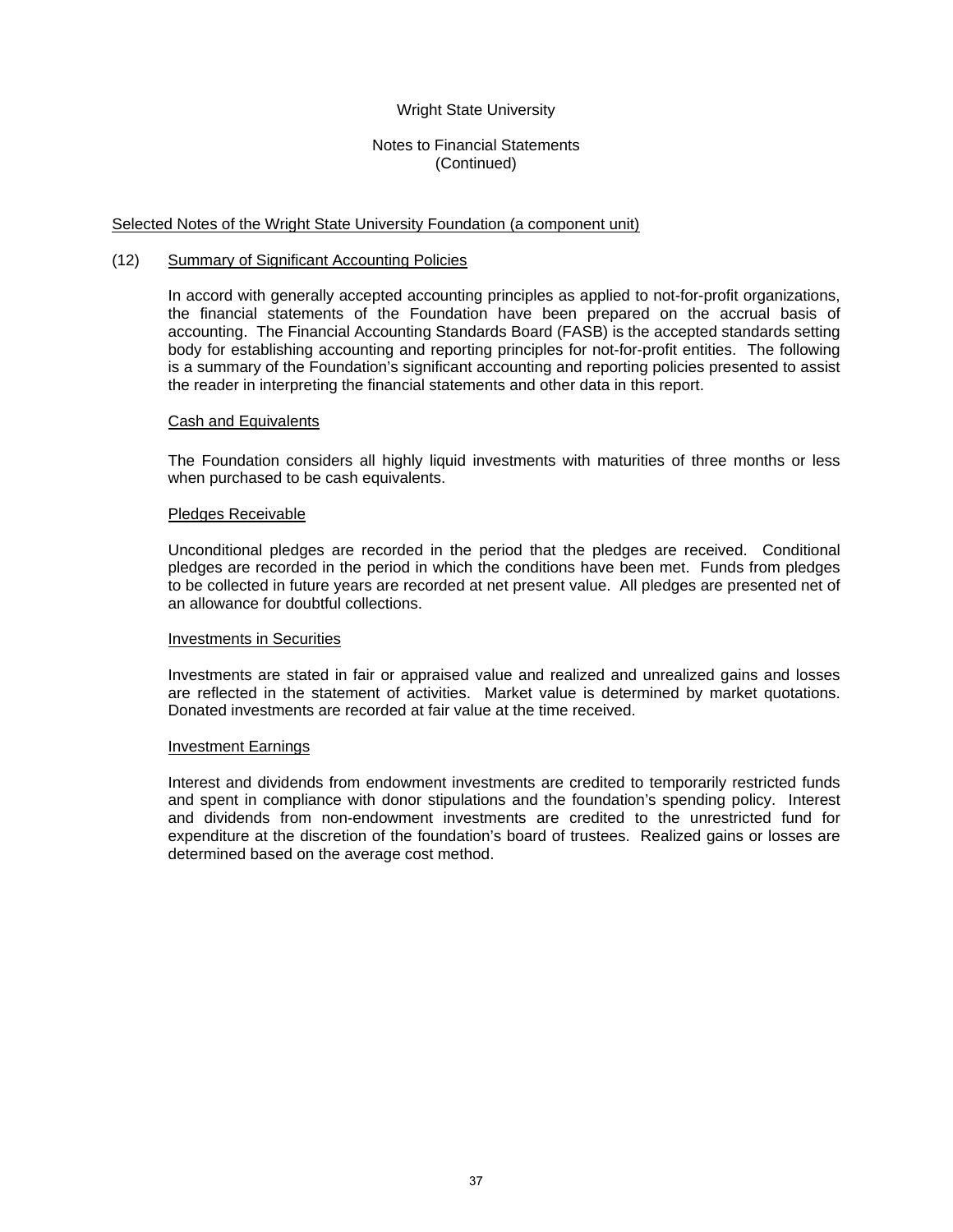## Notes to Financial Statements (Continued)

#### (13) Pledges Receivable

Pledges receivable at June 30, 2007 and 2006, by fund type, are as follows:

|                                     |    | 2007         |   |             |   |             |   |            |
|-------------------------------------|----|--------------|---|-------------|---|-------------|---|------------|
|                                     |    |              |   | Temporarily |   | Permanently |   |            |
|                                     |    | Unrestricted |   | Restricted  |   | Restricted  |   | Total      |
|                                     |    |              |   |             |   |             |   |            |
| Less than one year                  | \$ | 18.917       | S | 2,654,187   | S | 1,053,193   | S | 3,726,297  |
| One to five years                   |    | 4,800        |   | 4,769,550   |   | 63,000      |   | 4,837,350  |
| Gross pledges receivable            |    | 23,717       |   | 7,423,737   |   | 1,116,193   |   | 8,563,647  |
| Present value discount              |    | (317)        |   | (354,637)   |   | (6, 193)    |   | (361, 147) |
| Allowance for uncollectible pledges |    | (300)        |   | (60,000)    |   | (3,700)     |   | (64,000)   |
|                                     |    |              |   |             |   |             |   |            |
| Pledges receivable (net)            | S  | 23.100       |   | 7,009,100   | S | 1,106,300   | S | 8,138,500  |

|                                     |    | 2006         |   |             |   |             |     |            |
|-------------------------------------|----|--------------|---|-------------|---|-------------|-----|------------|
|                                     |    |              |   | Temporarily |   | Permanently |     |            |
|                                     |    | Unrestricted |   | Restricted  |   | Restricted  |     | Total      |
|                                     |    |              |   |             |   |             |     |            |
| Less than one year                  | \$ | 33,213       | S | 2,461,360   | S | 1,061,620   | S   | 3,556,193  |
| One to five years                   |    | 887          |   | 5,194,984   |   | 2,067,630   |     | 7,263,501  |
| Gross pledges receivable            |    | 34,100       |   | 7,656,344   |   | 3,129,250   |     | 10,819,694 |
| Present value discount              |    |              |   | (409, 044)  |   | (113, 550)  |     | (522, 594) |
| Allowance for uncollectible pledges |    | (100)        |   | (15, 400)   |   | (500)       |     | (16,000)   |
|                                     |    |              |   |             |   |             |     |            |
| Pledges receivable (net)            | S  | 34,000       |   | 7,231,900   | S | 3,015,200   | \$. | 10,281,100 |

The fair value of pledges receivable was determined using discount rates applicable to the year in which the pledge was established. Rates ranged from 2.46 percent to 6.18 percent.

#### (14) Investments in Securities

The cost and fair value of the foundation's investments, at June 30, 2007 and 2006, are as follows:

|               |   |                    | 2007 |             | 2006       |            |            |
|---------------|---|--------------------|------|-------------|------------|------------|------------|
|               |   | Cost<br>Fair Value |      | Cost        |            | Fair Value |            |
| Mutual funds: |   |                    |      |             |            |            |            |
| Equity        | S | 60,521,218         |      | 71,778,180  | 57,419,234 | S          | 61,848,306 |
| Fixed income  |   | 33,380,247         |      | 32,515,478  | 30,086,314 |            | 28,778,465 |
| Total         | S | 93,901,465         |      | 104,293,658 | 87,505,548 | S          | 90,626,771 |